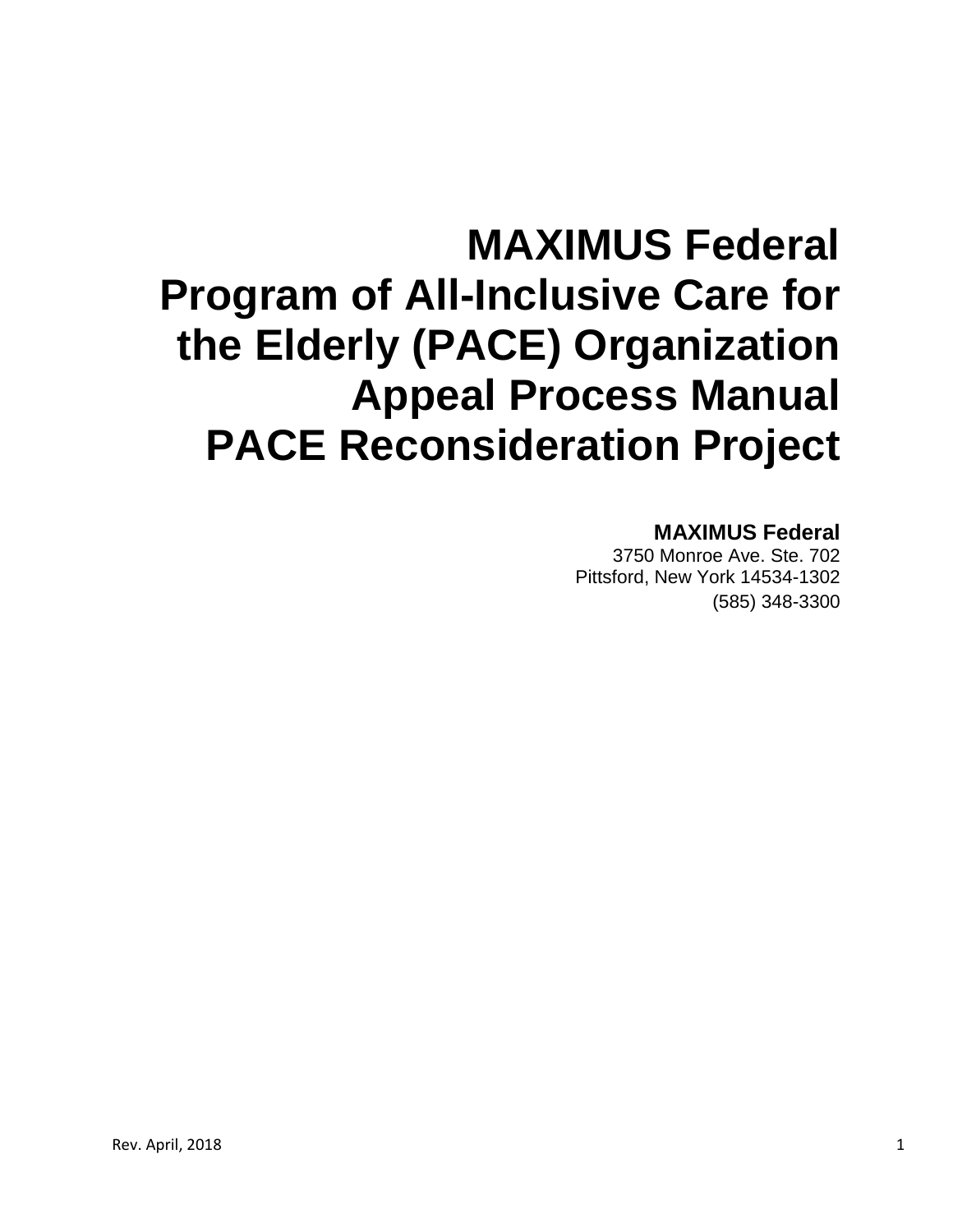### **MAXIMUS FEDERAL CONTACT INFORMATION**

#### **Address:**

MAXIMUS Federal PACE Appeal Project 3750 Monroe Ave. Ste. 702 Pittsford, New York 14534-1302

#### **Telephone:**

Main Number**:** 585-348-3300

#### **Key Contacts:**

Elizabeth L. McConnell, MAXIMUS Federal, Project Director Medicare Managed Care and PACE Reconsideration Project **Email:** [QICPartCProjectDirector@MAXIMUS.com](mailto:QICPartCProjectDirector@MAXIMUS.com)

Assistant to Project Director, MAXIMUS Federal Medicare Managed Care and PACE Reconsideration Project **Email:** [medicareappeal@MAXIMUS.com](mailto:medicareappeal@MAXIMUS.com)

Patrick Pinnell, MAXIMUS Federal, QIC Program Director **Email:** [PatrickPinnell@maximus.com](mailto:PatrickPinnell@maximus.com)

#### **Case Status Inquiries:**

**Email:** medicareappeal@maximus.com **Web site:** [www.medicareappeal.com](http://www.medicareappeal.com/) **Customer Service:** 585-348-3300

### **Fax:**

### **Case Information Fax: 585-425-5292**

*(Please submit only case specific information such as responses to Requests for Information – do not submit confidential case specific information by email)*

**Project Web Site:** [www.medicareappeal.com](http://www.medicareappeal.com/)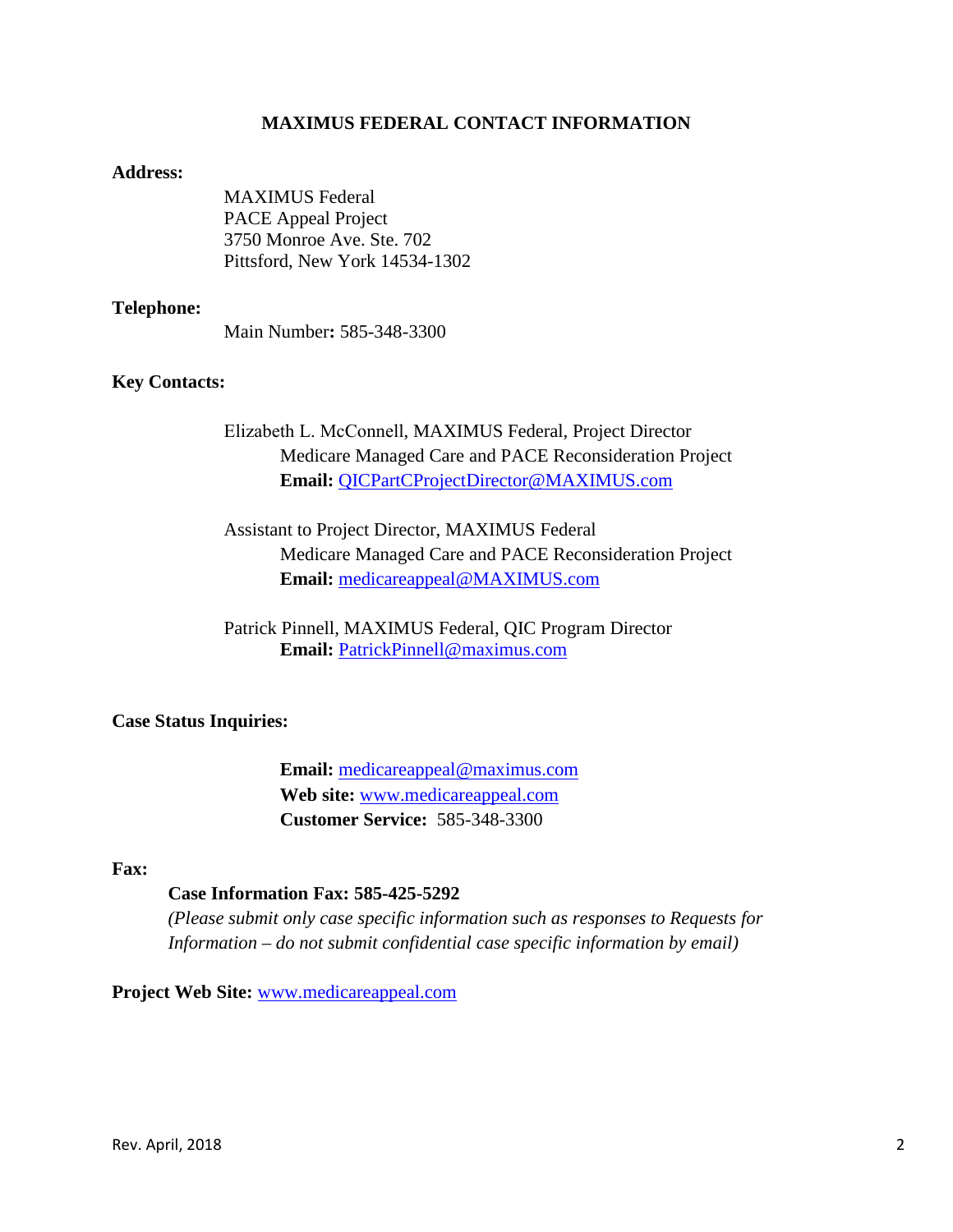# **TABLE OF CONTENTS**

|    | <b>Section</b>                                                                                          |                  |
|----|---------------------------------------------------------------------------------------------------------|------------------|
| 1. | <b>INTRODUCTION</b>                                                                                     | $\overline{7}$   |
| 2. | <b>DEFINITIONS</b>                                                                                      | $8 - 10$         |
|    | 2.1 Appeal                                                                                              | 8                |
|    | 2.2 Adjudicator                                                                                         | 8                |
|    | 2.3 Appeal System                                                                                       | 8                |
|    | 2.4 De novo Review                                                                                      | 8                |
|    | 2.5 Designated Representative                                                                           | 8                |
|    | 2.6 Expedited Appeal                                                                                    | $8-9$            |
|    | 2.7 Independent Review Entity (IRE)                                                                     | 9                |
|    | 2.8 Interdisciplinary Team Decision                                                                     | $\boldsymbol{9}$ |
|    | 2.9 PACE Organization                                                                                   | 9                |
|    | 2.10 Plan of Care                                                                                       | 9                |
|    | 2.11 PACE Organization Determination                                                                    | 9                |
|    | 2.12 Independent Review Entity Determination Notice                                                     | 9                |
|    | 2.13 Reopening                                                                                          | 9                |
|    | 2.14 Request for Information (RI)                                                                       | 10               |
|    | 2.15 Standard Appeal                                                                                    | 10               |
| 3. | <b>WORKING WITH MAXIMUS FEDERAL</b>                                                                     | $11 - 14$        |
|    | 3.1 Sources of Information about MAXIMUS Federal IRE Appeals                                            | $11 - 12$        |
|    | 3.2 Set-Up of New PACE Organizations with MAXIMUS Federal                                               | 13               |
|    | 3.3 Identifying and Changing PACE Organization Point of Contact                                         | 13               |
|    | 3.4 Seeking Information about Cases                                                                     | $13 - 14$        |
|    | 3.5 Suggestions and Complaints                                                                          | 14               |
|    | 3.6 Holidays                                                                                            | 14               |
| 4. | BACKGROUND-IMPORTANT CONSIDERATIONS PRIOR TO DEVELOPING THE                                             |                  |
|    | APPEAL CASE FILE FOR SUBMISSION TO MAXIMUS FEDERAL                                                      | $15 - 18$        |
|    | 4.1 Interdisciplinary Team Decision and Notice Requirements                                             | 15               |
|    | 4.2 PACE Organization Reconsideration Decision Notice Requirements                                      | 16               |
|    | 4.3 PACE Organization Determination of Party, Representative, and Eligible Appeal<br>4.4 Appeal Classes | 16-17<br>17      |
|    | 4.5 PACE Organization Responsibility to Conduct a Full Reconsideration                                  | $17 - 18$        |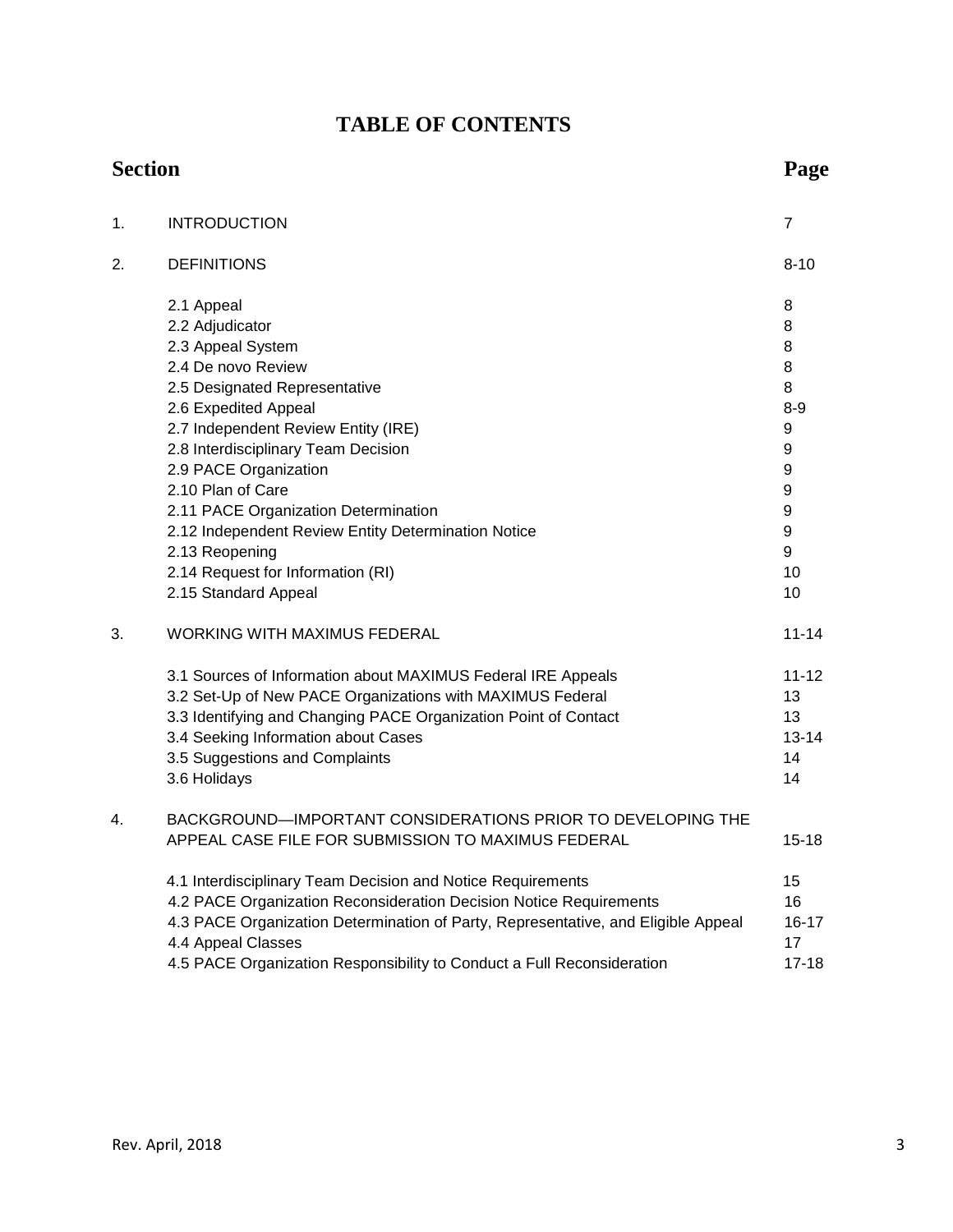| 5. | SUBMITTING THE APPEAL CASE FILE TO MAXIMUS FEDERAL                                                          | 19-22          |
|----|-------------------------------------------------------------------------------------------------------------|----------------|
|    | 5.1 Cases that must be submitted to MAXIMUS Federal<br>5.2 Timeliness of Submission of Expedited Cases      | 19<br>19       |
|    | 5.3 Preparation and Submission of the New Case File to MAXIMUS Federal                                      | 19-22          |
| 6. | MAXIMUS FEDERAL APPEAL PROCESS                                                                              | 23-29          |
|    | 6.1 MAXIMUS Federal Case Processing Time Standards                                                          | 23             |
|    | 6.2 Administrative Case Intake<br>6.3 Policies on Communication with PACE Organization and Appellant During | 23-24          |
|    | Case Processing                                                                                             | 24-25          |
|    | 6.4 Adjudicator Case Review                                                                                 | 25             |
|    | 6.5 Physician Review                                                                                        | $25 - 26$      |
|    | 6.6 Requests to PACE Organization for Additional Information                                                | $26 - 28$      |
|    | 6.7 MAXIMUS Federal Determination Notices<br>6.8 Participant Requests for Case Files                        | 28-29<br>29    |
|    |                                                                                                             |                |
| 7. | POST APPEAL DETERMINATION PROCESSING                                                                        | 30-34          |
|    | 7.1 MAXIMUS Federal Monitoring of PACE Organization Compliance with                                         |                |
|    | <b>Reversal Determinations</b>                                                                              | 30-31          |
|    | 7.2 IRE Reopening                                                                                           | $31 - 32$      |
|    | 7.3 Administrative Law Judge (ALJ) Process<br>7.4 Medicare Appeals Council (AC) Process                     | 32-33<br>33-34 |
|    |                                                                                                             |                |
| 8. | PACE ORGANIZATION DISMISSAL PROCESSING AND APPEALS                                                          | 35-38          |
|    | 8.1 Notice of Dismissal of Appeal Request                                                                   | 35             |
|    | 8.2 Dismissal Case File Requests<br>8.3 MAXIMUS Federal Review of Dismissal Decision                        | 35<br>36       |
|    | 8.4 Dismissal Case File Documentation                                                                       | 37             |
|    | 8.5 Timeframes for MAXIMUS Federal Review                                                                   | 37             |
|    | 8.6 Dismissal Review Decisions are Binding                                                                  | 38             |
| 9. | <b>APPEAL DATA</b>                                                                                          | 39-42          |
|    | 9.1 Medicare Appeals System                                                                                 | 39             |
|    | 9.2 PACE Organization Monitoring Reports                                                                    | 39-40          |
|    | 9.3 Using the MAXIMUS Federal Website to Track Timeliness and Effectuation                                  | 41-42          |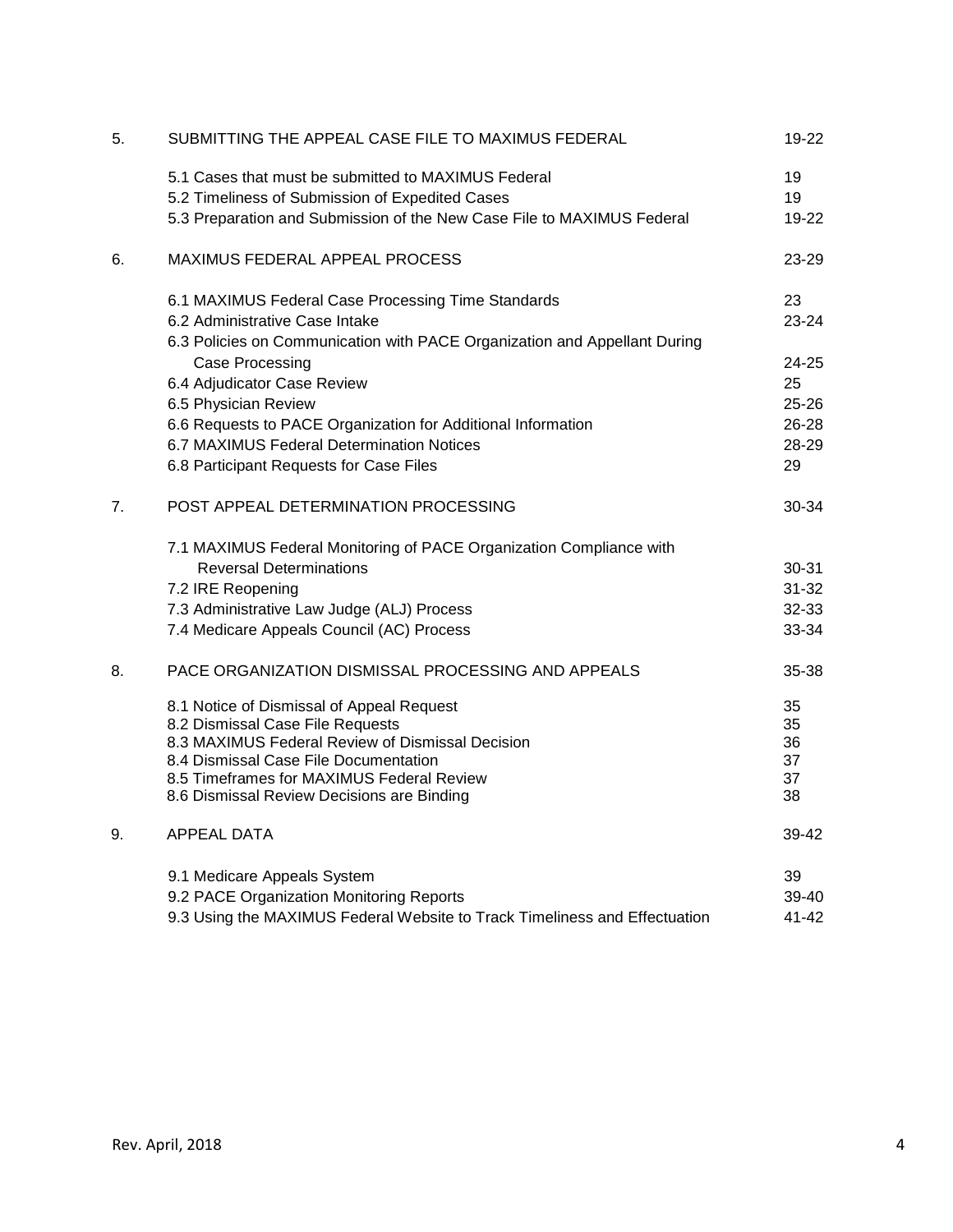#### **APPENDIX**

These Reconsideration Case Forms and Instructions are contained in the separate Appendix to this Reconsideration Process Manual:

Appeal Case Forms and Instructions Instructions for Reconsideration Background Data Form (RBDF) and Case Narrative Reconsideration Background Data Form Instructions for Dismissal Case File Data Form (DCFDF) Dismissal Case File Data Form Notice of Intent to Submit an Expedited Reconsideration Form New Reconsideration Case Transmittal Cover Sheet Request for Information Response Cover Sheet Statement of Compliance Form Reopening Request Form Statement of Compliance Form- ALJ

#### **LIST OF EXHIBITS**

| <b>Exhibit</b> | Title                                                         | Page |
|----------------|---------------------------------------------------------------|------|
| $3 - 1$        | Medicare Managed Care & PACE Reconsideration Project Web Site | 12   |
| $5-1$          | <b>Explanation of "Case Material"</b>                         | 22   |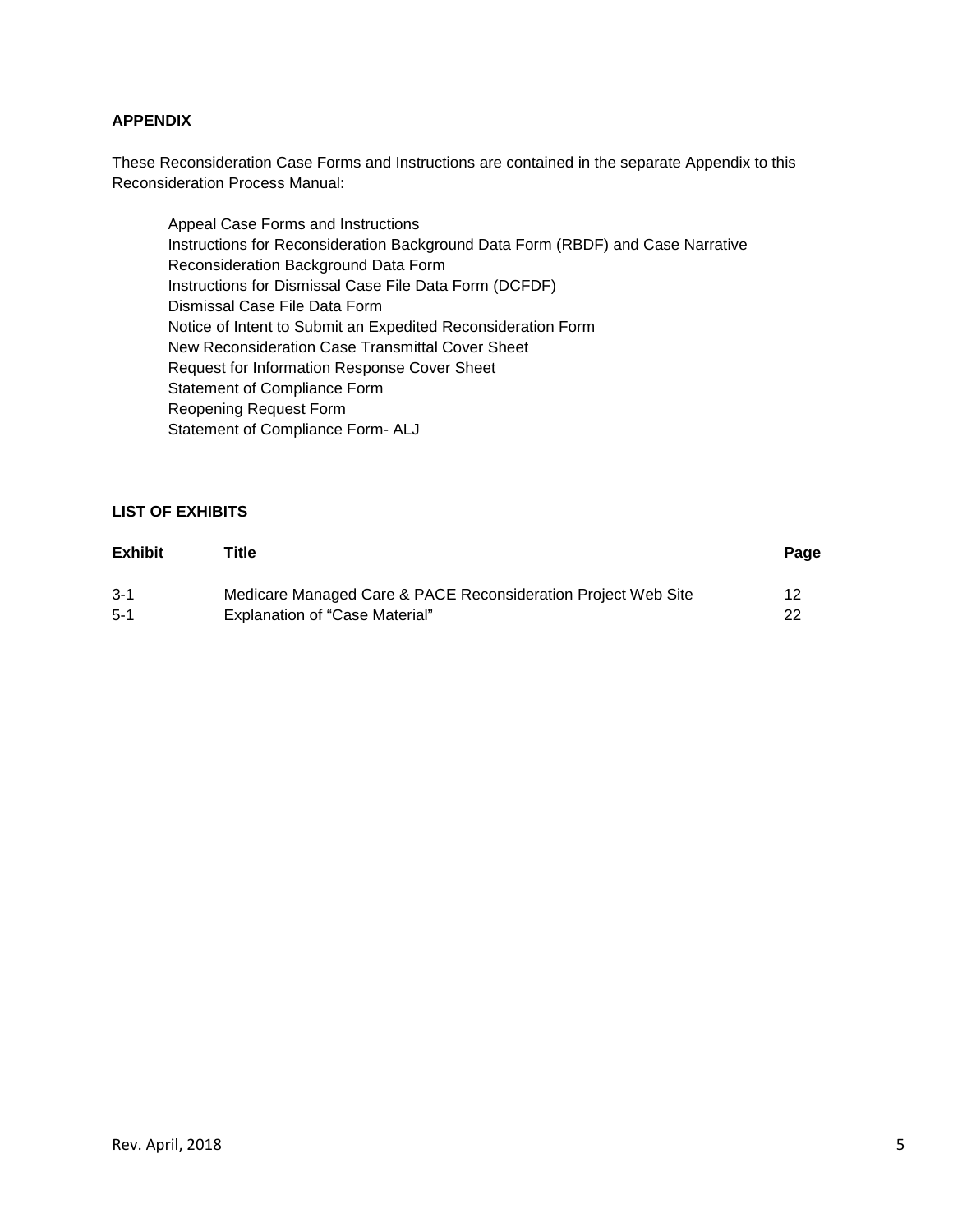# *MAXIMUS Federal*

# *PACE APPEAL PROCESS MANUAL*

*Effective: May 1, 2005 Revised: October 1, 2017*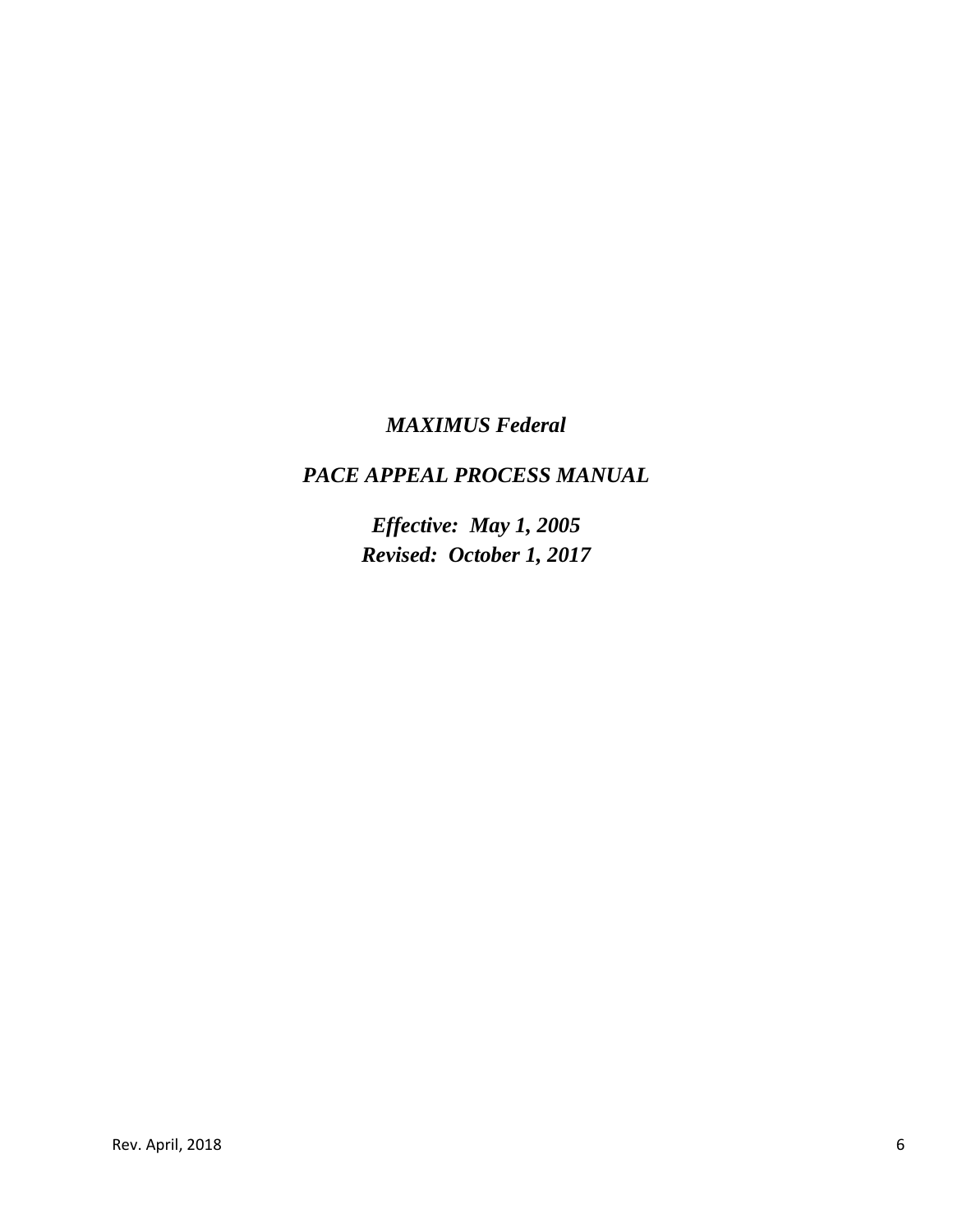# **1. INTRODUCTION**

The Balanced Budget Act of 1997, as amended by Title II of the Medicare Prescription Drug, Improvement, and Modernization Act of 2003 (MMA), requires the federal government to contract with an Independent Review Entity (IRE) to review and resolve coverage disputes between Medicare Advantage Organizations and Medicare managed care enrollees. The Centers for Medicare & Medicaid Services (CMS) has contracted with MAXIMUS Federal to serve as this independent entity. Under this contract, MAXIMUS Federal also conducts Appeals for PACE Organizations.

This document describes the procedures for the coordination of PACE Organizations with MAXIMUS Federal in the processing of IRE level appeals, and related post appeal activities. The procedures defined herein only apply to PACE Organizations.

The IRE level appeal is one step in a larger multi-level Medicare appeal process. For example, PACE Organizations are required to adhere to CMS policies for initial interdisciplinary team decisions and PACE Organization determinations--steps that occur prior to the submission of a case file to MAXIMUS Federal. The focus of this manual is on the processes by which PACE Organizations and MAXIMUS Federal interrelate for the IRE level appeal. This manual is not intended to serve as a review of CMS policy governing PACE Organization obligations for the entire appeal process. This manual presumes that the reader has a command of relevant PACE policies in 42 CFR §460.

Certain policies, procedures and operational documents discussed in this manual are mandatory, and complete compliance by the PACE Organization is expected. For such requirements, the terms "must" or "mandatory" is used. In other areas we have attempted to provide the PACE Organization with flexibility, but may have offered suggestions for work methods that we believe will enhance the working relationship between PACE Organizations and MAXIMUS Federal. In these areas, the terms "recommended" or "suggested" or "optional" are used.

Our hope is that the PACE Organization user finds this manual clear and helpful. If not, please do not hesitate to submit comments to:

> Elizabeth L. McConnell, Project Director PACE Appeal Project MAXIMUS Federal 3750 Monroe Ave. Ste. 702 Pittsford, NY 14534-1302 Phone: 614-315-5782 Fax: 585-425-5292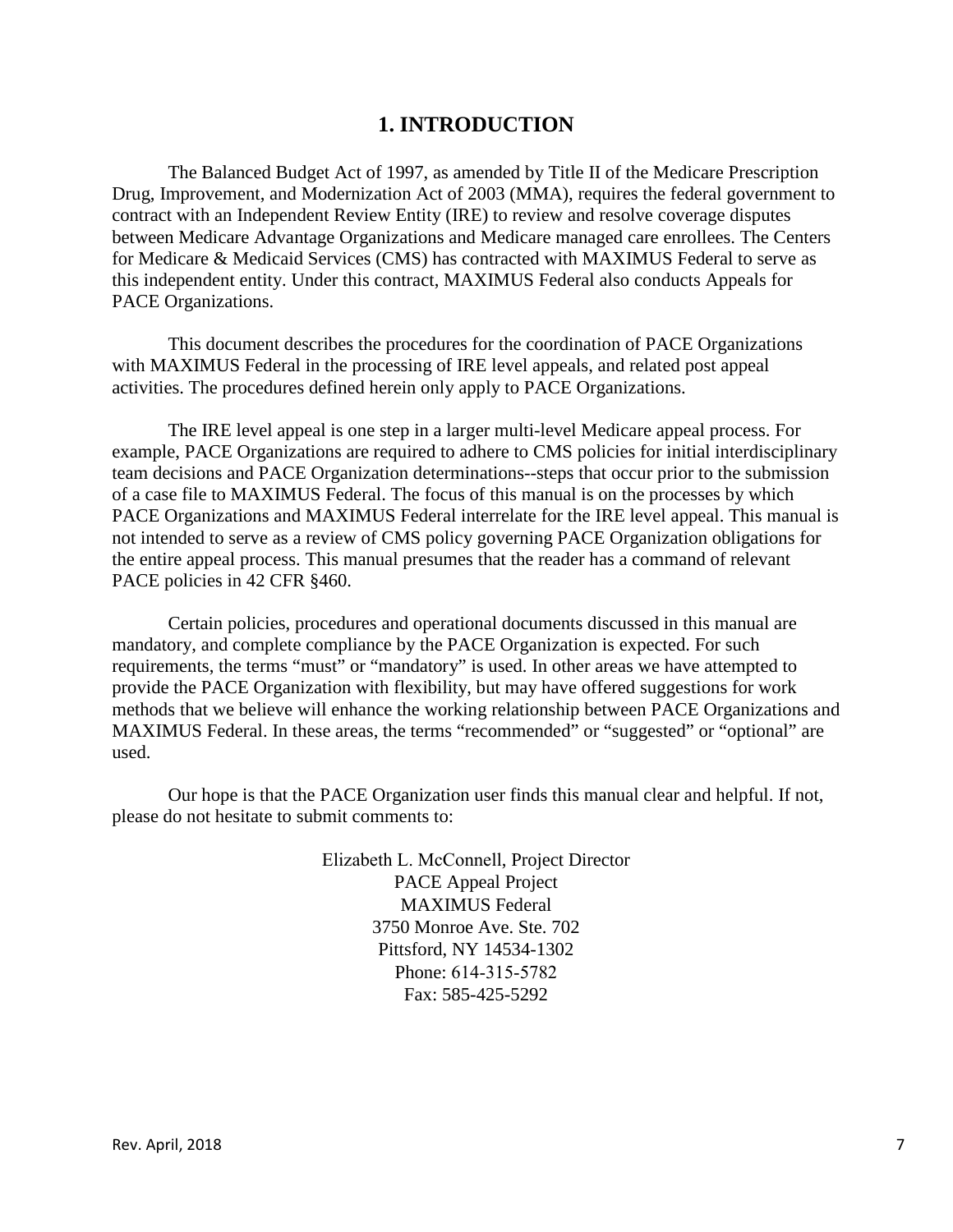### **2: DEFINITIONS**

The following definitions are provided solely for use in this Manual. These definitions do not address all the significant terms used in 42 CFR §460, and in some instances paraphrase or summarize regulatory text.

### **2.1 APPEAL**

A procedure to review a PACE Organization's adverse interdisciplinary team decision that is contested by the participant or their representative. The term appeal applies to such procedures at any level of the multi-step Medicare PACE Organization appeal process (e.g., PACE Organization Appeal, IRE level Appeal, ALJ level Appeal, et al.).

### **2.2 ADJUDICATOR**

An appeal professional employed by MAXIMUS Federal to manage individual Appeal case files. MAXIMUS Federal adjudicators make coverage determinations. Adjudicators do not make medical necessity determinations. Medical necessity determinations are made by fully credentialed board certified physicians under contract with MAXIMUS Federal.

#### **2.3 APPEAL SYSTEM**

The entire multi-level Medicare complaint process for addressing participant challenges to an adverse PACE Organization determination. The IRE Appeal process is one level in the broader Medicare appeal system.

#### **2.4 DE NOVO REVIEW**

A review of an individual dispute by a new and impartial reviewer. The new and impartial reviewer does not give preference to any previous determinations made on the individual dispute.

#### **2.5 DESIGNATED REPRESENTATIVE**

An individual identified by the PACE Organization as a party designated by the participant as his/her representative.

#### **2.6 EXPEDITED APPEAL**

A de novo review of an adverse interdisciplinary team decision that must be processed quickly to avoid endangering the life or health of the participant or the participant's ability to regain or maintain maximum function. Generally, expedited appeals must be completed as soon as is medically indicated, but not longer than 72 hours, with a possible extension of up to 14 calendar days if the delay is in the participant's interest (See 42 CFR §460.122(f)).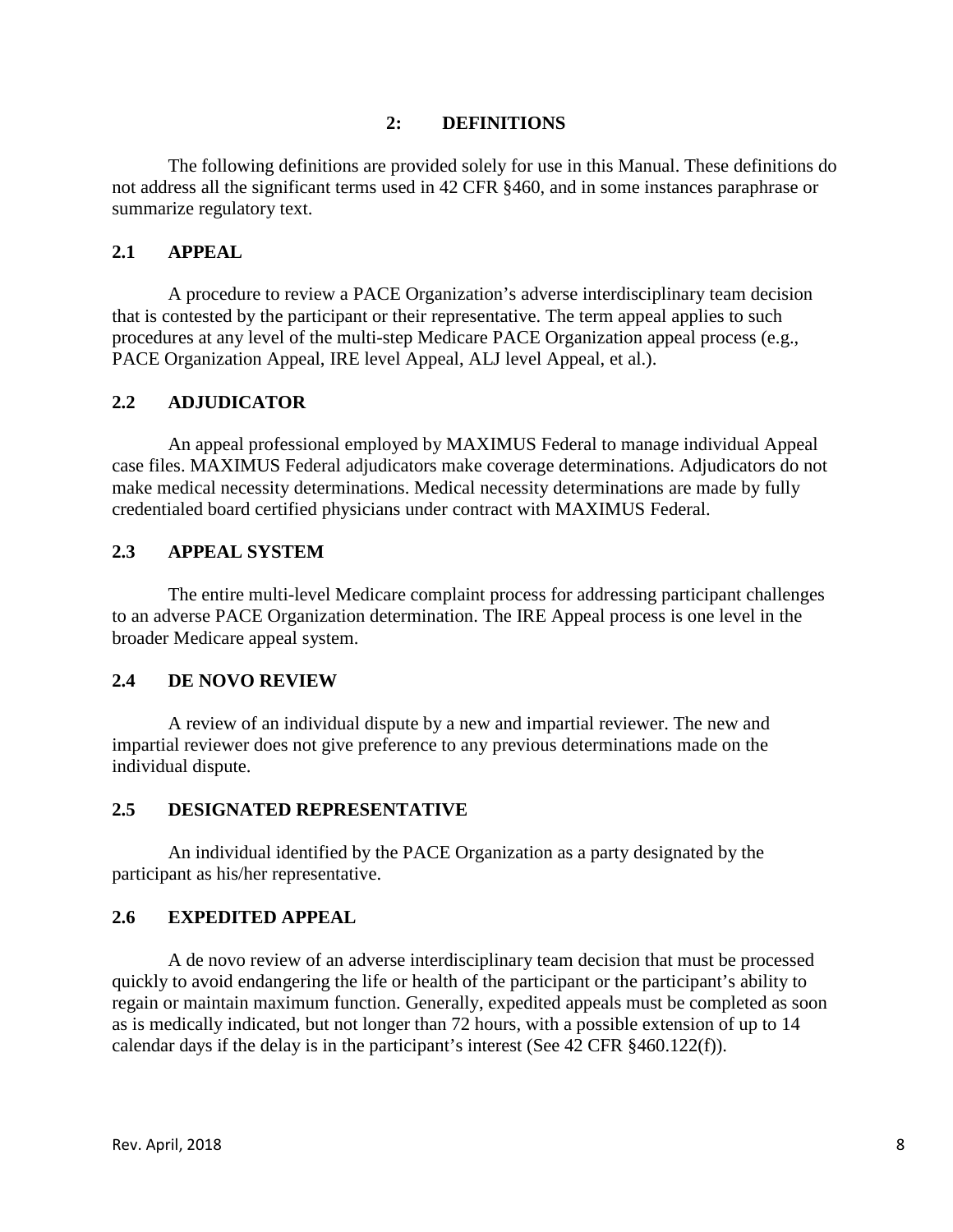The PACE Organization has an obligation to determine if an appeal should be expedited, including responding to a participant or their designated representative request for expedited determination. However, MAXIMUS Federal has the authority to expedite processing of an IRE appeal that was not expedited by the PACE Organization.

### **2.7 INDEPENDENT REVIEW ENTITY (IRE)**

The entity under contract with CMS to perform appeals of denials upheld at the PACE Organization level appeal. MAXIMUS Federal is the Independent Review Entity.

### **2.8 INTERDISIPLINARY TEAM DECISION**

The initial decision of the Interdisciplinary Team to approve or deny a payment for a health care service, or the denial, reduction or termination of a health care service by, or on behalf of, a PACE Organization participant (See 42 CFR §460.104(c)).

### **2.9 PACE ORGANIZATION**

An entity that has a PACE Program Agreement with CMS and the State to provide allinclusive care to Medicare and Medicaid beneficiaries**.** 

### **2.10 PLAN OF CARE**

A comprehensive plan which specifies the care needed to meet the participant's medical, physical, emotional, and social needs, as identified in the initial comprehensive assessment, and identifies measurable outcomes to be achieved (See 42 CFR §460.106).

### **2.11 PACE ORGANIZATION DETERMINATION**

A de novo review of an adverse PACE Organization interdisciplinary team decision, conducted by the PACE Organization. The PACE Organization Determination is the first level in the appeal system.

### **2.12 INDEPENDENT REVIEW ENTITY DETERMINATION NOTICE**

Letter used to communicate MAXIMUS Federal' final decision regarding an Appeal.

### **2.13 REOPENING**

A second review of a completed IRE appeal determination undertaken at the sole discretion of the IRE to address a potential error in the determination**.**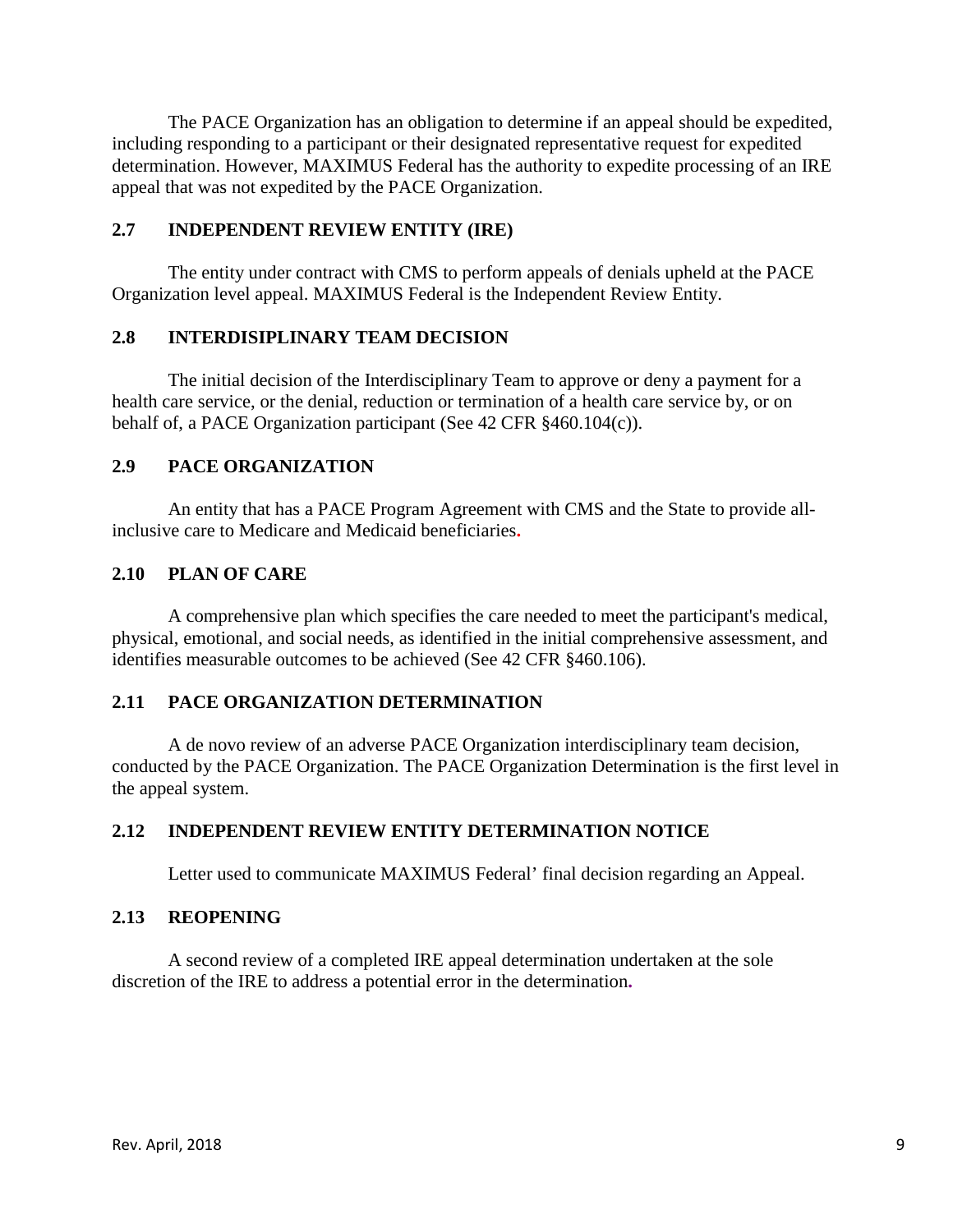# **2.14 REQUEST FOR INFORMATION (RI)**

A MAXIMUS Federal document submitted to the PACE Organization requesting information from the PACE Organization to correct a case file deficiency.

# **2.15 STANDARD APPEAL**

Appeals of denials for service(s) including new or continuing services, which do not meet the criteria for an expedited appeal. Standard appeals also include disputes concerning denial of payment or reimbursement for items or service already received. Standard appeals must be completed within 30 calendar days of the request receipt.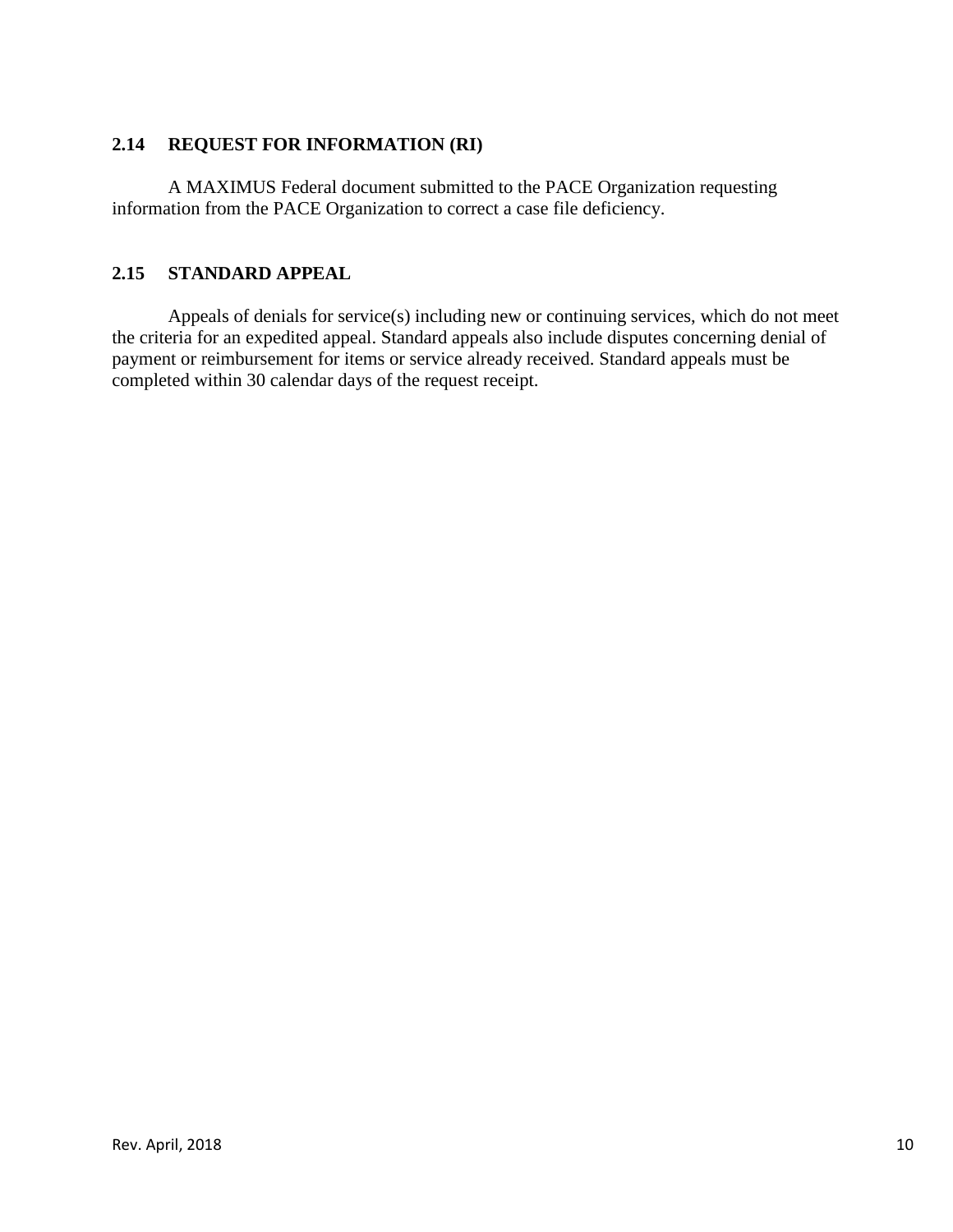# **3: WORKING WITH MAXIMUS FEDERAL**

This Chapter explains the basic processes for communicating with MAXIMUS Federal, under the following headings:

- 3.1 Sources of Information about MAXIMUS Federal IRE appeals
- 3.2 Set-up of New PACE Organizations with MAXIMUS Federal
- 3.3 Identifying and Changing PACE Organization Points of Contact with MAXIMUS Federal
- 3.4 Seeking Information about Active Cases
- 3.5 Suggestions and Complaints
- 3.6 Holidays

Please note that MAXIMUS Federal is not authorized by CMS to guide or instruct PACE Organizations on interpretation of CMS policies, or matters related to PACE Organization compliance with CMS appeals system requirements. For example, we are not able to offer PACE Organizations advice on how a hypothetical case would be decided if presented to us. Policy inquiries of this type should be directed by the PACE Organization to its designated CMS Account Manager.

# **3.1 SOURCES OF INFORMATION ABOUT MAXIMUS FEDERAL IRE APPEALS**

### *PACE Appeal Project Process Manual*

MAXIMUS Federal maintains and distributes a process manual for the *PACE Appeal Project* as the primary source for information about the IRE program. The manual contains process information specific to the PACE Organization. Copies of the Manual, as well as copies of all MAXIMUS Federal Process Manuals may be found on the Project web site, [www.medicareappeal.com](http://www.medicareappeal.com/) (See Exhibit 3-1).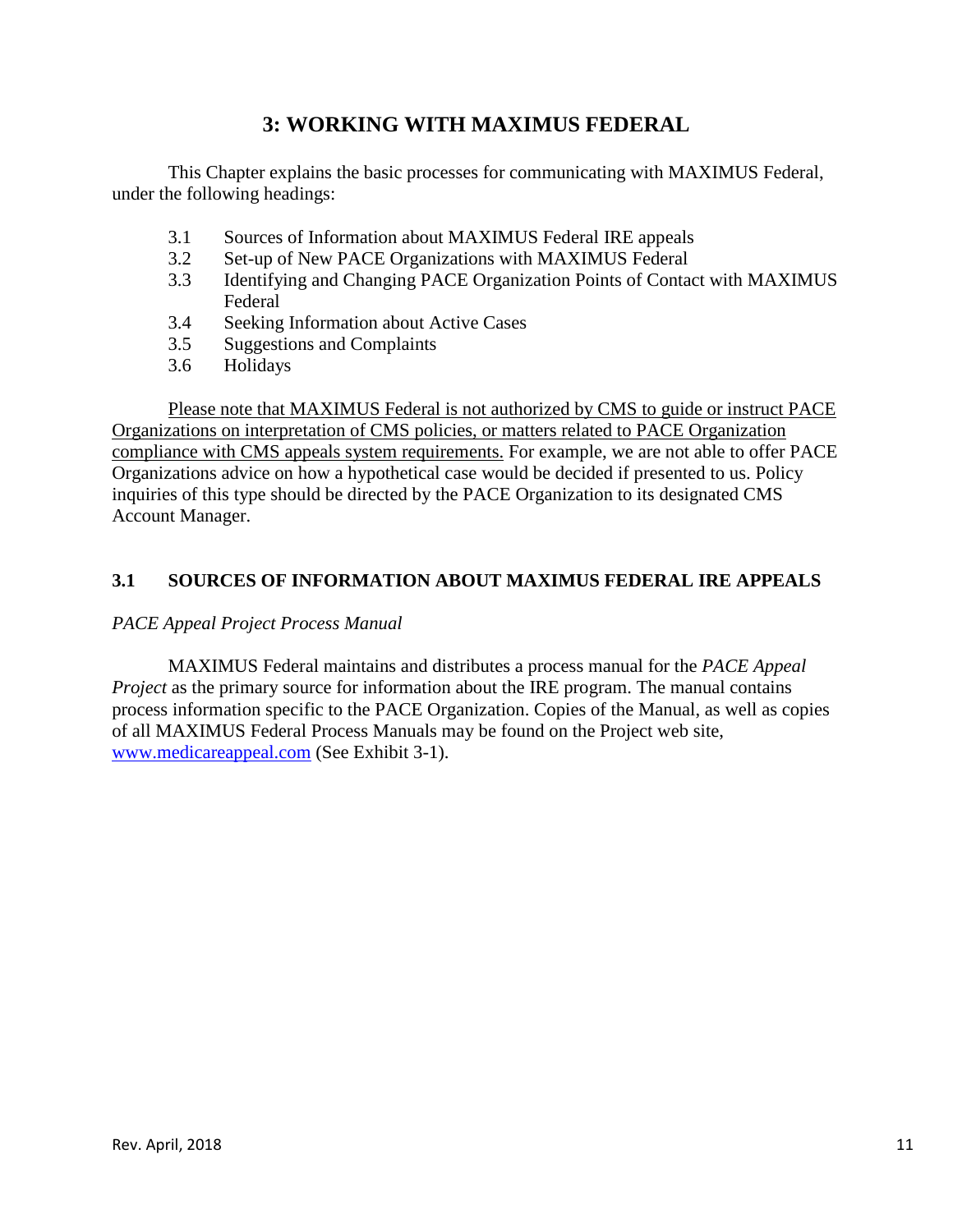# Exhibit 3-1 Medicare Managed Care & PACE Reconsideration Project Web Site



Case status information on the Project web site is purposefully limited to protect enrollee and PACE Organization confidentiality. The case can be accessed only by the appeal case number that is assigned by the Medicare Appeal System upon receipt of a case file from the PACE Organization. The case number has no logical relationship to Social Security Number, Medicare Number, or any other confidential information. The information that can be obtained by the case number is limited to:

- PACE Organization Contract Number
- IRE Request received date
- IRE Appeal Priority
- PACE Organization Reported Appeal Receipt Date (from the *Appeal Background Data Form*)
- IRE Corrected Appeal Receipt Date (if different than the PACE Organization reported receipt date)
- PACE Organization Extension
- IRE Decision (Uphold, Overturn, Partial Overturn, Withdrawn, Dismissed, or Pending)
- IRE Reopen Decision (if applicable)
- ALJ Decision (if applicable)
- Last Decision Date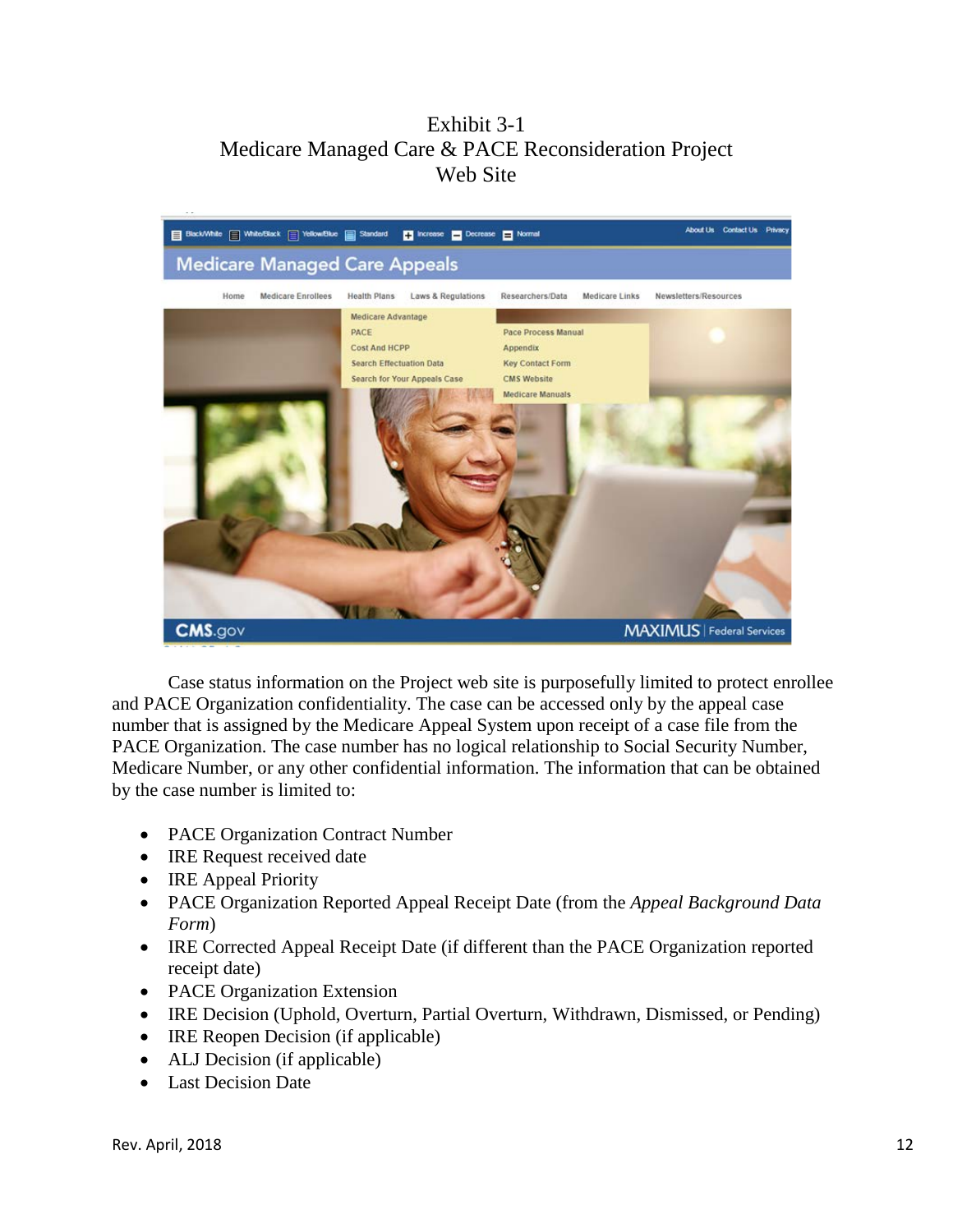### **3.2 SET-UP OF NEW PACE ORGANIZATIONS WITH MAXIMUS FEDERAL**

An entity that has entered into a new PACE Program Agreement with CMS is encouraged to contact MAXIMUS Federal prior to its first enrollment effective date. Call or write the MAXIMUS Federal Project Director (See Manual Page 2, MAXIMUS Federal Contact Information). MAXIMUS Federal will arrange to provide the new PACE Organization a telephonic briefing on the IRE project.

### **3.3 IDENTIFYING AND CHANGING PACE ORGANIZATION POINTS OF CONTACT WITH MAXIMUS FEDERAL**

#### *PACE Organization Key Contact*

As part of new PACE Organization project set-up, MAXIMUS Federal requests that each PACE Organization designate and maintain one Key Organization Contact. PACE Organizations that operate under the CMS program agreement numbers must designate and maintain a Key Organization Contact for each CMS program agreement. The PACE Organization may use the same, or different, personnel as the Key Organization Contact for each program agreement. This individual will be the official management contact with MAXIMUS Federal. MAXIMUS Federal will send the Key Organization Contact all important materials. We will also contact this individual if we encounter a general issue working with the PACE Organization, or an unusual and significant case-specific problem. The PACE Organization should use the Key Contact to initiate contact with MAXIMUS Federal to resolve problems perceived by the PACE Organization. To identify or change this individual, submit the Notice of Change in Key Organization Contact (located in Appendix A) to MAXIMUS Federal.

#### *PACE Organization Individual Appeal Case Contacts*

The PACE Organization must designate a contact person on an Appeal Background Data Form submitted with each Appeal case (See Appendix A). The PACE Organization may, but is not required, to use its Key Contact as the designated case specific contact. The PACE Organization may vary the Case Contact from case to case.

### **3.4 SEEKING INFORMATION ABOUT ACTIVE CASES**

As discussed above, the PACE Organization can obtain basic information concerning the status of active and decided cases via the Project web site, [www.medicareappeal.com.](http://www.medicareappeal.com/)

In addition, PACE organizations may call us at 585-348-3300. MAXIMUS Federal maintains a staffed switchboard Monday to Friday, from 8:00 am to 5:30 pm and Saturday from 9:00 am to 2:00 pm, Eastern Time. For calls received after normal business hours, the caller may choose to leave a message that will be returned the next business day or may contact us via email at [medicareappeal@maximus.com.](mailto:medicareappeal@maximus.com)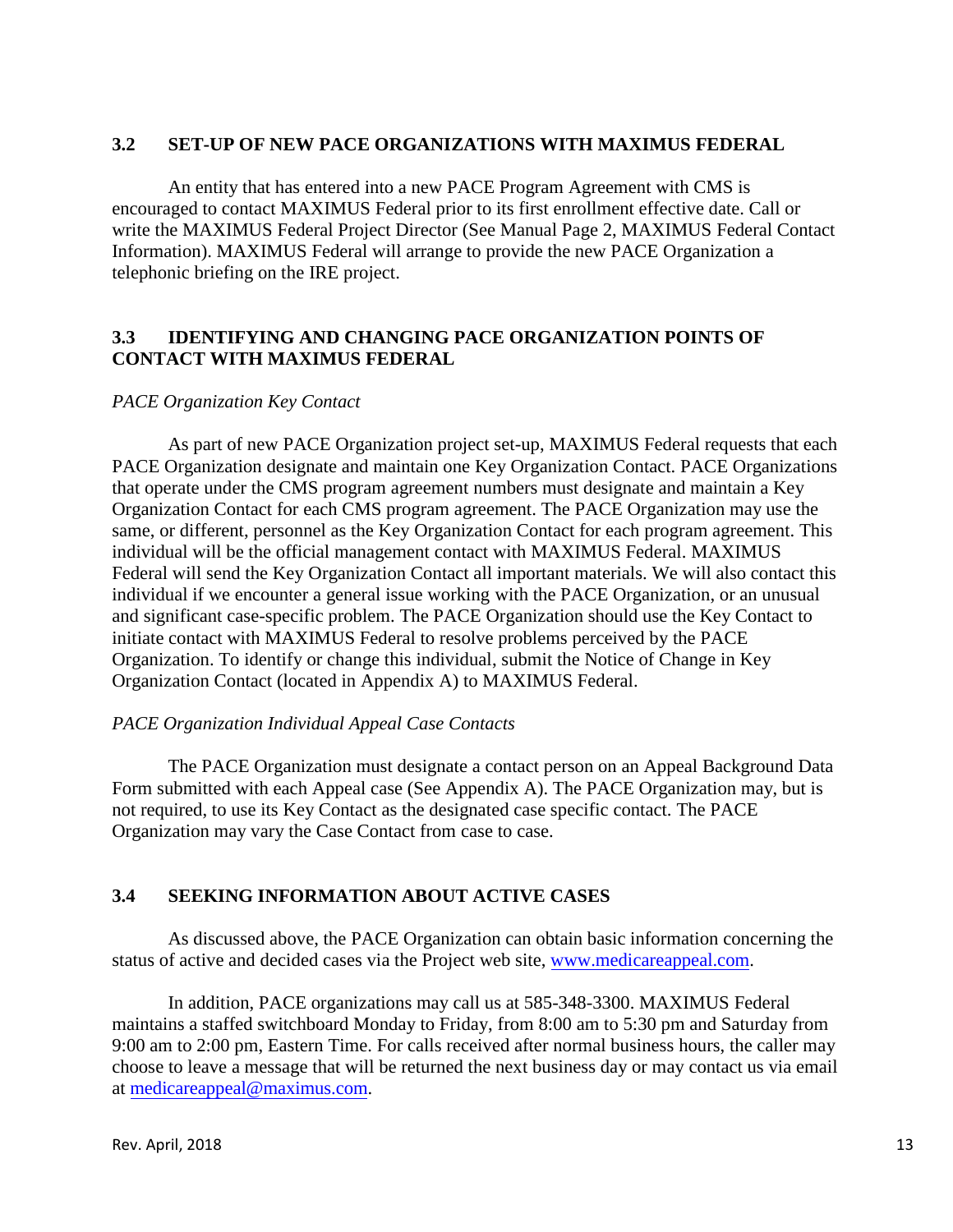For inquiries simply about the processing status of a specific case file, or group of cases, PACE Organizations can either call the above-listed customer service line, email us or check case status on the [www.medicareappeal.com](http://www.medicareappeal.com/) website.

MAXIMUS Federal employs a staff of Adjudicators who manage individual case files. Specific questions about a case under review should be directed to the individual Adjudicator assigned to the case in question. Consult MAXIMUS Federal case documentation, or ask the MAXIMUS Federal Customer Service Representative, to identify the Adjudicator assigned to the case. Information that is to be made part of the case file and used in the final determination must be submitted in writing.

PACE Organizations are responsible for supporting their enrollees in the appeal process. PACE Organizations should not direct members to MAXIMUS Federal for routine case status inquiries. PACE Organizations should instruct participants to contact the PACE Organization for routine case status inquiries.

# **3.5 SUGGESTIONS AND COMPLAINTS**

MAXIMUS Federal is an ISO 9001:2008 certified Independent Review Entity. As such, management requires a formal process for identification of opportunities for corrective and preventive action, or continuous improvement. Please freely provide any suggestions or complaints to any MAXIMUS Federal staff member who is interacting with you, or to the Project Director. If you are not completely satisfied, the MAXIMUS Federal QIC Lead would appreciate the opportunity to address your concern.

### **3.6 HOLIDAYS**

MAXIMUS Federal offices will be closed for the following Federal holidays:

- New Year's Day
- Martin Luther King, Jr. Day
- Presidents' Day
- Memorial Day
- Independence Day
- Labor Day
- Columbus Day
- Veterans Day
- Thanksgiving Day
- Christmas Day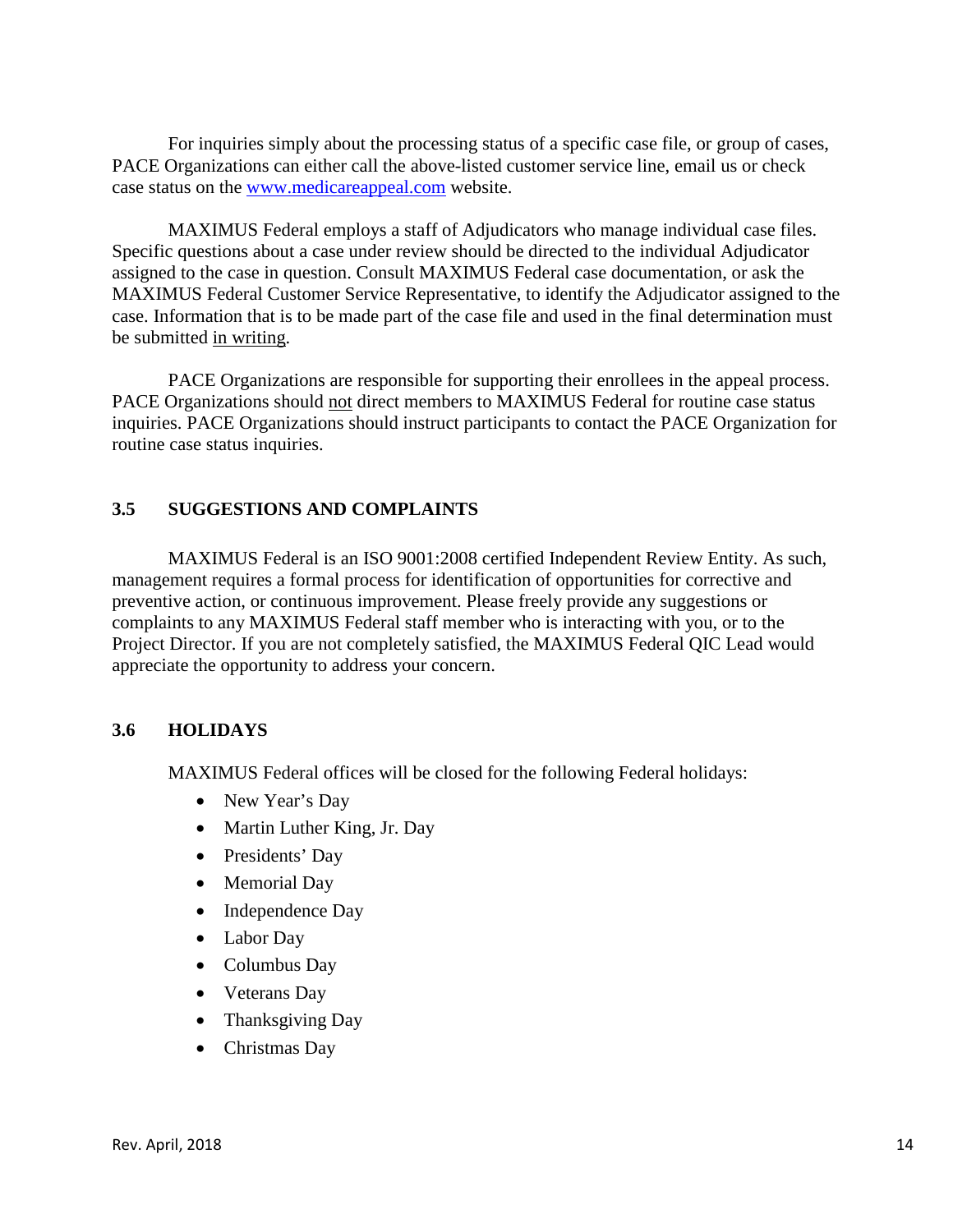MAXIMUS Federal will still accept delivery of case files on those days. If you intend to submit a case for receipt by MAXIMUS Federal on one of the above-listed days, you must contact MAXIMUS Federal via telephone (585-348-3300) at least 24 hours in advance to arrange for case file delivery.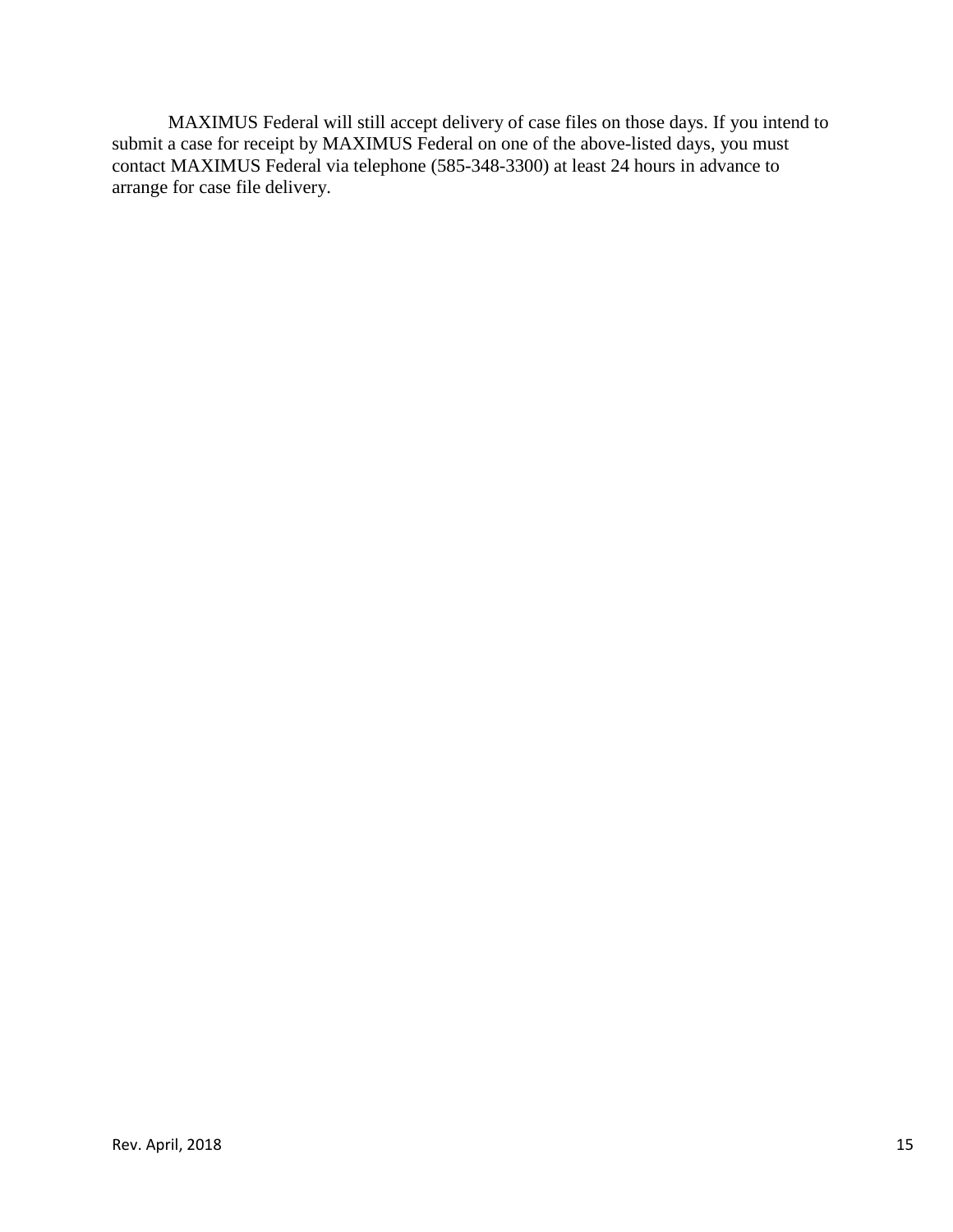# **4: BACKGROUND-IMPORTANT CONSIDERATIONS PRIOR TO DEVELOPING THE APPEAL CASE FILE FOR SUBMISSION TO MAXIMUS FEDERAL**

The responsibilities of the PACE Organization related to adverse interdisciplinary team decisions ("denials") and the PACE Organization level Appeal are defined by CMS in 42 CFR §460. This MAXIMUS Federal PACE Appeals Process Manual is based on the presumption that the PACE Organization understands and complies with these CMS policies. This manual is not an instruction guide for them.

The purpose of this Chapter is to highlight certain aspects of PACE Organization interdisciplinary team decision and appeal processing that directly impact subsequent IRE appeals. The topics addressed are:

- 4.1 PACE Organization Interdisciplinary Team Decision and Notice Requirements
- 4.2 PACE Organization Appeal Decision Notice Requirements
- 4.3 PACE Organization Determination of Party, Representative, and Eligible Appeal
- 4.4 Appeal Classes
- 4.5 PACE Organization Responsibility to Conduct a Full PACE Organization Appeal

# **4.1 PACE ORGANIZATION INTERDISCIPLINARY TEAM DECISION AND NOTICE REQUIREMENTS**

A participant (or his or her designated representative) has the right to request to initiate, eliminate or continue services offered by the PACE Organization. The PACE Organization's interdisciplinary team then must conduct an in-person reassessment of the participant and notify the participant or the designated representative of the decision ("Interdisciplinary team decision"). If the interdisciplinary team does not grant the participant's request, the PACE Organization is required to provide a written denial notice to the appealing party, in addition to orally notifying the appealing party.

The denial notice should contain the name of the participant, the item or service in dispute and the specific reasons the interdisciplinary team denied the request. It is important that you include this detailed information related to the interdisciplinary team decision in the denial notice. MAXIMUS Federal closely reviews the denial notice to define the denied item or service subject to IRE Appeal.

If the participant or designated representative is dissatisfied with interdisciplinary team's decision, the PACE Organization is responsible for providing information regarding appeal rights (See 42 CFR §460.104). If a denial is subsequently appealed to MAXIMUS Federal for IRE review, a copy of the denial and dates pertaining to the PACE Organization interdisciplinary team decision processing must be included within the case file. These dates may be reported to MAXIMUS Federal using the *Appeal Background Data Form* (See Section 5 and Appendix).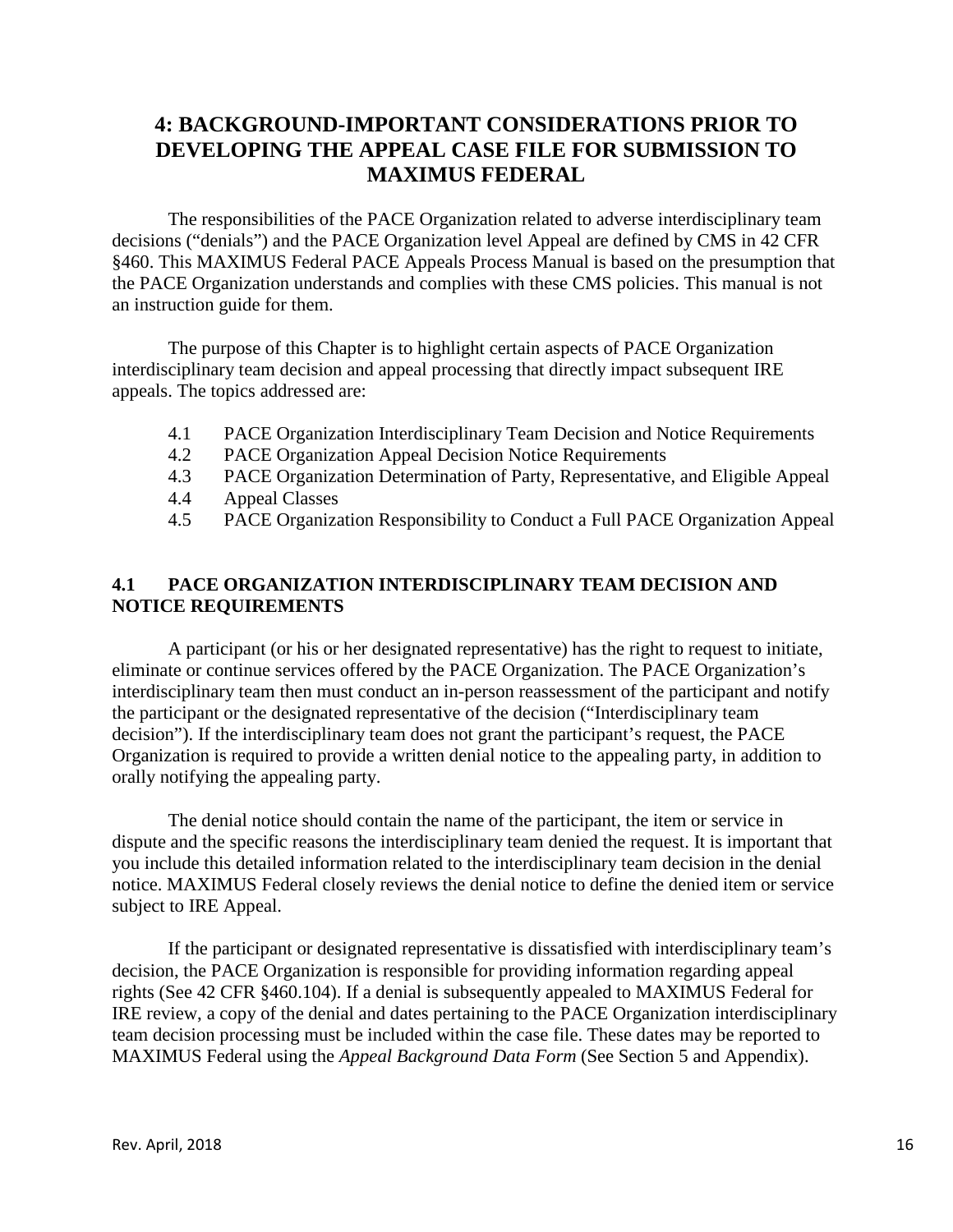### **4.2 PACE ORGANIZATION APPEAL DECISION NOTICE REQUIREMENTS**

As stated in the federal regulations, the PACE Organization must give all parties involved in the appeal written notification of its decision (See 42 CFR §460.122(d) and (h)). This decision notice is used to inform the participant of the PACE Organization decision in its review of the disputed decision of the interdisciplinary team. If the decision is wholly or partially adverse to a participant, the PACE Organization must concurrently notify CMS and the State administering agency.

A copy of the completed written decision must be included in the PACE Organization appeal case file. If the adverse PACE Organization decision is subsequently appealed to MAXIMUS Federal for IRE review, a copy of the PACE Organization decision and dates pertaining to PACE Organization processing must be included within the case file. These dates may be reported to MAXIMUS Federal using the *Appeal Background Data Form* (See Section 5 and Appendix).

### **4.3 PACE ORGANIZATION DETERMINATION OF PARTY, REPRESENTATIVE, AND ELIGIBLE APPEAL**

It is the responsibility of the PACE Organization, not MAXIMUS Federal, to determine the appealing party. The appealing party may be the participant, the participant's designated representative or other individual identified by the PACE Organization as acting on behalf of the participant.

It is clear that when the participant initiates the appeal request**,** he or she is considered the appealing party. It is not as straightforward to determine the appealing party, when the Appeal request is made by a person other than the participant. Special considerations with respect to Appeal requests made by persons other than the participant are discussed under the following sub-headings:

- 4.3.1 Individuals "Supporting" the Participant
- 4.3.2 Representative of Participant
- 4.3.3 Representative of Deceased Participant's Estate

# **4.3.1 INDIVIDUALS "SUPPORTING" THE PARTICIPANT**

Any person, including a provider, may "support" the participant's appeal by providing written or oral testimony at the PACE Organization level appeal or written testimony at the IRE level Appeal. Providing support for a participant's appeal does not necessarily mean that the individual is permitted to make an appeal on the participant's behalf. Therefore, it is important for the PACE Organization to distinguish between those individuals who are acting on behalf of the participant versus those that are merely providing support for the participant's appeal request. If needed the PACE Organization should conduct further investigation to identify the appropriate appealing party.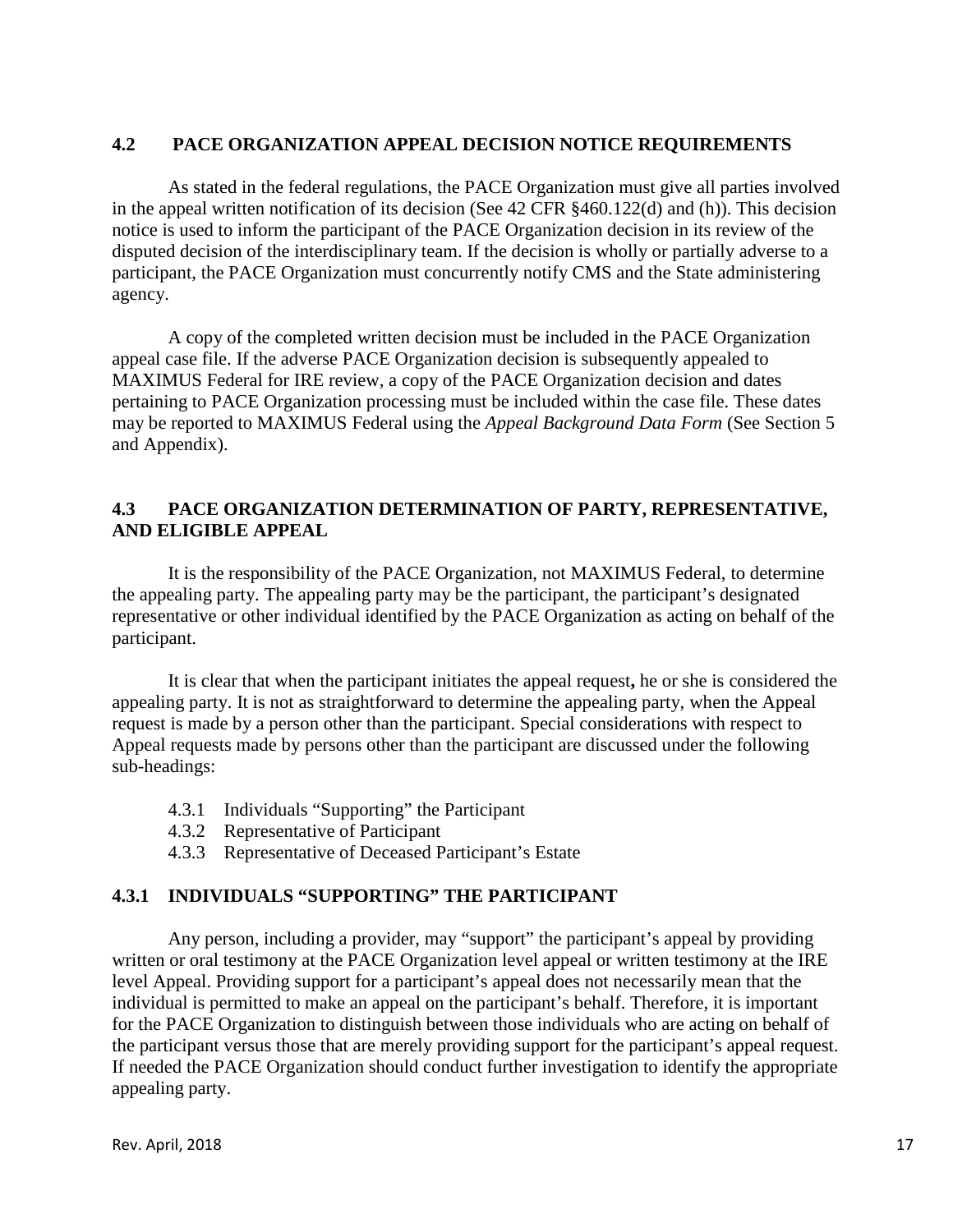### **4.3.2 REPRESENTATIVE OF PARTICIPANT**

It is the responsibility of the PACE Organization to correctly identify and apply any relevant laws or CMS policies related to the appointment of representative by the participant. In general, the participant may designate any person as their representative and the representative for the purposes of the appeal does not necessarily have to be the participant's designated representative.

### **4.3.3 LEGAL REPRESENTATIVE OF A DECEASED PARTICIPANT'S ESTATE**

The PACE Organization has the responsibility to ensure that such representatives are legitimate. MAXIMUS Federal cannot rule on whether estate representation documentation is legitimate. PACE Organization should consult its legal advisor for assistance in determining the appropriate estate representative.

# **4.4 APPEAL CLASSES**

There are two classes of Appeal: (1) standard appeal and (2) expedited appeal. These two classes are defined in Section 2. Definitions.

The classification of an appeal as either an expedited or standard appeal is the responsibility of the PACE Organization. However, MAXIMUS Federal has the right to change a classification, if upon receipt, MAXIMUS Federal determines the case was misclassified. The PACE Organization should not ask MAXIMUS Federal to determine whether a given request for expedited appeal should be granted.

# **4.5 PACE ORGANIZATION RESPONSIBILITY TO CONDUCT A FULL PACE ORGANIZATION APPEAL**

PACE Organizations are required to conduct a thorough PACE Organization level appeal, prior to submitting a case to MAXIMUS Federal for IRE level review. Consult 42 CFR §460.122 for the PACE Organization's obligations in conducting its appeal. In addition, the MAXIMUS Federal requirements and suggestions for IRE level case file preparation (See Section 5.3) will be difficult to meet if the PACE Organization has not previously undertaken and documented a full PACE Organization level appeal.

MAXIMUS Federal will utilize the "Request for Information" process (See Section 6.6), to direct PACE Organizations to remedy a case in which a complete PACE Organization level appeal has not occurred. MAXIMUS Federal will notify CMS if a PACE Organization displays a pattern of failure to complete and document a thorough PACE Organization level appeal.

Prior to submitting a case for appeal, the PACE Organization should exhaust all reasonable efforts to obtain the required evidence and records. If the PACE Organization is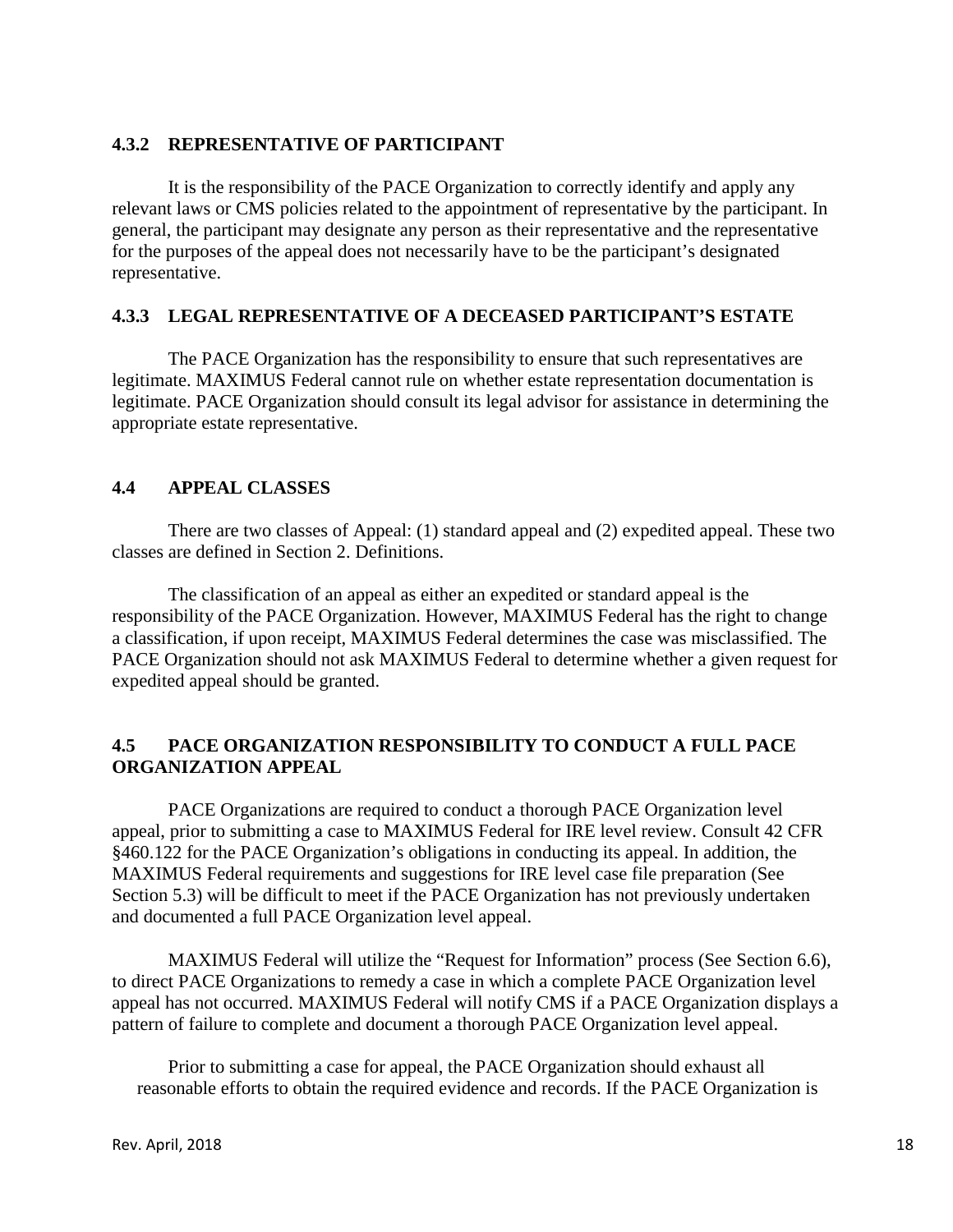submitting a case file with incomplete evidence, the PACE Organization should document these efforts in the case file submitted to MAXIMUS Federal.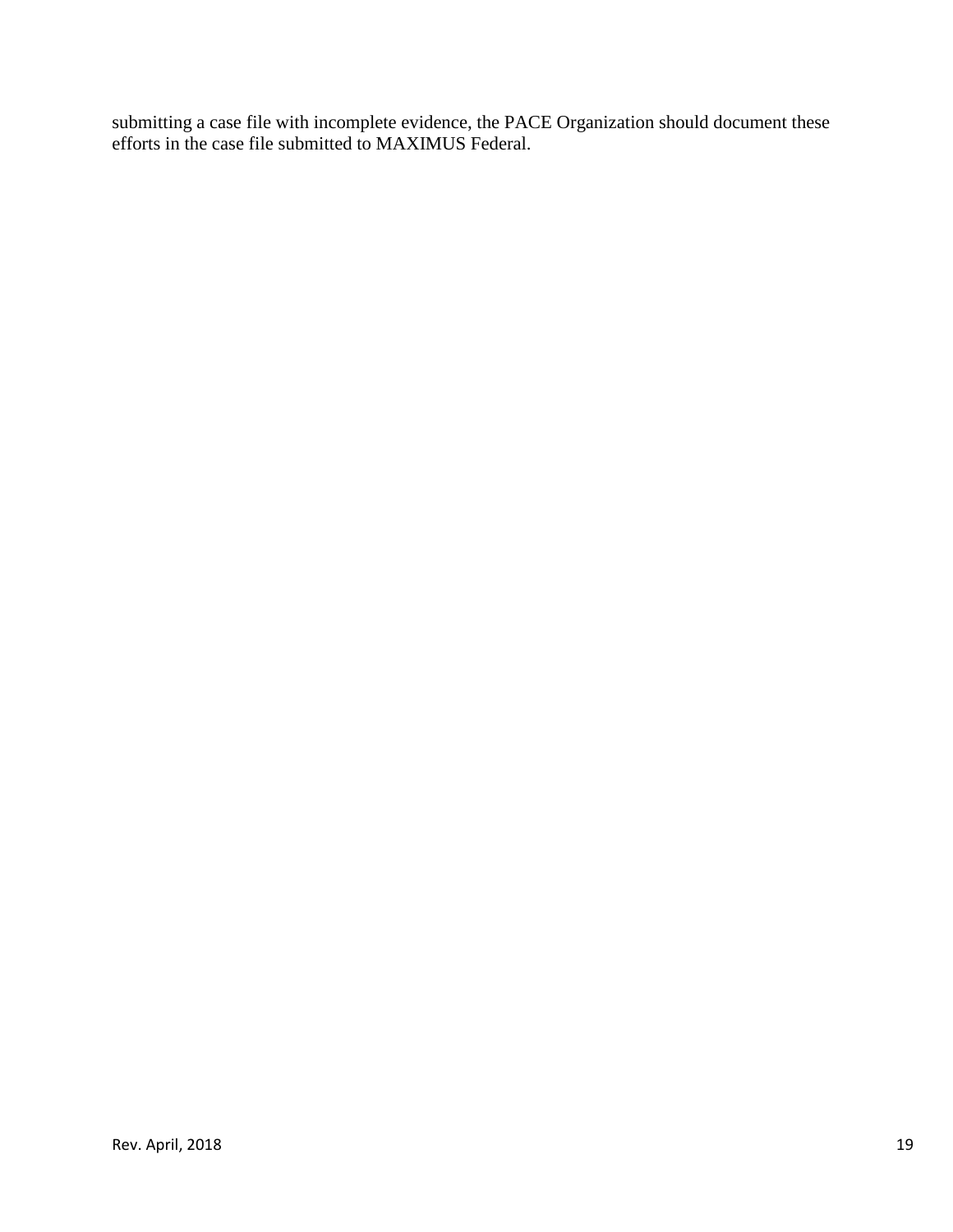# **5: SUBMITTING THE APPEAL CASE FILE TO MAXIMUS FEDERAL**

This Chapter defines the requirements for PACE Organization preparation and submission of case files to MAXIMUS Federal for IRE level Appeal under the following headings:

- 5.1 Cases That Must Be Submitted to MAXIMUS Federal
- 5.2 Timeliness of Submission of Expedited Cases
- 5.3 Preparation and Submission of the New Case File to MAXIMUS Federal

### **5.1 CASES THAT MUST BE SUBMITTED TO MAXIMUS FEDERAL**

Federal Regulation 42 CFR §460.124 defines cases that may be submitted for IRE review. The PACE Organization should submit cases if the initial adverse interdisciplinary team decision has not been wholly reversed and for which the appealing party requests independent review through the Medicare appeals process. If the PACE Organization subsequently obtains or develops additional information on any case, it must submit that information to MAXIMUS Federal. However, MAXIMUS Federal will not delay its review and makes no guarantee that such (late) additional information can be taken into account prior to the IRE determination.

### **5.2. TIMELINESS OF SUBMISSION OF EXPEDITED CASES**

Federal regulations 42 CFR §460.122 require the PACE Organization to complete expedited cases within 72 hours of the participant's request, or sooner if the participant's health condition requires. The PACE Organization may take an extension of up to 14-calendar days, if such extension is in the participant's interest. The participant may provide supporting documentation to substantiate an expedited appeal.

Submission of cases must occur as soon as possible after the PACE Organization's completion of its appeal determination and the appealing party's request for independent review by the IRE. It is expected that the case file submission can occur within 24-hours. The 24-hour period permitted for submission is thus in addition to the time permitted for the PACE Organization Appeal.

### **5.3 PREPARATION AND SUBMISSION OF THE NEW CASE FILE TO MAXIMUS FEDERAL**

Addressed below are suggested instructions for the PACE Organization on the physical construction of a case file submitted to MAXIMUS Federal for IRE Appeal. The topics are addressed under the following subheadings:

- 5.3.1 Initiation of Expedited Cases
- 5.3.2 Organization of the New Case File Package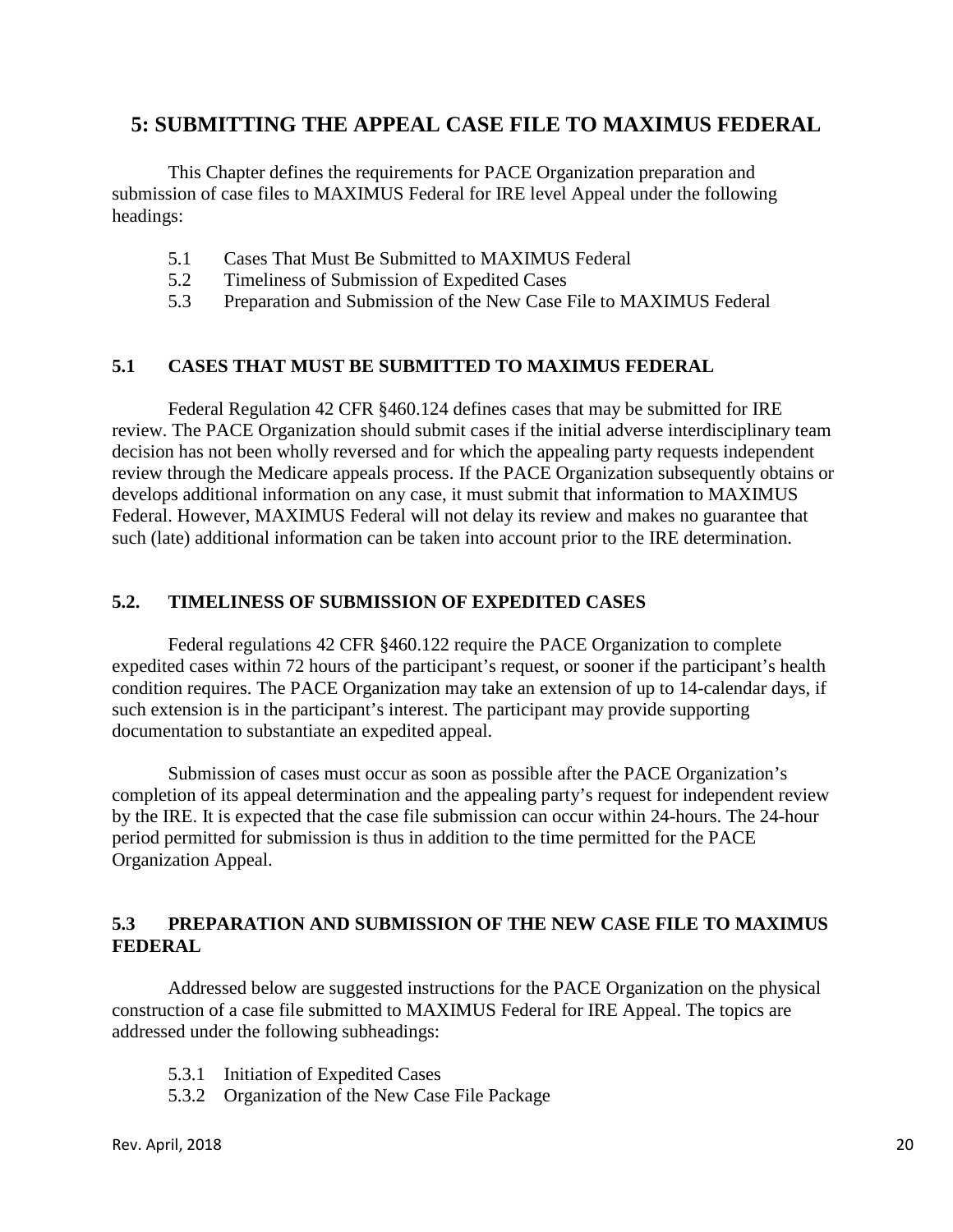- 5.3.3 Organization of Individual New Case Files
- 5.3.4 Confirmation of MAXIMUS Federal Case Receipt

As explained below, the PACE Organization must include with each case a PACE Organization *Appeal Background Data Form* and a structured *Case Narrative* report. The instructions for this form and report are presented in Appendix A, and should be thoroughly reviewed since the instructions are integral to an understanding of case preparation and submission requirements.

### **5.3.1 INITIATION OF EXPEDITED CASES**

To initiate submission of an expedited case, the PACE Organization must fax or email MAXIMUS Federal a *Notice of Intent to Submit Expedited Appeal* form (See Appendix A). We require this form to enable work planning for these short turn-around cases, and also to alert the PACE Organization if a planned case delivery does not occur.

To protect participant confidentiality, PACE Organizations must not fax or email the actual expedited case file itself. MAXIMUS Federal will not initiate an expedited case that is sent via facsimile until a hard copy of the case file is received. Follow the instructions for case delivery in Section 5.3.2.

Note that because of the short turn-around time for expedited cases, MAXIMUS Federal does not send the appellant or PACE Organization an Acknowledgement Letter for such cases.

# **5.3.2 ORGANIZATION OF THE NEW CASE FILE PACKAGE**

The "New Case File Package" is the envelope or container in which the PACE Organization ships MAXIMUS Federal one or more new case files. MAXIMUS Federal offices are open to accept case file delivery Monday through Saturday and most holidays. Address packages to:

> MAXIMUS Federal PACE Appeal Project 3750 Monroe Ave. Ste. 702 Pittsford, New York 14534-1302

The PACE Organization may include more than one new case in the package submitted to MAXIMUS Federal:

- Complete and place the form, *New Appeal Case File Transmittal Cover Sheet (See* Appendix*)* on top of the case file package.
- Place each case in the package in a separate envelope.
- Do not staple or permanently bind case file material. Use of clips or binders that can be removed without special equipment is permissible.
- Do not include any material in a "new" case file package submitted to MAXIMUS Federal that is not related to a new case.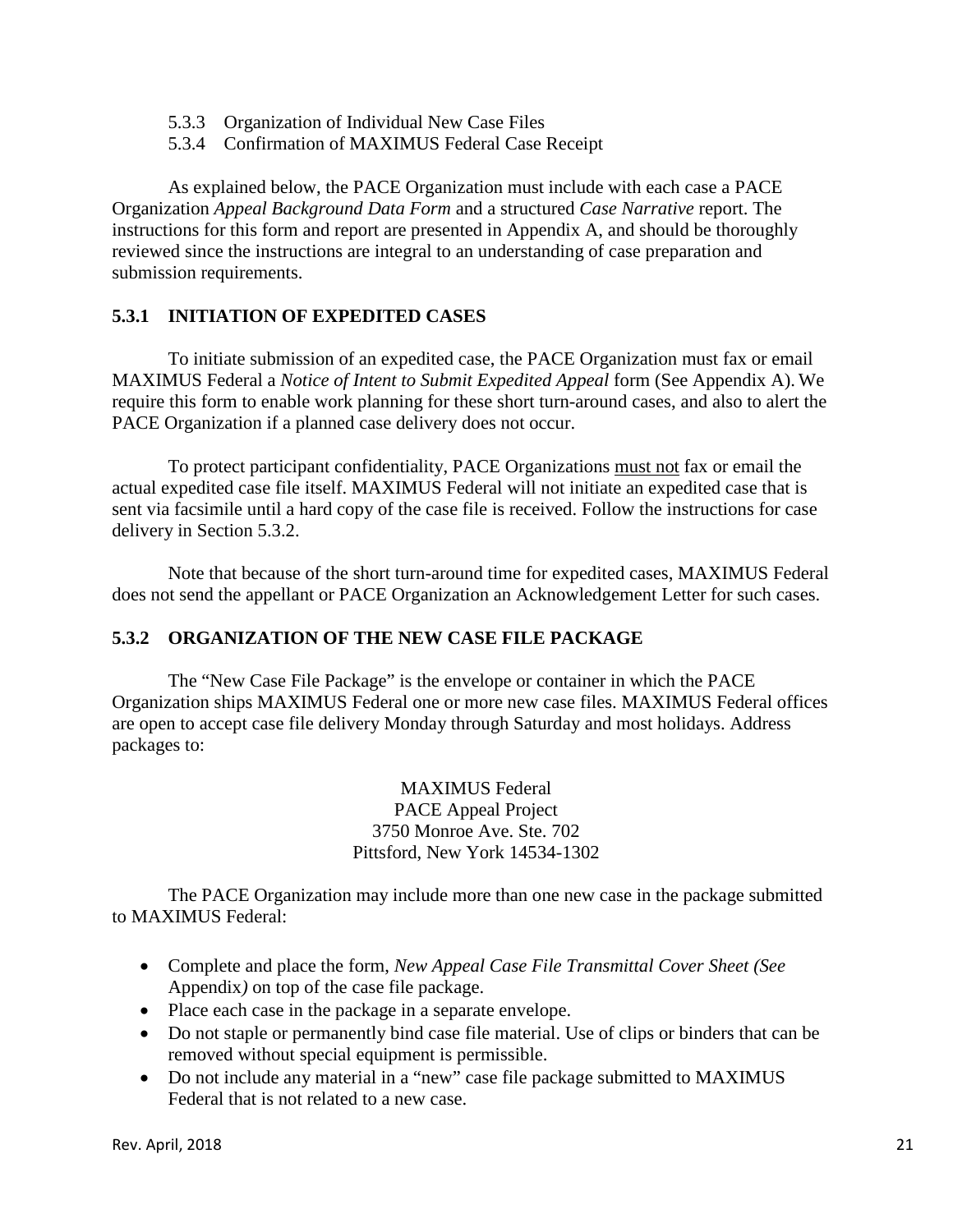### **5.3.3 ORGANIZATION OF INDIVIDUAL NEW CASE FILES**

Within the new case package, the PACE Organization must enclose each case in its own separate envelope. Within this envelope, the organization of the case will be in the following order, "top" of file to "bottom".

- *Medicare PACE Appeal Background Data Form (See* Appendix*)*
- *Case Narrative* (*See* Appendix)
- *Case Material (See Exhibit 5-1)*

### **5.3.4 CONFIRMATION OF MAXIMUS FEDERAL CASE RECEIPT**

MAXIMUS Federal does not accept responsibility for loss or delay of case files caused by the US Mail or other delivery services. We do attempt to notify PACE Organizations and the other party to the appeal of receipt of case files, as follows.

#### *Expedited Cases*

If the PACE Organization submits a *Notice of Intent to Submit an Expedited Appeal Form*, MAXIMUS Federal will contact the PACE Organization if the file does not arrive on the date identified in the form. MAXIMUS Federal does not send an Acknowledgement Letter, due to the short time available for case processing. Our receipt of the file is confirmed by the PACE Organization and other party's receipt of our Appeal Determination Letter (See Section 6.7).

#### *Standard Appeal*

MAXIMUS Federal sends the PACE Organization and appealing party an Acknowledgement Letter by regular first class mail within two (2) business days of our receipt of the case file. Allowing for time for delivery of the PACE Organization's case to MAXIMUS Federal, the PACE Organization should contact MAXIMUS Federal if it has not received the Acknowledgement Letter within 10 business days of its case submission.

#### *Dismissal Review Cases*

MAXIMUS Federal does not send an Acknowledgement Letter for these types of cases. When the request for a review of the PACE Organization's dismissal is received, MAXIMUS Federal will request the case file from the PACE Organization. Our receipt of the file is confirmed by the appealing party's and PACE Organization's receipt of our determination notice (See *Section 8*).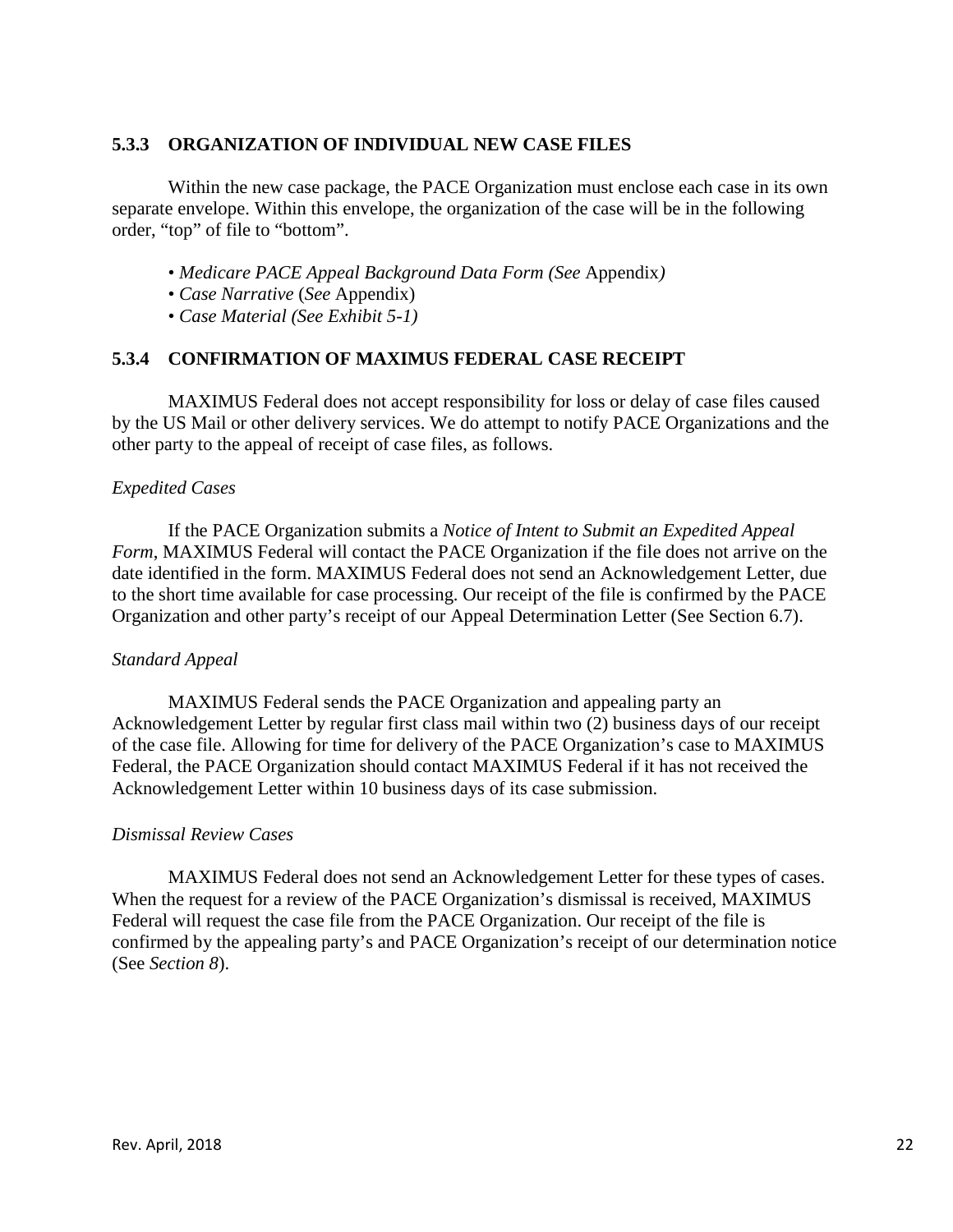# **Exhibit 5-1**

# **EXPLANATION OF "CASE MATERIAL"**

"Case material" refers to all supporting notices, documentation, medical records, call logs, and other materials. Case material should be placed in a standard order, "top" of file to "bottom," as follows:

- Notices
	- o Appointment of Representative (if applicable)
	- o PACE Organization Interdisciplinary team decision Denial Notice
	- o Notice of PACE Organization Appeal Determination
	- o Record of Adverse Determination and Internal PACE Appeal
	- o Notice of Extension to timeframe taken in enrollee interest (if applicable)
- Record of Adverse Determination and PACE Organization Appeal
	- o Documentation of the interdisciplinary team's arguments in defense of their decision
	- o Documentation of arguments of participant or participant's representative
	- o Any letters of support from members of the interdisciplinary team or other providers
	- o Complete report from the credentialed unbiased third party
	- o Chronology of events leading up to the appeal
- PACE Organization Decision Making Criteria
	- o Complete copy of formulary policy for pharmacy cases, on CD-ROM
		- o Complete copy of any standards of practice utilized
		- o Complete copy of internal medical policy (e.g., choice of drug for treatment of a particular condition), utilization review criteria, technology assessment, or other cited medical criteria
- Medical Records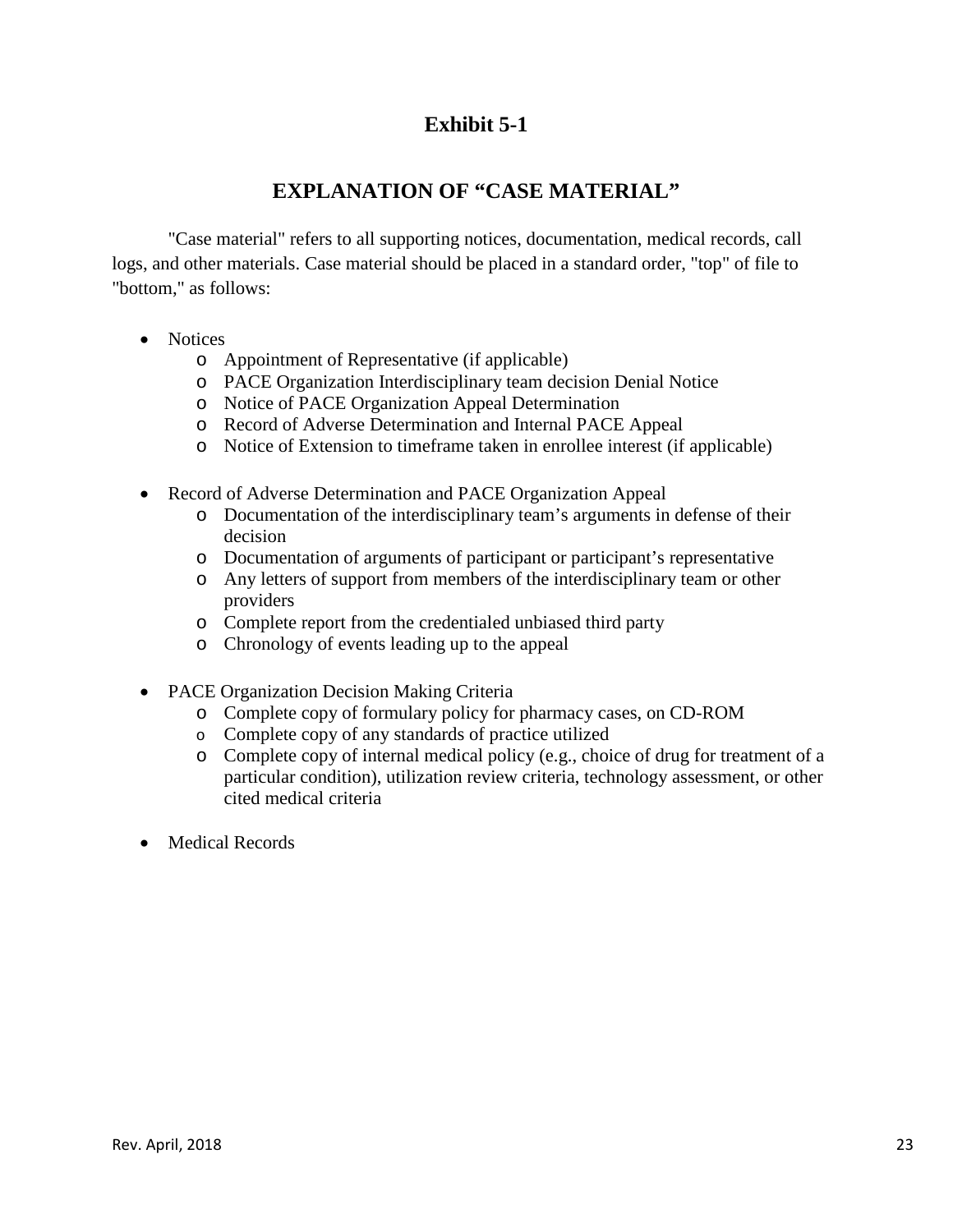# **6: MAXIMUS FEDERAL APPEAL PROCESS**

The purpose of this Chapter is to provide the PACE Organization with an overview of the procedures and approach that MAXIMUS Federal follows in rendering the IRE level appeal. Although the focus is on MAXIMUS Federal procedures, implications for the PACE Organization are highlighted in text contained in the boxes. The topics addressed are:

- 6.1 MAXIMUS Federal Case Processing Time Standards
- 6.2 Administrative Case Intake
- 6.3 Policies on Communication with PACE Organization and Appellant during Case Processing
- 6.4 Adjudicator Case Review
- 6.5 Physician Review
- 6.6 Requests to PACE Organization for Additional Information
- 6.7 MAXIMUS Federal Determination Notices
- 6.8 Participant Requests for Case Files

# **6.1 MAXIMUS FEDERAL CASE PROCESSING TIME STANDARDS**

MAXIMUS Federal is responsible for completing the IRE Determination within a specific time frame.

| <b>CASE CLASS</b>       | <b>TIME STANDARD</b>                                                      |
|-------------------------|---------------------------------------------------------------------------|
| Expedited               | 72 hours, plus 14 calendar day extension if in participant's interest, or |
|                         | sooner if warranted by participant's medical condition                    |
| <b>Standard Service</b> | 30 calendar days, plus 14 calendar day extension if in participant's      |
|                         | interest, or sooner if warranted by participant's medical condition       |
| <b>Standard Claim</b>   | 60 calendar days                                                          |

In expedited cases and standard service cases, MAXIMUS Federal may extend the decision timeframe by up to 14 calendar days if it is in the participant's interest. MAXIMUS Federal will notify the participant and PACE Organization of the extension in writing.

The start of the time period for IRE Appeal is the date on which the case is received at MAXIMUS Federal. The end of the time period is the date on which MAXIMUS Federal mails its Appeal Determination notice. Determinations are sent to appellants by standard first class mail, and faxed to PACE Organizations.

# **6.2 ADMINISTRATIVE CASE INTAKE**

The steps in MAXIMUS Federal administrative case intake are:

• Mail Opening and sorting of new case files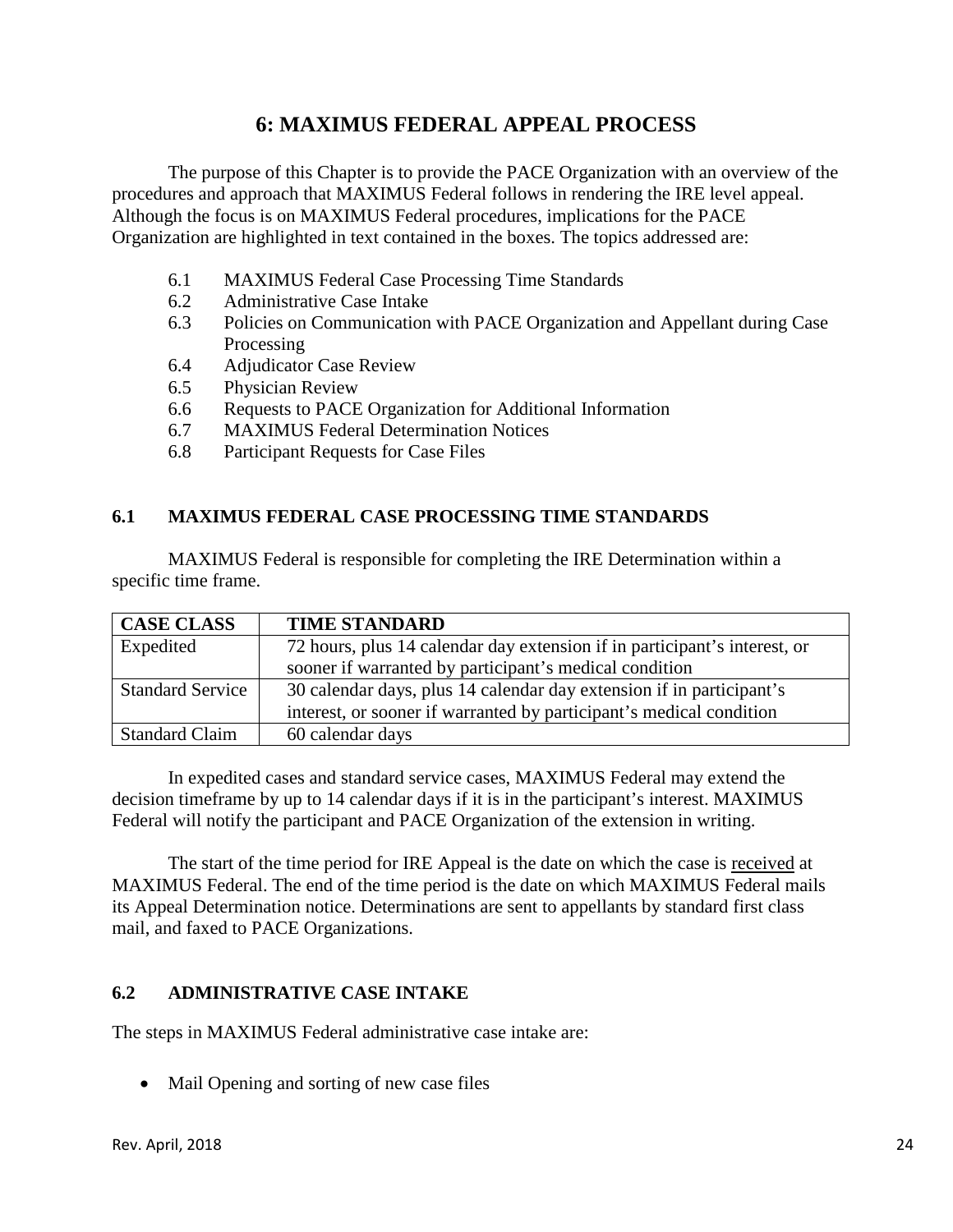- Matching of expedited cases to PACE Organization *Notice of Intent to Submit Expedited Case* forms
- Inquiry on CMS systems to verify participant enrollment in PACE Organization
- Medicare Appeal System assignment of a random appeal case number
- Generation of acknowledgement letters (standard service and claim only)
- Assignment of the case to a MAXIMUS Federal Adjudicator

Note that our ability to accomplish case intake is compromised if the PACE Organization does not provide the participant's Medicare number and all other required fields on the *Appeal Background Data Form (See* Appendix*).* Errors or omissions on the *Appeal Background Data Form* will lead to delays in MAXIMUS Federal' intake and processing of the case.

# **6.3 POLICIES ON COMMUNICATION WITH PACE ORGANIZATION AND APPELLANT DURING CASE PROCESSING**

### **6.3.1 ALL EVIDENCE MUST BE IN WRITING**

Federal regulations define the IRE level Appeal as a de novo determination based upon the documented case file. The IRE level appeal does not provide for in-person or telephonic hearings. This means that MAXIMUS Federal may consider only such evidence as is submitted and available in the hard copy record.

If any party calls MAXIMUS Federal, they are advised that the information they relay will not be considered unless it is submitted in writing. A party should follow up any "telephone testimony" immediately with written documentation.

### **6.3.2 COMMUNICATIONS REGARDING THE POTENTIAL IRE DETERMINATION ARE NOT PERMITTED**

MAXIMUS Federal personnel are not permitted to engage in written or phone communication with parties, where the subject of such communication is any discussion or projection of the IRE determination that MAXIMUS Federal may make. Discussions are limited to review of the IRE process, including instructions on the procedures for submission of written information to MAXIMUS Federal.

### **6.3.3 PARTICIPANT SUBMISSION OF ADDITIONAL INFORMATION TO THE IRE CASE FILE**

The MAXIMUS Federal Acknowledgement Letter, which is sent to the participant or valid representative, advises the participant of their ability to submit information or arguments directly to MAXIMUS Federal. The Acknowledgement Letter is not used for expedited cases. For Standard Appeals, the participant is given 10 days to submit information to MAXIMUS Federal.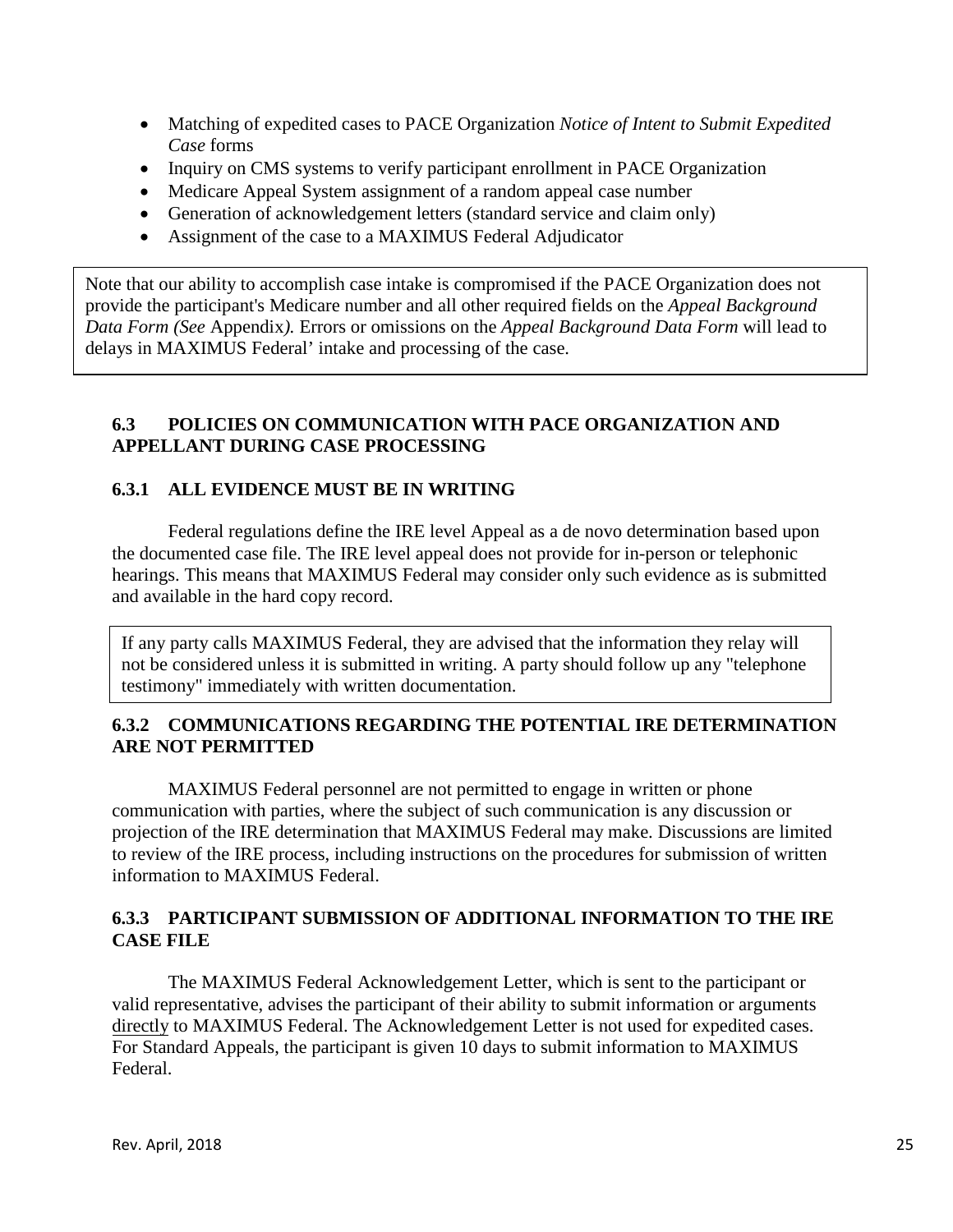MAXIMUS Federal may provide a PACE Organization information that the PACE Organization has submitted, but MAXIMUS Federal may not provide information submitted by the participant. If information submitted by the participant is not already contained in the case file, and if the information calls into question material submitted by the PACE Organization, MAXIMUS Federal may request clarification via a Request for Information (See Section 6.6).

Participants may be less likely to submit information directly to MAXIMUS Federal if the participant believes that: (1) the PACE Organization has provided the participant the chance to submit evidence to the PACE Organization and (2) the PACE Organization has advised the participant that the entire case file has been submitted to MAXIMUS Federal.

### **6.4 ADJUDICATOR CASE REVIEW**

An Adjudicator is a professional trained by MAXIMUS Federal to manage the IRE case appeal. Adjudicators are not permitted to make medical necessity determinations, which require physician review (See Section 6.5).

The Adjudicator may contact the PACE Organization Case Contact by phone or email to address simple factual questions about the case, or may make contact via the Request for Information Process. It is important that the PACE Organization Case Contact respond promptly or, if not available, makes arrangements for another PACE Organization employee to act as the point of contact. The PACE Organization Case Contact can identify the Adjudicator assigned to a case by calling MAXIMUS Federal.

### **6.5 PHYSICIAN REVIEW**

A physician must make IRE determinations of medical necessity, where physician is defined to include medical doctors, doctors of osteopathy, and doctors of chiropractic. MAXIMUS Federal maintains a panel of over 500 medical consultants who are fully credentialed to the standards of our accrediting body, URAC. These medical consultants are located throughout the United States, are in active practice, and include a mix of physicians who predominately practice in community versus academic settings.

The MAXIMUS Federal medical consultants cover all specialties and all relevant subspecialties recognized by the American Board of Medical Specialties (ABMS). Physicians are matched to cases based upon the case clinical issue. For most cases, this means that the specialty of the MAXIMUS Federal reviewer is the same as the specialty of the physician who would render the contested service. In cases in which the issue is the appropriateness of a referral from one specialist to another (for example, internal medicine to dermatology), MAXIMUS Federal may choose to use the specialty of the referring physician.

The physician consultant's report is reviewed by the Adjudicator and, if need be, the MAXIMUS Federal Medical Director. Special emphasis is placed on ensuring that the Consultant's determination is consistent with any relevant PACE Organization policies.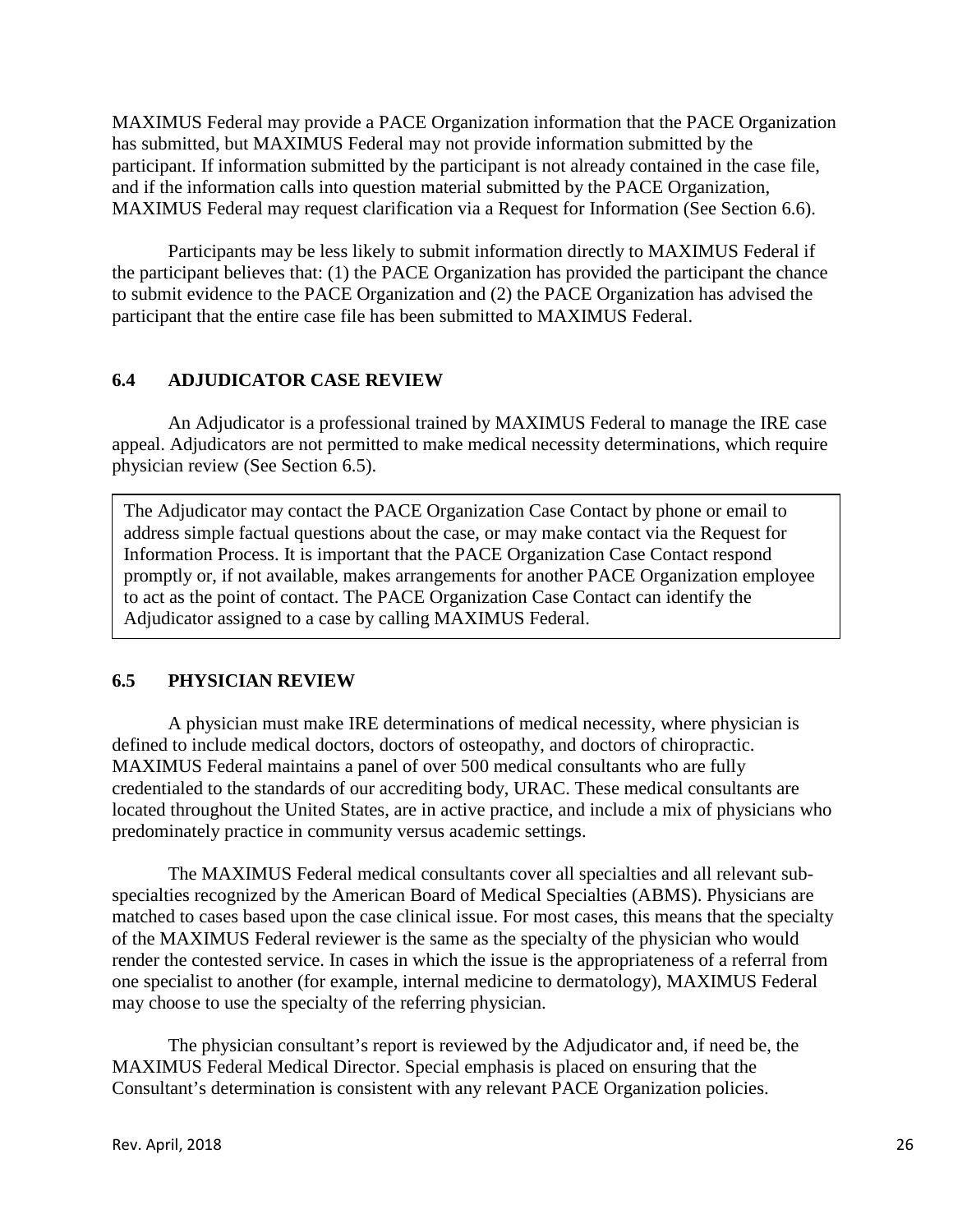### **6.6 REQUESTS TO PACE ORGANIZATION FOR ADDITIONAL INFORMATION**

"Request for Additional Information" (RI) is the formal process by which MAXIMUS Federal permits the PACE Organization to supply written information to remedy a question or deficiency in the appeal case file.

### **6.6.1 REQUEST FOR ADDITIONAL INFORMATION IS AT MAXIMUS FEDERAL DISCRETION**

The MAXIMUS Federal appeal review is designed as an "on the record" review rather than an "in person" proceeding. Therefore, the PACE Organization appeal case file must include all materials submitted and used in making the PACE Organization appeal determination and all such material as is specified in Section 5.3.

The IRE is under no obligation to seek additional information. The PACE Organization bears the burden to show why the denial is appropriate. Therefore, **missing information is reasonably construed to the participant's favor.** MAXIMUS Federal may decide a case at any time based upon the information available. MAXIMUS Federal does not overturn the PACE Organization for case file deficiencies, per se, or on an administrative basis. However, a case file deficiency typically undermines the validity of the denial argument of the PACE Organization, hence missing information may result in an IRE overturn.

# **6.6.2 REQUEST FOR INFORMATION PROCESS**

*NOTE: THIS ENTIRE SUB-SECTION CONTAINS DISCUSSION OF RELATED PACE ORGANIZATION RESPONSIBLITIES AND SHOULD BE READ CAREFULLY*.

The process used by MAXIMUS Federal for *Request for Information* is as follows:

- The Adjudicator (or physician consultant) determines the deficiency and double checks the case file to verify the information is, in fact, absent.
- The Adjudicator completes a Request for Information Form (See Appendix B).
- The Adjudicator faxes or emails the Request for Information Form to the fax number or email address provided for the Case Contact on the Appeal Background Data Form.
- The PACE Organization Case Contact returns an email to MAXIMUS Federal confirming receipt of the Request for Information.
- The PACE Organization Case Contact calls MAXIMUS Federal if:
	- o Questions exist about the RI, or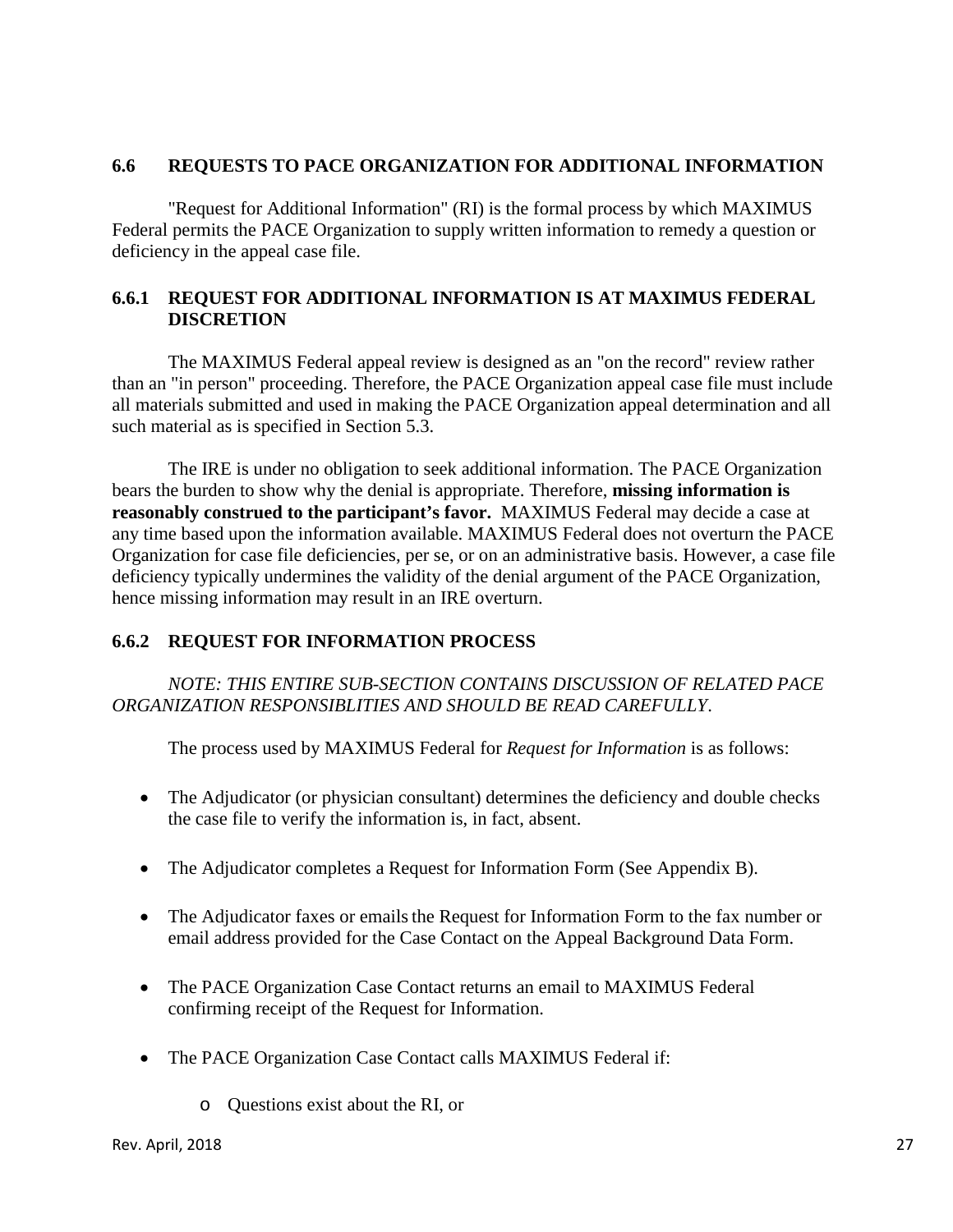- o The RI deadline (See Section 6.6.3) cannot be met.
- The PACE Organization develops the RI Response and submits the RI response to MAXIMUS Federal
- The Adjudicator reviews the RI response to determine if it is sufficient. If not:
	- o Minor omissions are resolved by phone;
	- o Major omissions may lead to a repeat of the RI process or may lead to MAXIMUS Federal decision based on available documents.

### **6.6.3 PACE ORGANIZATION SUBMISSION OF THE RESPONSE TO A REQUEST FOR INFORMATION**

To protect patient confidentiality in accordance with federal standards, the PACE Organization must not transmit confidential information to MAXIMUS Federal by email or fax. All confidential information must be submitted to MAXIMUS Federal by hard copy mail or delivery. For purposes of this discussion, the MAXIMUS Federal assigned appeal number is not considered confidential information.

- If hard copy delivery is used for an RI response, the PACE Organization must place the Request for Information Response Cover Sheet (See Appendix A) on top of the response documents.
- If the PACE Organization places more than one RI response in a package, the PACE Organization must separate each RI response with the Request for Information Response Cover Sheet.

The PACE Organization may respond to a Request for Information by fax if the PACE Organization can fully address the RI requirements without use of confidential identifiers, or by redacting such identifiers. The following maximum time frames apply for PACE Organization response to MAXIMUS Federal Requests for Information:

| Expedited appeals               | Within 3 calendar days from date of request |
|---------------------------------|---------------------------------------------|
| <b>Standard Service appeals</b> | Within 5 working days from date of request  |
| <b>Standard Claims appeals</b>  | Within 10 working days from date of request |

The above time frame deadline is for the date of PACE Organization submission (mailing or fax) of the material to MAXIMUS Federal. Expedited RI responses must be submitted by fax (if material does not contain confidential information) or by overnight delivery.

MAXIMUS Federal may expedite an RI request if such action is necessary due to the participant's health.

# **6.7 MAXIMUS FEDERAL DETERMINATION NOTICES**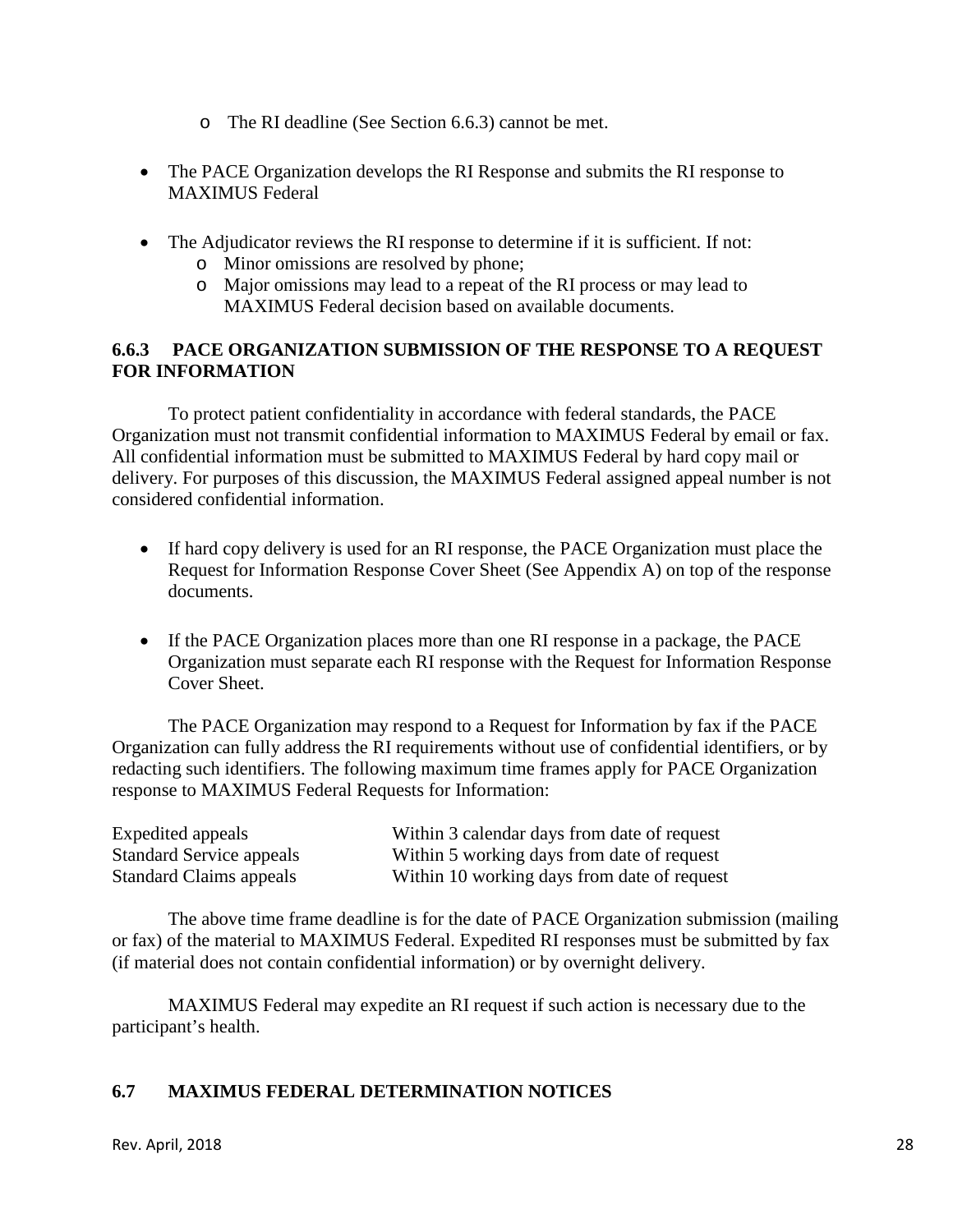### **6.7.1 MAXIMUS FEDERAL APPEAL DETERMINATION DEFINITIONS**

Upon completion of its appeal, MAXIMUS Federal issues an Appeal Determination letter to the appealing party, with a copy to the PACE Organization and CMS (See Appendix B). The general categories of IRE Appeal Determination Notices include:

*Uphold of Denial-* MAXIMUS Federal concurs with the PACE Organization's initial interdisciplinary team decision. MAXIMUS Federal decides fully in favor of the PACE Organization and against the party requesting the appeal.

*Uphold of Dismissal-* MAXIMUS Federal concurs with the PACE Organization's dismissal of a participant's or representative's request for an appeal of an initial interdisciplinary team's decision.

*Overturn of Denial -* MAXIMUS Federal disagrees with the PACE Organization's initial interdisciplinary team decision. MAXIMUS Federal decides against the PACE Organization and fully in favor of the party requesting the appeal.

*Overturn of Dismissal-* MAXIMUS Federal disagrees with the PACE Organization's dismissal of a participant's or representative's request for an appeal of an initial interdisciplinary team's decision.

*Partial Overturn of Denial-* MAXIMUS Federal disagrees with a portion of the PACE Organization's initial interdisciplinary team decision. MAXIMUS Federal decides in part against the PACE Organization and in part in favor of the PACE Organization.

*Appeal Request Withdrawn -* The appealing party (participant or qualified representative) may withdraw its request for an appeal. Withdrawal requests must be documented to MAXIMUS Federal in writing before the case will be withdrawn. In addition, the PACE Organization may request a withdrawal, if subsequent to submitting the case file to MAXIMUS Federal, the PACE Organization decides to reverse its original interdisciplinary team denial.

*Dismissal of Appeal Request -* MAXIMUS Federal determines that a participant's or representative's request for an appeal of an initial interdisciplinary team's decision or the PACE Organization's appeal decision is not valid.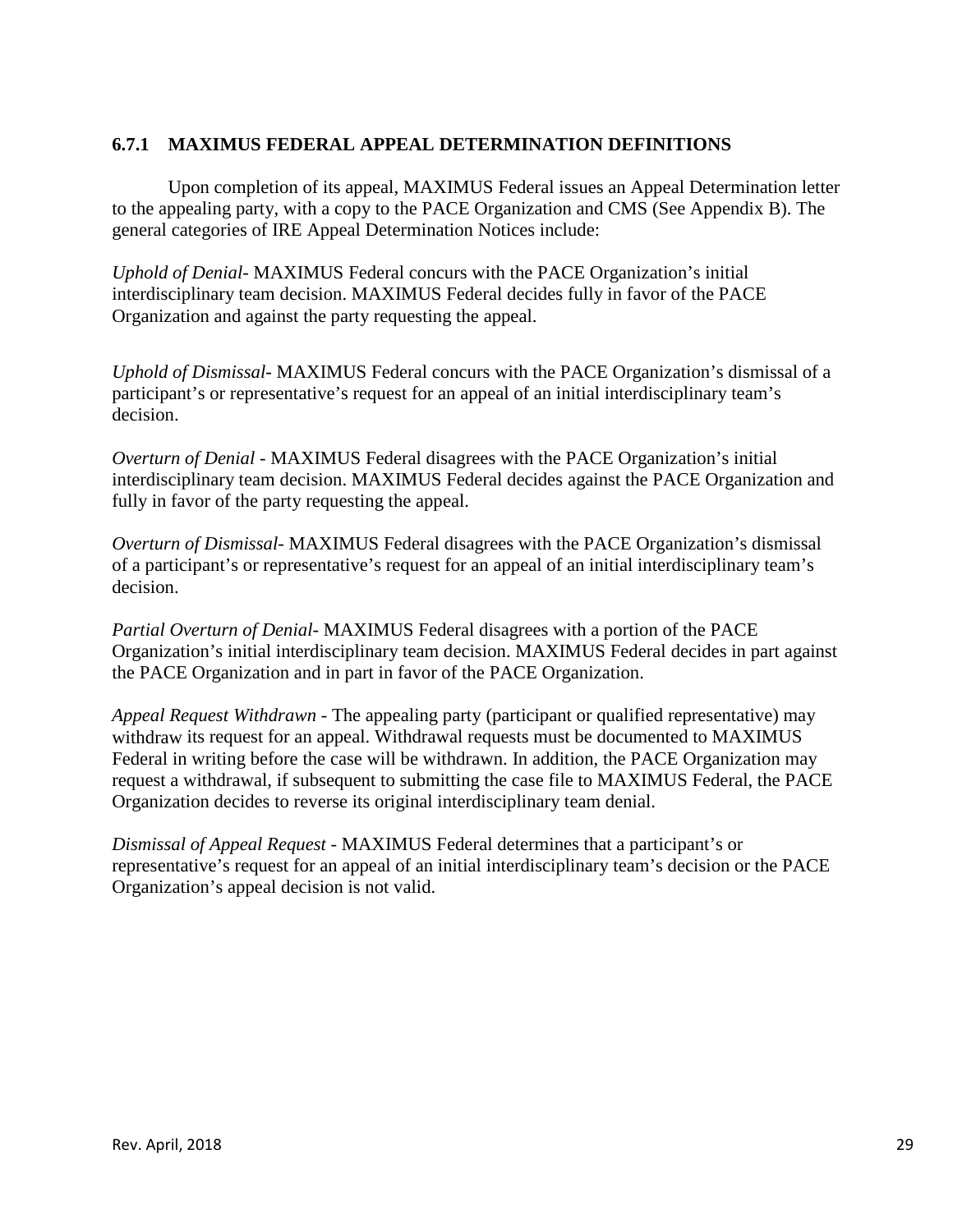# **6.7.2 GENERAL CHARACTERISTICS OF IRE APPEAL DETERMINATION NOTICES**

All IRE Appeal Determination Notices, except Uphold of Dismissal determinations, that are not fully in the participant's favor contain an explanation of the participant's right to request further appeal before an Administrative Law Judge.

An IRE Appeal Determination Notice that overturns a PACE Organization determination contains an explanation of how the participant can obtain the disputed payment or service. The participant is directed to the PACE Organization to obtain the service or claim payment.

An IRE Appeal Determination Notice that partially reverses a PACE Organization determination explains the participant's further appeal rights and how the participant can obtain the disputed payment or covered services.

Although an IRE Appeal Determination may address or discuss medical care and treatments, the IRE Appeal Determination is not an assessment of quality of care, nor is it medical advice or instruction. An IRE Appeal Determination is a ruling on the PACE Organization's obligation for coverage (payment or arrangement for a specific benefit, service or treatment).

For any full or partial overturn determination, MAXIMUS Federal also issues the PACE Organization a *Notice of Requirement to Comply* (See Appendix B). This document references the overturn determination notice and advises the PACE Organization of its obligation to effectuate the overturn decision.

### **6.7.3 TRANSLATION OF DETERMINATION NOTICES**

Upon request of the participant or PACE Organization, MAXIMUS Federal is required by CMS to translate its final Appeal Determination Notice into the native language of the participant. The PACE Organization notifies MAXIMUS Federal of the need for translation on the *Appeal Background Data Form* (See Appendix).

# **6.8 PARTICIPANT REQUESTS FOR CASE FILES**

The MAXIMUS Federal Acknowledgement Letter and brochure advise participants of the right to obtain a copy of the appeal case file from the PACE Organization and/or MAXIMUS Federal. Under instruction from CMS, and subject to the provisions of the Privacy Act and Freedom of Information Act, MAXIMUS Federal will release a copy of an appeal case file to a participant, or other authorized individual.

MAXIMUS Federal may release to a PACE Organization only copies of documentation the PACE Organization has submitted in the case file.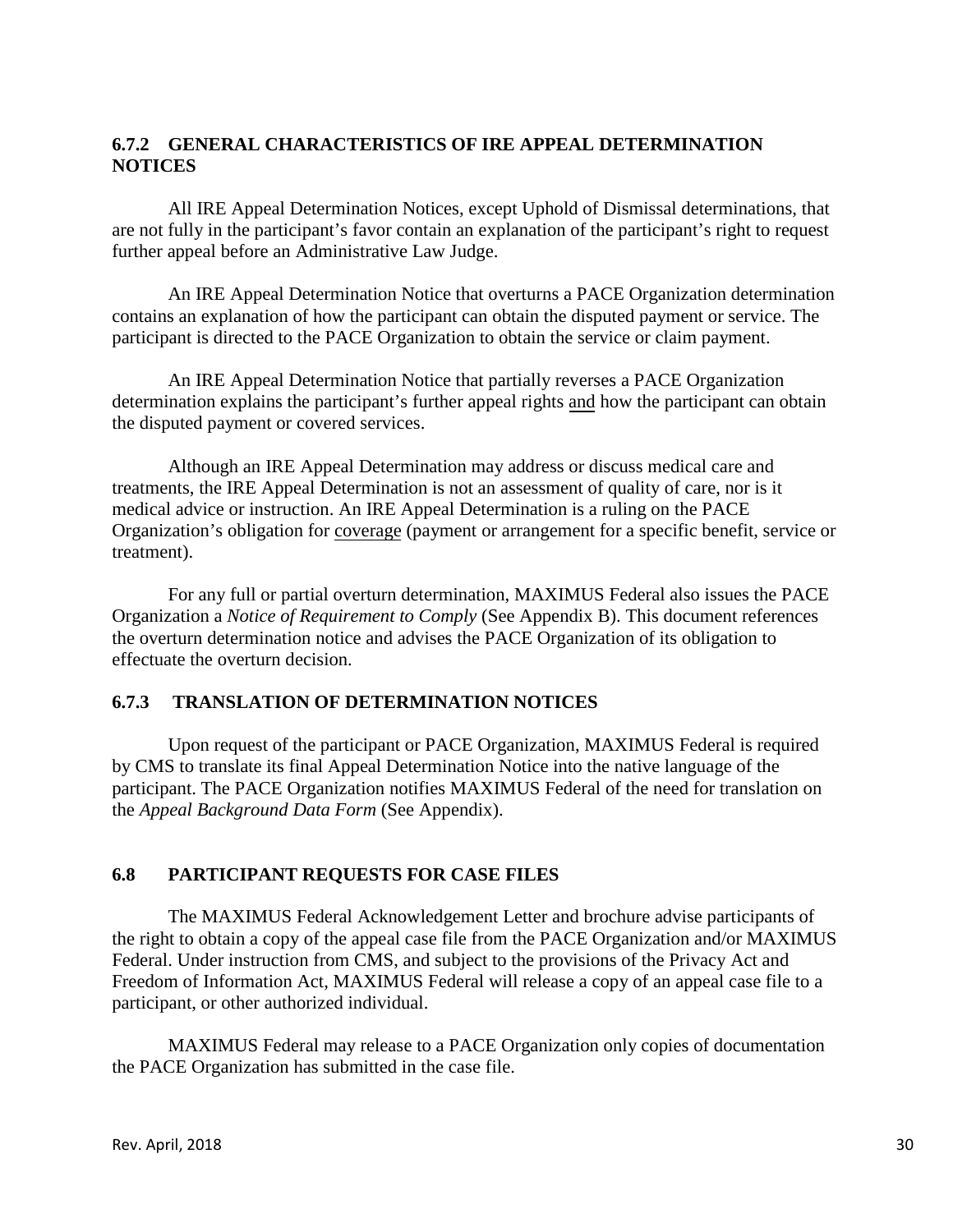# **7: POST APPEAL DETERMINATION PROCESSING**

A number of processes may be invoked after MAXIMUS Federal issues its Appeal Determination. This Chapter provides useful information on these various post determination processes. The topics addressed are:

- 7.1 MAXIMUS Federal Monitoring of PACE Organization Compliance ("Effectuation") of IRE Overturns
- 7.2 IRE Reopening Process
- 7.3 Administrative Law Judge (ALJ) Process
- 7.4 Medicare Appeals Council (MAC) Process

### **7.1 MAXIMUS FEDERAL MONITORING OF COMPLIANCE WITH OVERTURNED DETERMINATIONS**

Compliance ("effectuation") is defined as the PACE Organization's payment of a claim (overturned standard claim denial) or authorization and arrangement for a service or continuation of services (overturned expedited or standard service denial) as instructed in the MAXIMUS Federal Appeal Determination Notice.

# **7.1.1 PACE ORGANIZATION EFFECTUATION**

CMS requires PACE Organizations to comply with MAXIMUS Federal Appeal Determinations in a timely manner. If you have questions regarding an IRE Appeal Determination, please contact the MAXIMUS Federal Project Director of the PACE Appeal Project. Please note MAXIMUS Federal is not authorized to waive compliance with any final determination. If you feel that you cannot comply with the IRE Appeal Determination, you must notify your CMS Account Manager.

A PACE Organization request for a reopening (See Section 7.2), whether granted by MAXIMUS Federal or not, does not stay or pend the date of the PACE Organization compliance obligation.

# **7.1.2 MAXIMUS FEDERAL APPEAL COMPLIANCE MONITORING**

CMS requires MAXIMUS Federal to monitor PACE Organization compliance with the effectuation process, via the following procedure:

- 1. MAXIMUS Federal issues the PACE Organization a copy of the Appeal Determination Notice. Included with this copy is a *Notice to Comply with MAXIMUS Federal* Appeal Determination*,* that details the PACE Organization's responsibilities, including the timeframe by which a compliance notice must be received by MAXIMUS Federal (See Appendix B).
- 2. The PACE Organization is required to submit a statement attesting to compliance (effectuation) to MAXIMUS Federal. The Statement must be submitted to MAXIMUS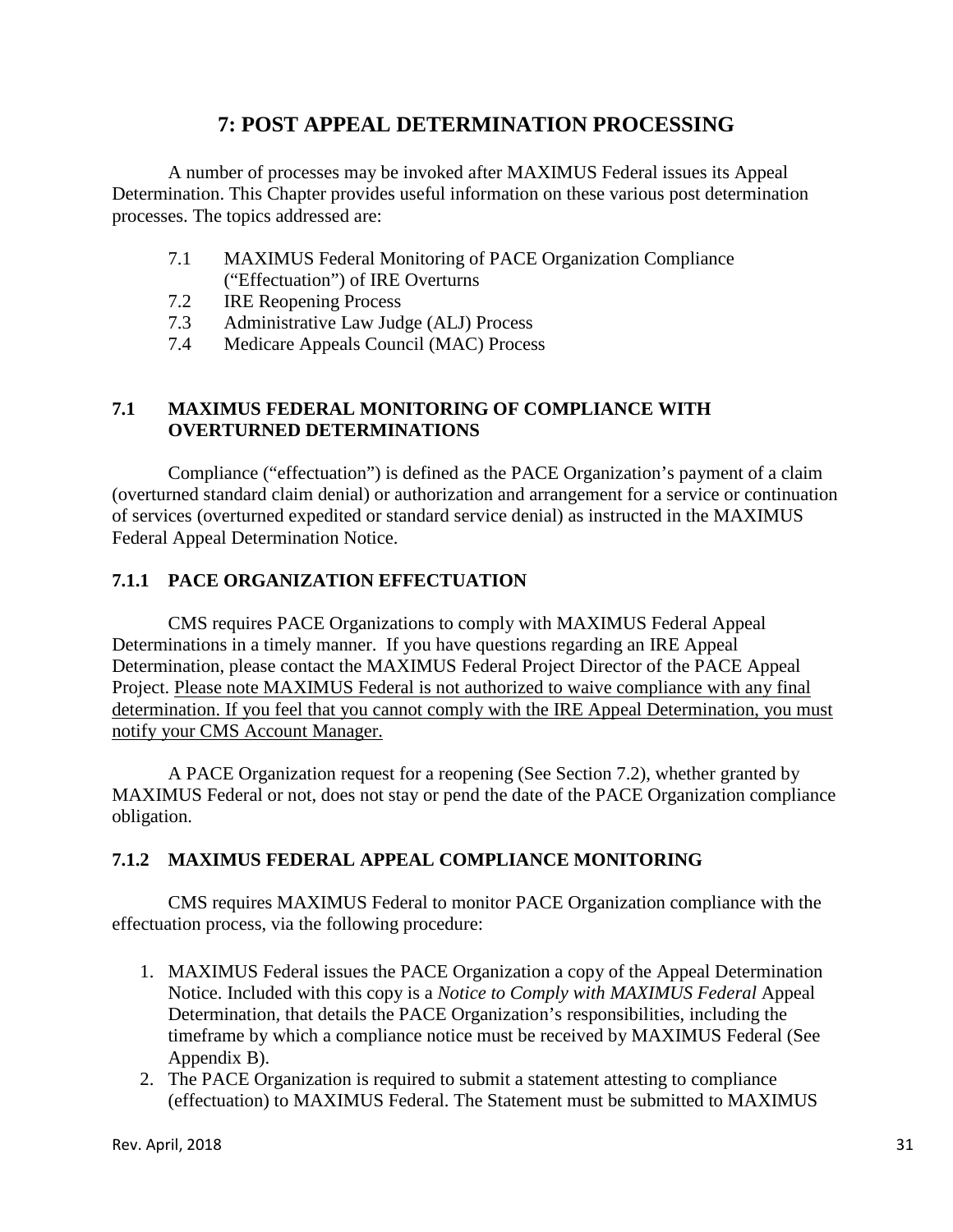Federal in accordance with timeframes noted within the *Notice to Comply with MAXIMUS Federal* Appeal Determination.

- 3. MAXIMUS Federal provides 5 days from the due date of submission for mailing.
- 4. If MAXIMUS Federal does not receive the PACE Organization statement of compliance within the required timeframe, MAXIMUS Federal will send to the PACE Organization a reminder notice.
- 5. If within 2 weeks MAXIMUS Federal still does not receive the PACE Organization statement of compliance, MAXIMUS Federal reports the PACE Organization's deficiency to CMS. The PACE Organization is not copied on this report to CMS.

The PACE Organization statement of compliance may be in a form designed by the PACE Organization, but must contain all of the information found on the recommended *PACE Organization Statement of Compliance Form* contained in the Appendix. Please do not submit unidentified internal computer screen prints as the statement of compliance.

PACE Organization *Statements of Compliance* must be mailed separately from other PACE Organization correspondence, to the attention of:

> MAXIMUS Federal PACE Reconsideration Project Attn: Compliance 3750 Monroe Ave. Ste. 702 Pittsford, NY 14534-1302

# **7.2 IRE REOPENING PROCESS**

An IRE Reopening is an administrative procedure in which the IRE re-evaluates its Appeal Determination for the purpose of addressing an error, fraud, or information not available at the time of IRE initial determination. A reopening is not an appeal right. MAXIMUS Federal may accept or reject a request for a reopening at its sole discretion.

MAXIMUS Federal may initiate a reopening on its own initiative. In addition, either of the parties to an Appeal Determination may request a reopening. The reopening request must be in writing and clearly state the basis on which the request is made:

- 1. Error on the face of the evidence by MAXIMUS Federal in its review;
- 2. Fraud; or
- 3. New and additional information that was not available at the time MAXIMUS Federal made its initial determination in the case.

The process by which MAXIMUS Federal administers and adjudicates a reopening request is similar to the Appeal Process:

- 1. MAXIMUS Federal receives and logs the *Reopening Request*.
- 2. An Acknowledgement Letter is sent to the party and PACE Organization.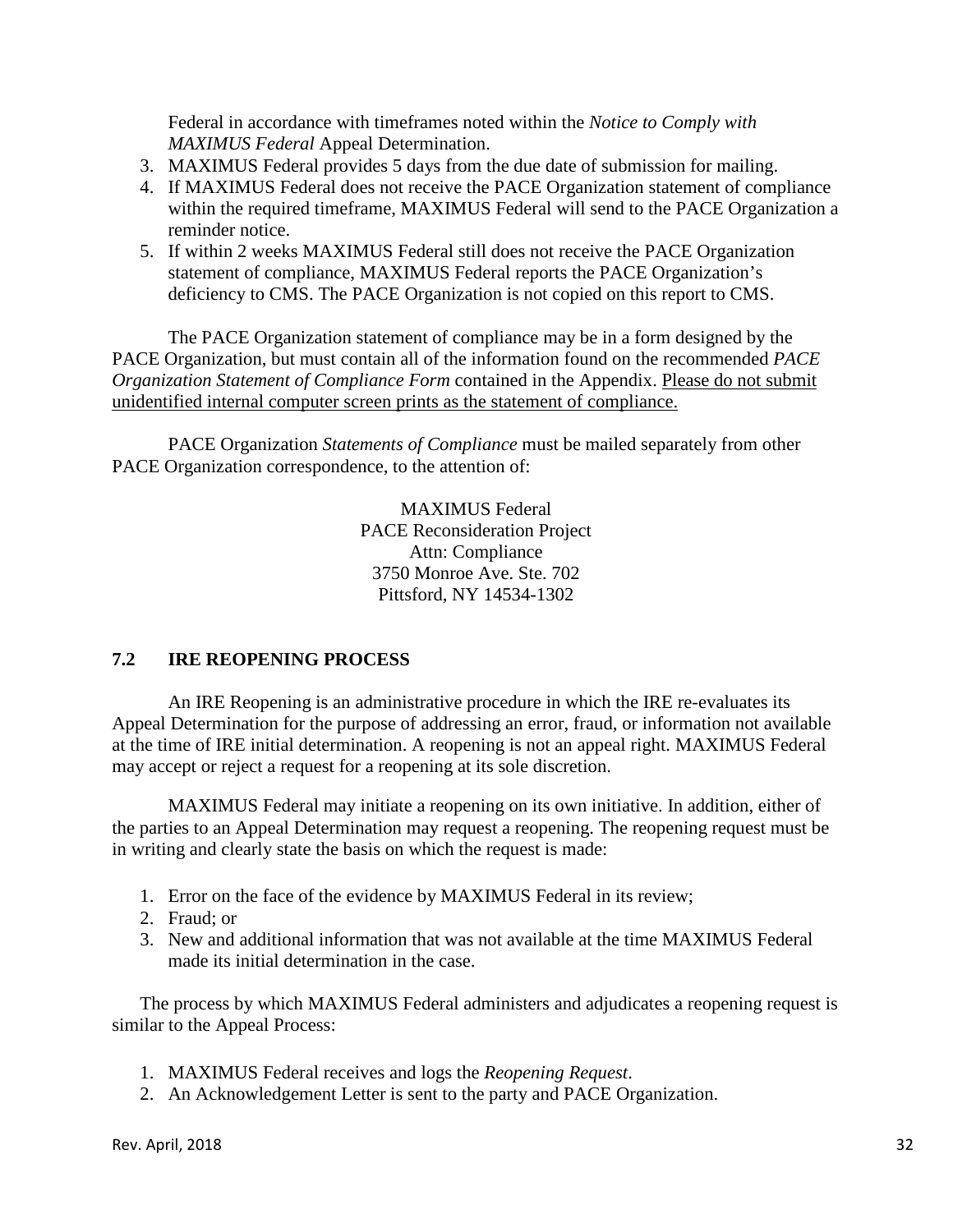- 3. An Adjudicator not involved in the Appeal reviews the Reopening.
- 4. The Adjudicator makes a determination, using a physician review if indicated.
- 5. A Reopening Determination Notice is issued.
- 6. If the Reopening Determination reverses an Appeal Uphold (i.e., the Reopening finds in favor of the participant), a *Notice to Comply* is also issued to the PACE Organization. The PACE Organization is then responsible for effectuation per the discussion of compliance in Section 7.1 above.

A PACE Organization's request for a reopening does not relieve the PACE Organization of the burden of compliance, and reporting of compliance, within the required time frames. The PACE Organization is relieved of this burden if the PACE Organization obtains a Reopening Reversal (of an Appeal Overturn), prior to the PACE Organization compliance date. The PACE Organization is not relieved of the burden of compliance with the original Appeal overturn if the PACE Organization receives a Reopening Reversal after the original compliance date.

MAXIMUS Federal attempts to process Reopenings within the same time standards that are applied to Appeals.

# **7.3 ADMINISTRATIVE LAW JUDGE PROCESS**

The appellant (participant, his/her authorized representative) may request an appeal of the MAXIMUS Federal appeal determination before an Administrative Law Judge (ALJ) with the Office of Medicare Hearings and Appeals. MAXIMUS Federal does not determine a participant's right to a hearing, nor does it schedule, conduct, or administer hearings.

The PACE Organization does not have a right to request an ALJ hearing. The PACE Organization does have the right to be present at the ALJ hearing and the right to present additional evidence at the hearing.

# **7.3.1 NOTICE OF RIGHTS TO HEARING AND SUBMISSION OF REQUEST FOR ALJ HEARING**

The right to request an ALJ hearing is explained in the MAXIMUS Federal Appeal Determination Notice. A written request must be submitted to request an ALJ Hearing. This written request can be submitted to MAXIMUS Federal, or the PACE Organization. If the PACE Organization receives a request for an ALJ hearing, it should immediately forward the request to MAXIMUS Federal for processing.

MAXIMUS Federal forwards the ALJ request and appeal case file to the appropriate Office of Medicare Hearings and Appeals. MAXIMUS Federal simultaneously sends an ALJ Request Acknowledgment Letter to the requesting party, with a copy to the PACE Organization. MAXIMUS Federal does not communicate directly with PACE Organizations or parties during the Administrative Law Judge hearing process. MAXIMUS Federal' role is limited to providing complete case files to the ALJ field office.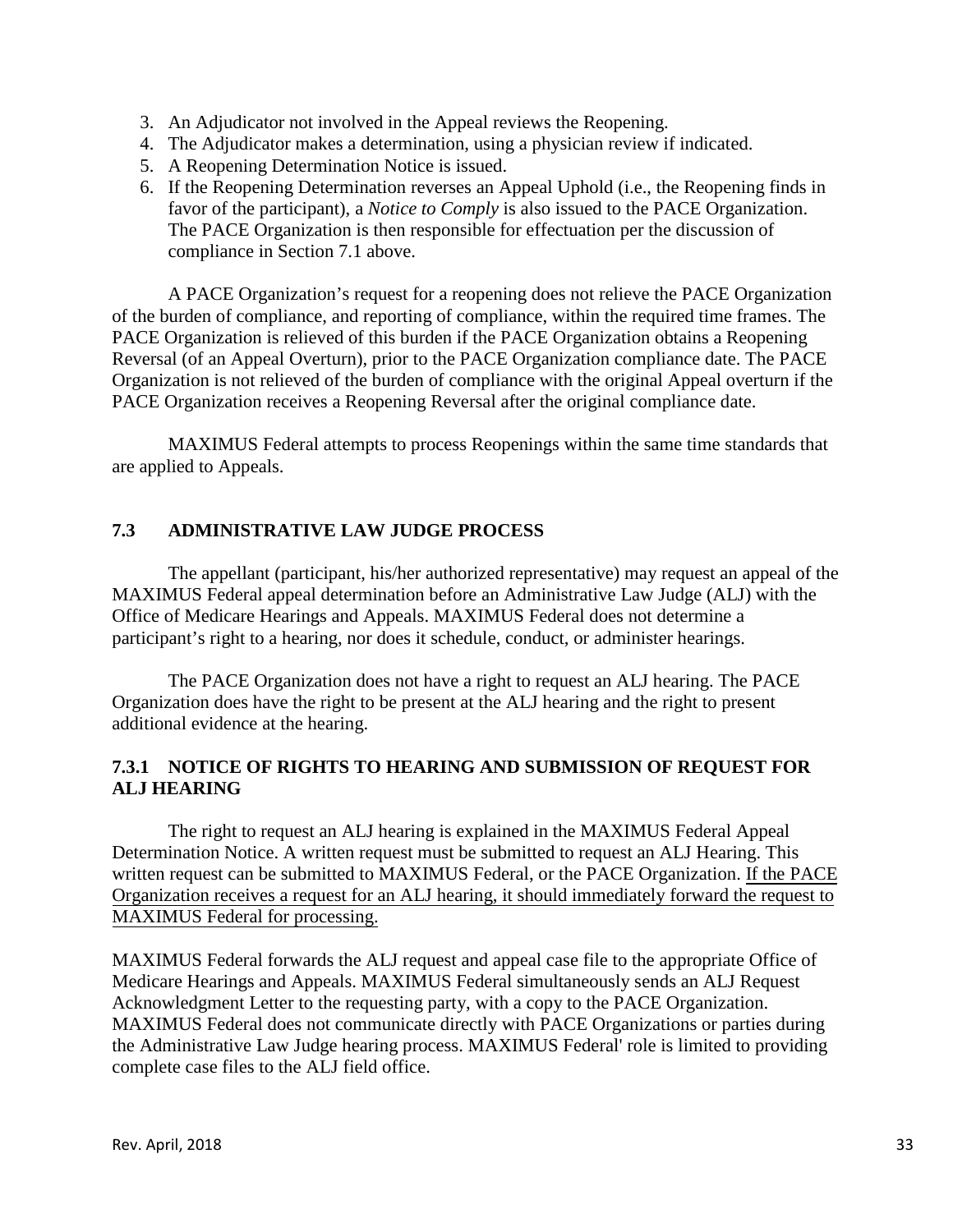### **7.3.2 TRACKING AND CONDUCT OF ALJ HEARING**

MAXIMUS Federal does not schedule ALJ hearings and does not have direct access to ALJ scheduling information. The Office of Medicare Hearings and Appeals is responsible for contacting the requesting party and PACE Organization to schedule the matter before the ALJ. Both parties (i.e. requesting party and the PACE Organization) have a right to be present and present testimony at the ALJ hearing. Any concerns regarding the ALJ hearing should be directed to the Office of Medicare Hearings and Appeals.

### **7.3.3 ALJ DETERMINATION PROCESSING**

The ALJ Determination is mailed directly to both parties (participant and PACE Organization). The Office of Medicare Hearings and Appeals returns a copy of the ALJ decision and the complete case file to MAXIMUS Federal. MAXIMUS Federal reviews the ALJ determination for two purposes:

- 1. MAXIMUS Federal determines whether the PACE Organization was given the opportunity to appear at the ALJ Hearing. If not, MAXIMUS Federal informs the PACE Organization.
- 2. If the ALJ has reversed or modified MAXIMUS Federal' appeal determination, MAXIMUS Federal sends a copy of the ALJ determination to the PACE Organization with a *Notice to Comply* (See Appendix). MAXIMUS Federal also sends a copy of this notice to the appealing party.

The PACE Organization is obligated to effectuate the ALJ's determination as expeditiously as the participant's health condition requires, but no later than 60 calendar days from the date it receives notice reversing the interdisciplinary team decision.

The PACE Organization must report the compliance to MAXIMUS Federal in the same manner as for a MAXIMUS Federal appeal reversal.

### **7.4 MEDICARE APPEALS COUNCIL (MAC) PROCESS**

Federal regulations permit either party to an ALJ hearing to request a further hearing before the MAC. If a hearing before the MAC is requested, MAXIMUS Federal is contacted by the MAC to provide a copy of the entire case file in dispute.

MAXIMUS Federal does not communicate directly with PACE Organizations or parties regarding the MAC review process. MAXIMUS Federal' role is to provide complete case files to the MAC.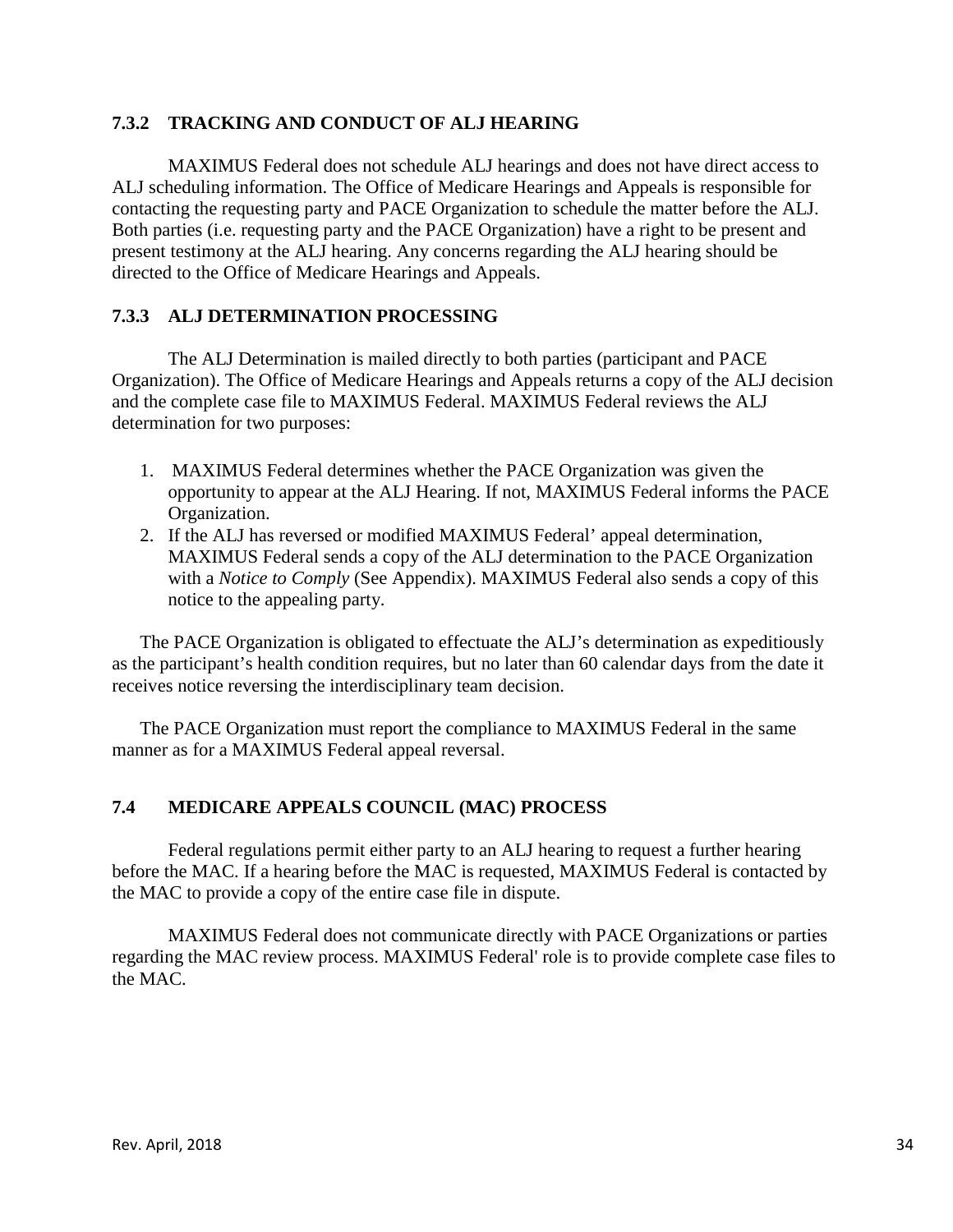# **7.4.1 TRACKING AND CONDUCT OF MEDICARE APPEALS COUNCIL HEARING**

MAXIMUS Federal does not schedule MAC hearings and does not have direct access to MAC scheduling information. Any concerns regarding the MAC hearing process should be directed to the Medicare Appeals Council.

### **7.4.2 MEDICARE APPEALS COUNCIL DETERMINATION PROCESSING**

The MAC Determination is mailed directly to both parties (participant and PACE Organization). The PACE Organization is obligated to effectuate the MAC's determination as expeditiously as the participant's health condition requires, but no later than 60 calendar days from the date it receives notice reversing the interdisciplinary team decision.

The PACE Organization must report the compliance to MAXIMUS Federal in the same manner as for a MAXIMUS Federal appeal reversal.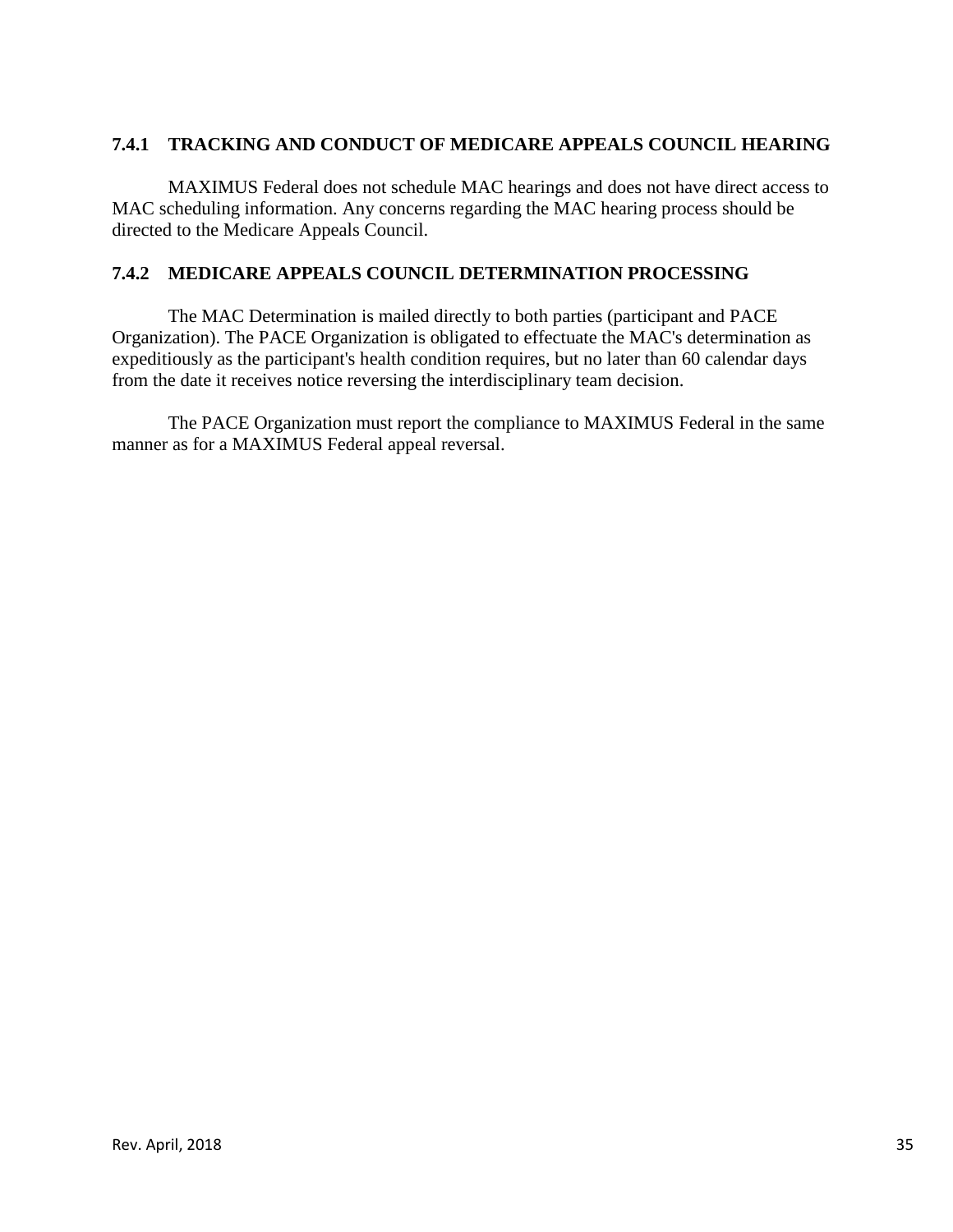# **8. PACE ORGANIZATION DISMISSAL PROCESSING AND APPEALS**

Beginning January 1, 2014, **PACE Organizations are not required to automatically forward dismissed appeal requests to MAXIMUS Federal.** Rather, PACE Organizations are required, when dismissing an appellant's appeal request, to inform the appellant about the right to request IRE review of the dismissal. CMS guidance explicitly states that PACE Organizations should use the model *Notice of Dismissal of Appeal Request* to advise appellants when their request is being dismissed. Appellants will then have the right to request review of the PACE Organization's dismissal determination directly to MAXIMUS Federal. Topics discussed in this section are:

- 8.1 Notice of Dismissal of Appeal Request
- 8.2 Dismissal Case File Requests
- 8.3 MAXIMUS Federal Review of Dismissal Decision
- 8.4 Dismissal Case File Documentation
- 8.5 Timeframes for MAXIMUS Federal Review
- 8.6 Dismissal Decisions are binding

### **8.1 NOTICE OF DISMISSAL OF APPEAL REQUEST**

The *Notice of Dismissal of Appeal Request* provides MAXIMUS Federal with sufficient information to begin processing an appellants' dismissal review request. MAXIMUS Federal recommends that PACE Organizations include either the PACE Organization appeal case number or the date of services on the *Notice of Dismissal of Appeal Request.* 

Appellants should either fax or mail a copy of this *Notice of Dismissal of Appeal Request*, along with any supporting documentation relevant to the review request, directly to MAXIMUS Federal.

# **8.2 DISMISSAL CASE FILE REQUESTS**

When MAXIMUS Federal receives a dismissal review request from the appellant, MAXIMUS Federal will request, via fax, a copy of the case file from the PACE Organization. The request for the case file will be faxed to the number shown on the *Notice of Dismissal of Appeal Request* form. MAXIMUS Federal will request the case file as soon as is practical, but no later than within two business days of receipt of the dismissal review request.

Per CMS guidance, PACE Organizations will have 24 hours from receipt of the case file request to forward the requested case file to MAXIMUS Federal. CMS permits a 5-day mailing window for receipt of case files; it is not necessary to send dismissal case files via overnight delivery.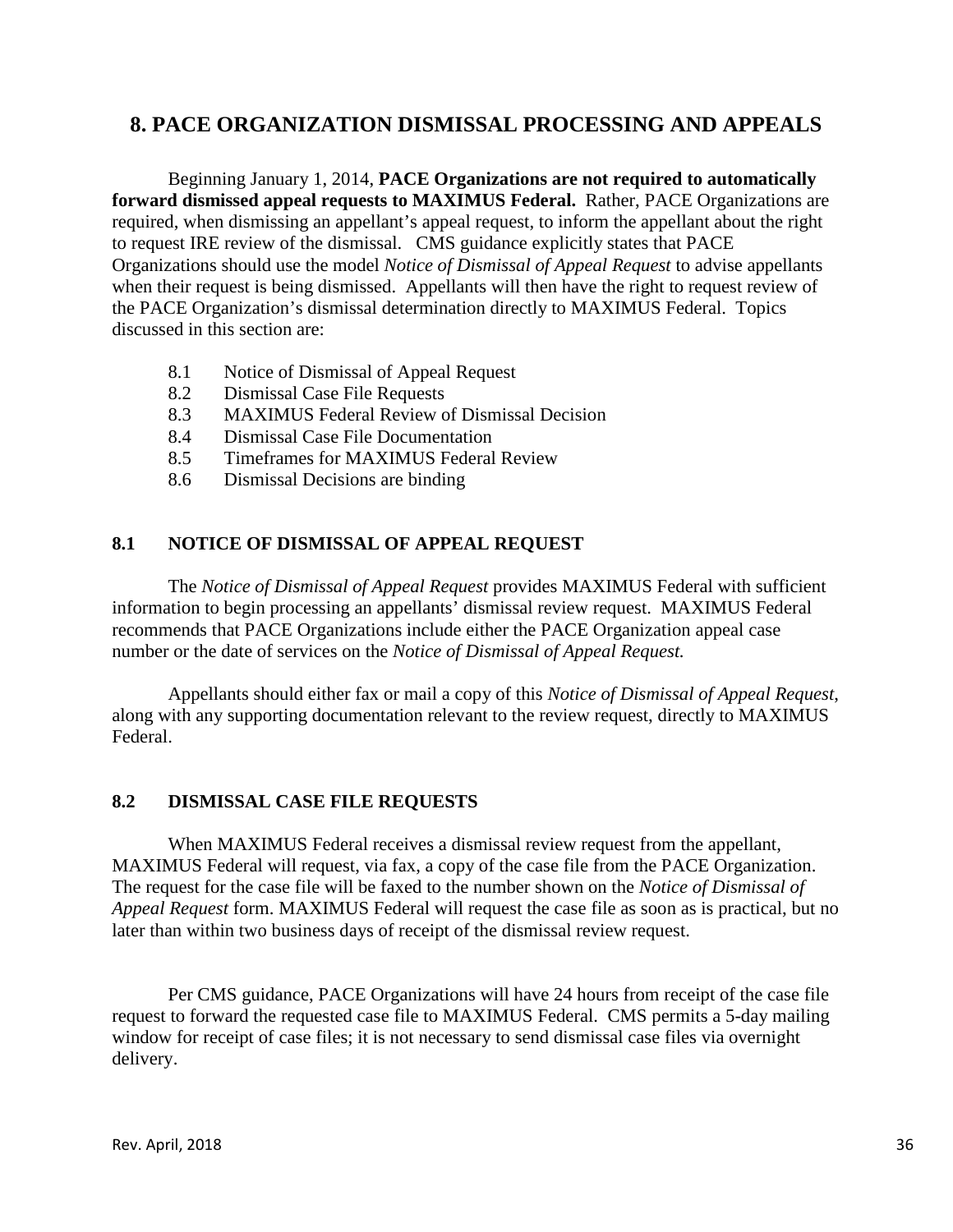### **8.3 MAXIMUS FEDERAL REVIEW OF DISMISSAL DECISION**

Once MAXIMUS Federal has received the case file from the PACE Organization, MAXIMUS Federal will review the contents of the file and the *Notice of Dismissal of Appeal Request*, along with any supplemental information submitted by the appellant. After this review, MAXIMUS Federal will determine if the PACE Organization's dismissal was appropriate.

If MAXIMUS Federal agrees that the dismissal was appropriate, MAXIMUS Federal will affirm the PACE Organization's dismissal.

If MAXIMUS Federal finds that the PACE Organization's dismissal was NOT appropriate (or new information has been discovered since the time of the PACE Organization's dismissal making the appeal request valid), MAXIMUS Federal will overturn the PACE Organization's dismissal and advise the PACE Organization that it needs to perform a substantive review and decision.

# **8.3.1 FACTORS THAT MAY RESULT IN AN OVERTURN OF A PLAN'S DECISION TO DISMISS**

- The appellant has shown good cause for filing their appeal outside of the 60-day appeal window and the reason for the PACE Organization's dismissal is untimely filing of the appeal.
- The PACE Organization has not provided proof that it made attempts to secure representative or Waiver of Liability documentation in accordance with Chapter 13 of the Medicare Managed Care Manual.

If MAXIMUS Federal decides that the PACE Organization's dismissal should be overturned, then the PACE Organization is responsible for rendering a full, substantive review and decision of the issue at appeal. If, at the end of this review and decision, the PACE Organization denies coverage of or payment for the item or service in dispute, in whole or in part, and if the appellant wishes to appeal under Medicare, the PACE Organization should follow the appropriate steps for forwarding the case for independent review to MAXIMUS Federal as per the instructions in this Manual.

Please note: when PACE Organizations send these cases to MAXIMUS Federal for substantive review, PACE Organizations should include in the case file a copy of the MAXIMUS Federal overturn decision from the dismissal review. The date of the overturn decision will serve as the date of the appeal request for purposes of completing the *Appeal Background Data Form*.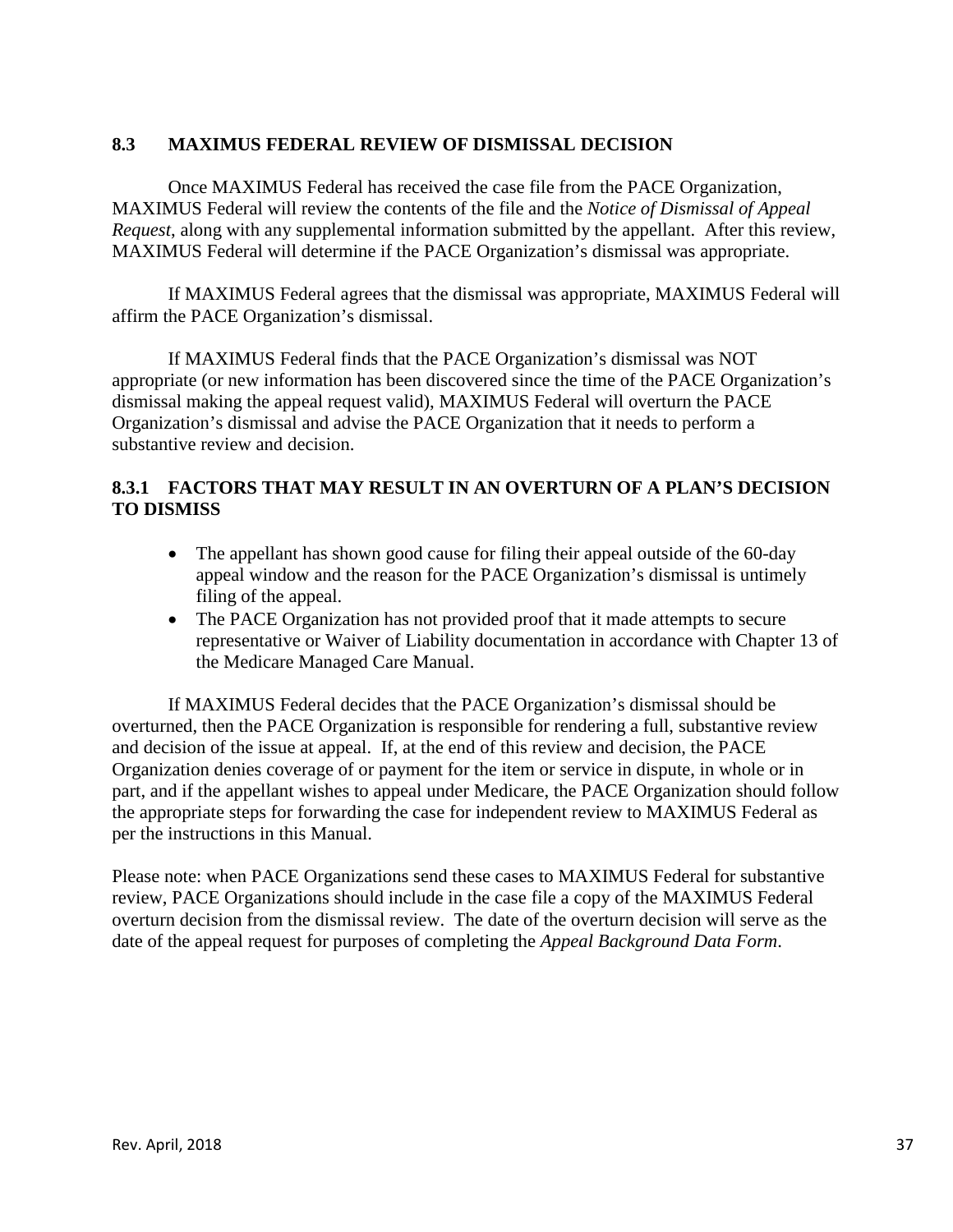### **8.4 DISMISSAL CASE FILE DOCUMENTATION**

For dismissal review case files being submitted by the PACE Organization at MAXIMUS Federal' request, PACE Organizations should send an abbreviated case file. The case file should include:

- The *Medicare PACE Dismissal Case File Data Form*
- A Dismissal Case File Narrative
- The organization determination documents
- The appeal request documents
- A copy of the *Notice of Dismissal of Appeal Request*
- Documentation of attempts made by the PACE Organization to have appealing party correct any appeal request deficiency

### **8.4.1 THE MEDICARE MANAGED CARE DISMISSAL CASE FILE DATA FORM**

Every request from MAXIMUS Federal to a PACE Organization for a dismissal case file needs to be accompanied by the *Medicare PACE Dismissal Case File Data Form*. While similar to the *Appeal Background Data Form*, this form contains fewer and different data elements. The PACE Organization must designate a contact person on the *Medicare PACE Dismissal Case File Data* form. PACE Organizations **must** also include the MAXIMUS Federal case number on this form. This case number will be provided to the PACE Organization on the faxed case file request form.

### **8.4.2 ACKNOWLEDGMENT LETTERS**

MAXIMUS Federal will not issue acknowledgment letters to either the appellant or the PACE Organization regarding dismissal review requests.

# **8.5 TIMEFRAMES FOR MAXIMUS FEDERAL REVIEW**

All dismissal review requests will be reviewed by MAXIMUS Federal in accordance with the timeframes applicable to the priority of the appeal. This means that for expedited dismissal reviews, MAXIMUS Federal will render its dismissal decision within 72 hours of receipt of the case file from the PACE Organization. For standard service (pre-service) dismissal review requests, decisions will be made within 30 days of receipt of the case file from the PACE Organization. For standard claim (payment) dismissal review requests, decisions will be made within 60 days of receipt of the case file from the PACE Organization.

If MAXIMUS Federal needs to request additional information from the PACE Organization in order to process the dismissal review, an extension of 14 days is permitted for expedited and standard service (pre-service) cases. No extensions are permitted for standard claim (payment) dismissal reviews.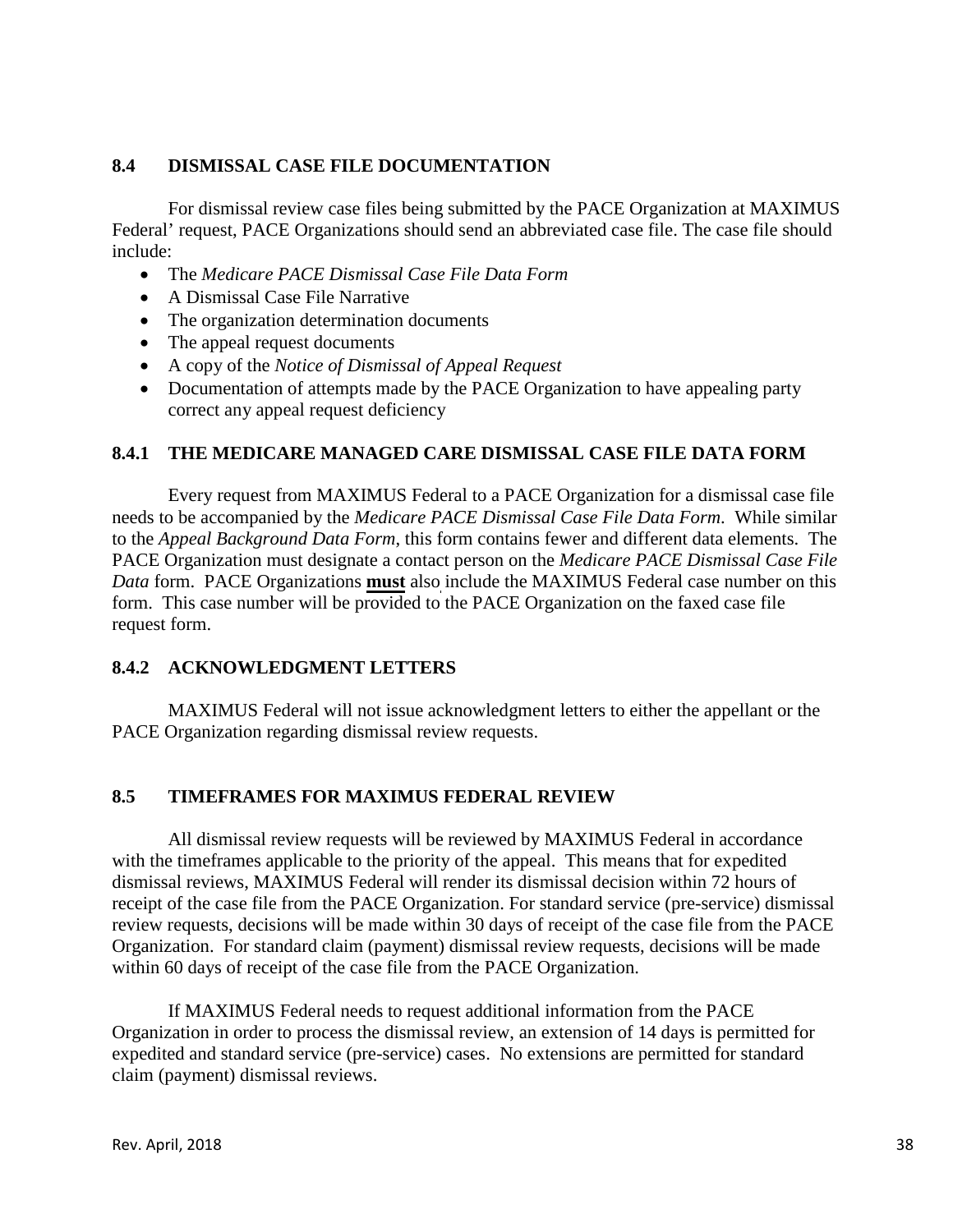# **8.6 DISMISSAL REVIEW DECISIONS ARE BINDING**

As per CMS guidance, MAXIMUS Federal' decisions regarding dismissal reviews are binding. No parties to the dismissal will have further appeal rights of the dismissal decision.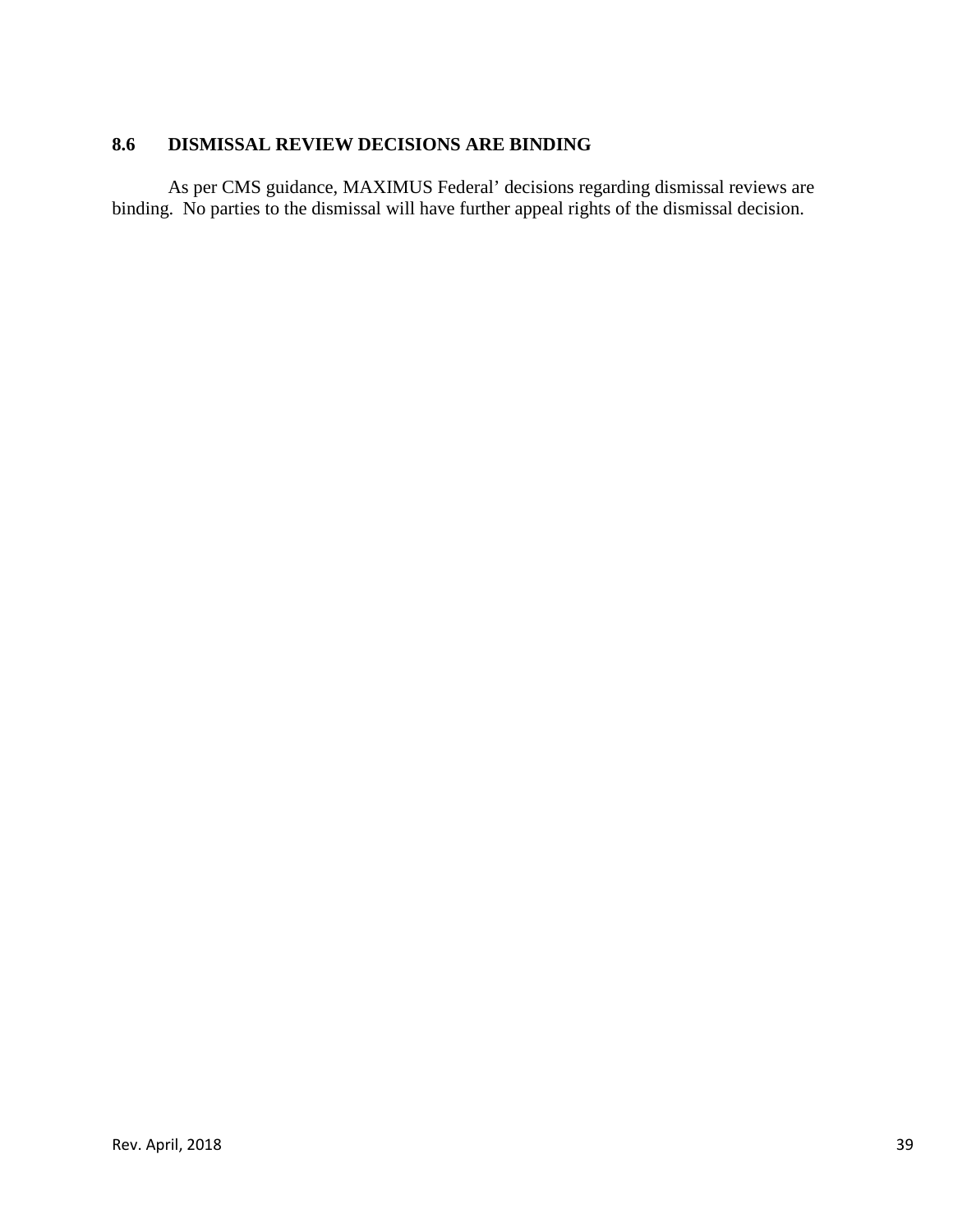# **9. APPEAL DATA**

MAXIMUS Federal extracts numerous data elements from submitted appeal case files and provides reports to CMS based on the collected data. This Section discusses the related data systems and how the collected information is used within the reports. The topics addressed are:

- 9.1 Medicare Appeals System
- 9.2 PACE Organization Monitoring Reports
- 9.3 Using the MAXIMUS Federal Website to Track Timeliness and **Effectuation**

# **9.1 MEDICARE APPEALS SYSTEM**

MAXIMUS Federal utilizes the Medicare Appeal System (MAS) to support administration of the appeal process. Data is obtained and entered to MAS from the following sources:

- CMS data systems, which provide participant and plan identifying information;
- *Appeal Background Data Form,* from which certain data fields completed by the PACE Organization are entered, as given, to MAS; and
- Adjudicator abstraction of information from other appeal case file documents.

In addition to providing data to MAXIMUS Federal for general program administration, MAS data is relevant to PACE Organization in the following ways:

- CMS obtains reports, based upon MAS data, to monitor certain aspects of PACE Organization compliance with appeal requirements.
- MAXIMUS Federal publishes Statistical Reports on the Project web site [www.medicareapppeal.com.](http://www.medicareapppeal.com/)

# **9.2 PACE ORGANIZATION MONITORING REPORTS**

MAXIMUS Federal reports information to CMS related to:

- Timeliness of PACE Organization interdisciplinary team decision and appeal decision
- PACE Organization effectuation of IRE, ALJ, or Medicare Appeals Council overturned appeal determinations

It is important to note that MAXIMUS Federal provides the above reports to CMS Central and Regional Offices to advise those offices of *potential* non-compliance. CMS personnel determine how such reports should be used in discharge of their PACE Organization monitoring function. Typically, CMS personnel will contact the PACE Organization if a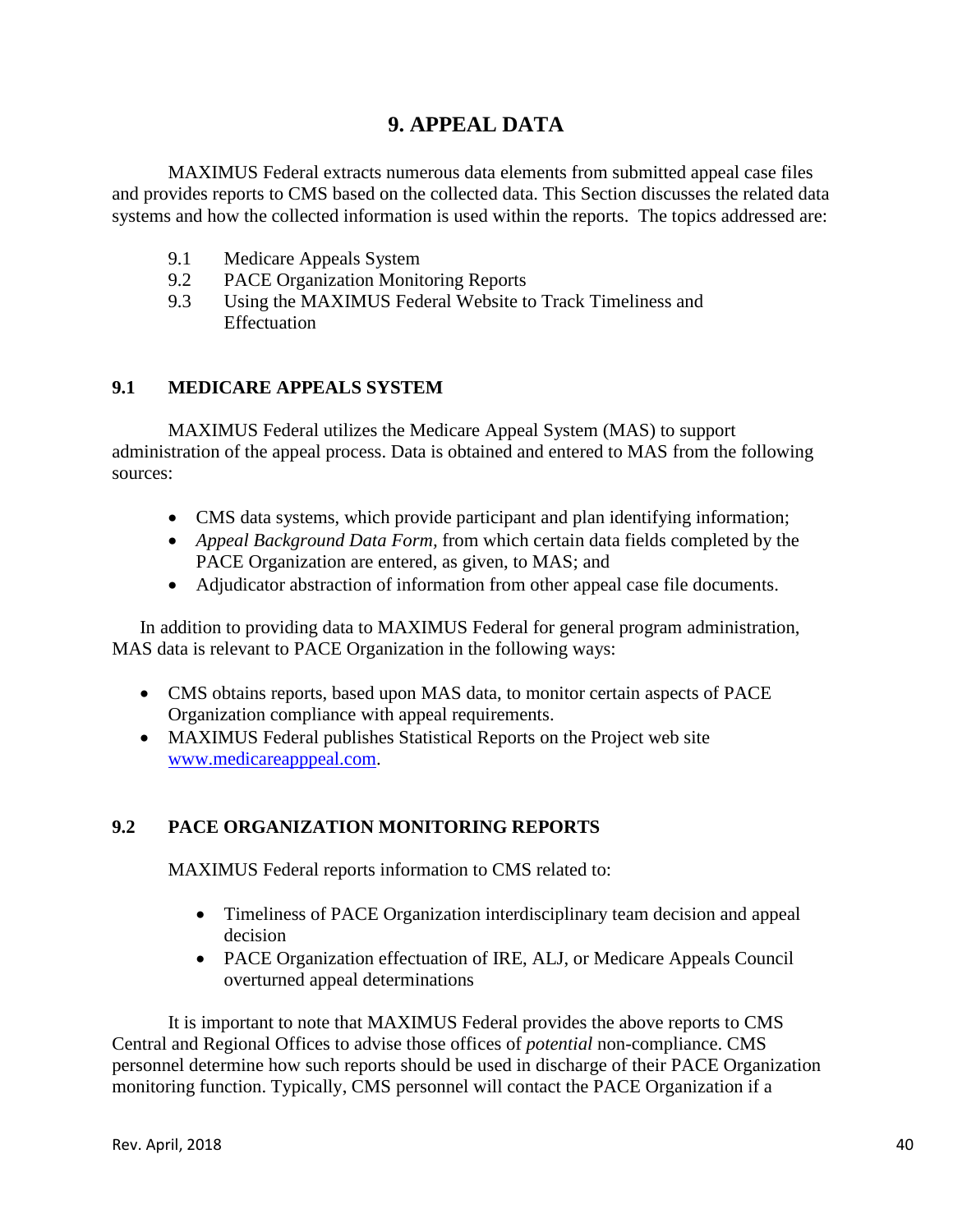significant issue (for example, outlier) or pattern appears to exist, and will provide the PACE Organization the opportunity to research the case(s) more thoroughly.

However, as will be explained below, the source of the reported compliance data is primarily the PACE Organization itself—specifically entries made to the *Appeal Background Data Form* by the PACE Organization. It is vital that the PACE Organization carefully and accurately complete this form.

### *Timeliness of PACE Organization – Interdisciplinary Team decision and Appeal*

The *Appeal Background Data Form* (See Appendix) requires the PACE Organization to:

- Classify the case by priority (expedited, standard service, standard claim);
- Enter "date of receipt" and "date of completion" of the interdisciplinary team decision and PACE Organization appeal for all cases, including dismissals;
- Enter requests for expedited processing and related PACE Organization decisions; and
- Indicate if a 14-day extension was taken in the participant's interest.

This data is used to calculate the time interval within which the interdisciplinary team decision and appeal should occur, and compares this interval with the actual timeliness reported by the PACE Organization. A variety of reports that measure PACE Organization timeliness are available to CMS using these calculations. This set of reports relies upon the information exactly as given by the PACE Organization on the Appeal Background Data Form. Consequently, PACE Organization errors or omissions on this form will result in reporting of either missing data or cases outside of timeframe compliance.

In addition, MAXIMUS Federal Adjudicators compare the contents of the case file (for example, notices and correspondence) to the data reported by the PACE Organization on the *Appeal Background Data Form.* If the Adjudicator determines that an error or omission exists on the *Appeal Background Data Form*, this error or omission is, if possible, corrected and reported separately. MAXIMUS Federal uses this information to report "discrepancies" with respect to PACE Organization reported timeliness to CMS.

### *Timeliness of Effectuation Compliance*

Using the PACE Organization's report of effectuation to MAXIMUS Federal, we report to CMS listings of cases without compliance notice and statistics on effectuation compliance.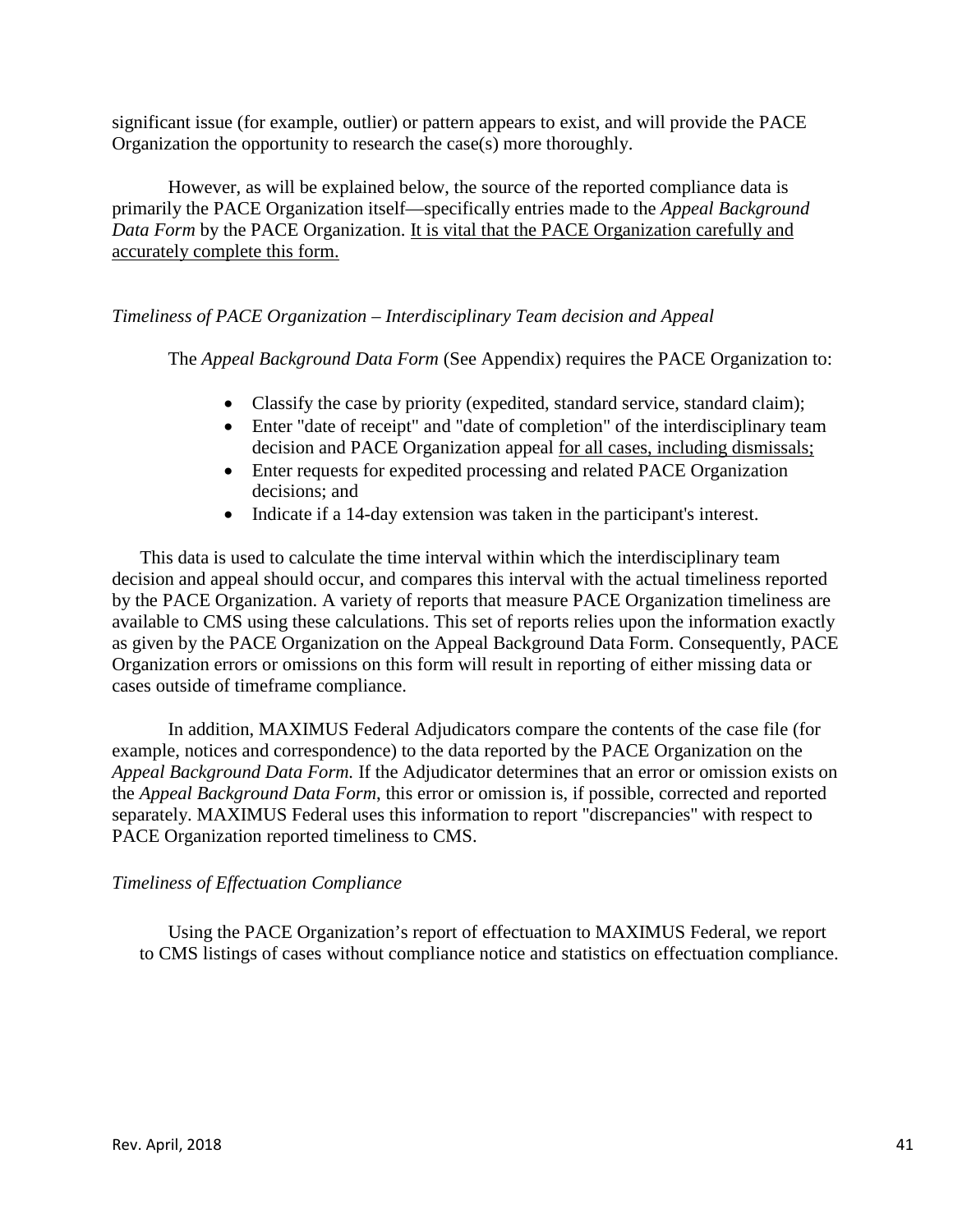# **9.3 USING THE MAXIMUS FEDERAL WEBSITE TO TRACK TIMELINESS AND EFFECTUATION**

MAXIMUS Federal is responsible for providing CMS with data in support of CMS Regional Office (RO) PACE Organization oversight activity. MAXIMUS Federal provides reports indicating cases where MAXIMUS Federal has not been notified of overturned cases requiring compliance effectuation. In order to allow PACE Organizations to proactively monitor the cases that they have sent to MAXIMUS Federal for processing, we have developed a website that allows PACE Organizations to access timeliness and compliance data in real time. The website is [www.medicareappeal.com.](http://www.medicareappeal.com./) The following sections will review the resources that are available on the website so that PACE Organizations can use the information throughout the year to monitor their own cases as well as report any discrepancies.

### **9.3.1 PACE ORGANIZATION TIMELINESS DATA**

PACE Organizations can access timeliness data from the [www.medicareappeal.com](http://www.medicareappeal.com/) website by hovering over the 'Health Plans' tab at the top of the main interface page of the site. The drop-down menu that appears there will have a selection option called 'Search for Your Appeals Case.' Once selected, this tab gives PACE Organizations the option of searching for data for a particular contract number or case number. It also allows PACE Organizations to limit the search by either the date that MAXIMUS Federal received the case or the date that MAXIMUS Federal rendered its decision. Once the limiting information is entered into this search box, a list of results data will appear.

MAXIMUS Federal provides two different data elements to CMS to calculate timeliness. As mentioned above, after performing a search, a list of results data will appear. These case search results are divided into columns. The data columns used to report timeliness data to CMS are columns 2 (IRE Request Received Date), column 4 (Plan Reported Recon Receipt Date), and column 5 (IRE Corrected Recon Receipt Date). Column 2 represents the date that MAXIMUS Federal receives the case file from the PACE Organization. Column 4 represents the date that the PACE Organization reports to MAXIMUS Federal on the *Appeal Background Data Form* that it received the valid appeal request from the appellant. Column 5, if filled in, is the date that, after going through the documentation in the case file, MAXIMUS Federal has determined is the actual appeal start date. Timeliness is based on the number of days between columns 2 and 4. If there is a date in column 5, then timeliness is based on the number of days between columns 2 and 5.

For example, for standard pre-service and retrospective (i.e., payment) cases, PACE Organizations have up to 30 calendar days to render their determination. In addition, for purposes of calculating timeliness, 5 days are allowed for mailing of standard pre-service and retrospective cases (see Section 5.2). Therefore, if columns 2 and 4 are more than 35 days apart, the case will be considered late. If there is a date in column 5, the case will be considered late if there are more than 35 days between columns 2 and 5.

The calculation works in exactly the same manner for expedited cases with the exception of the timeframe allowed. For expedited cases, the timeframe is 72 hours (or 3 days). However, due to the nature of expedited appeals, only one business day is allowed for mailing. PACE